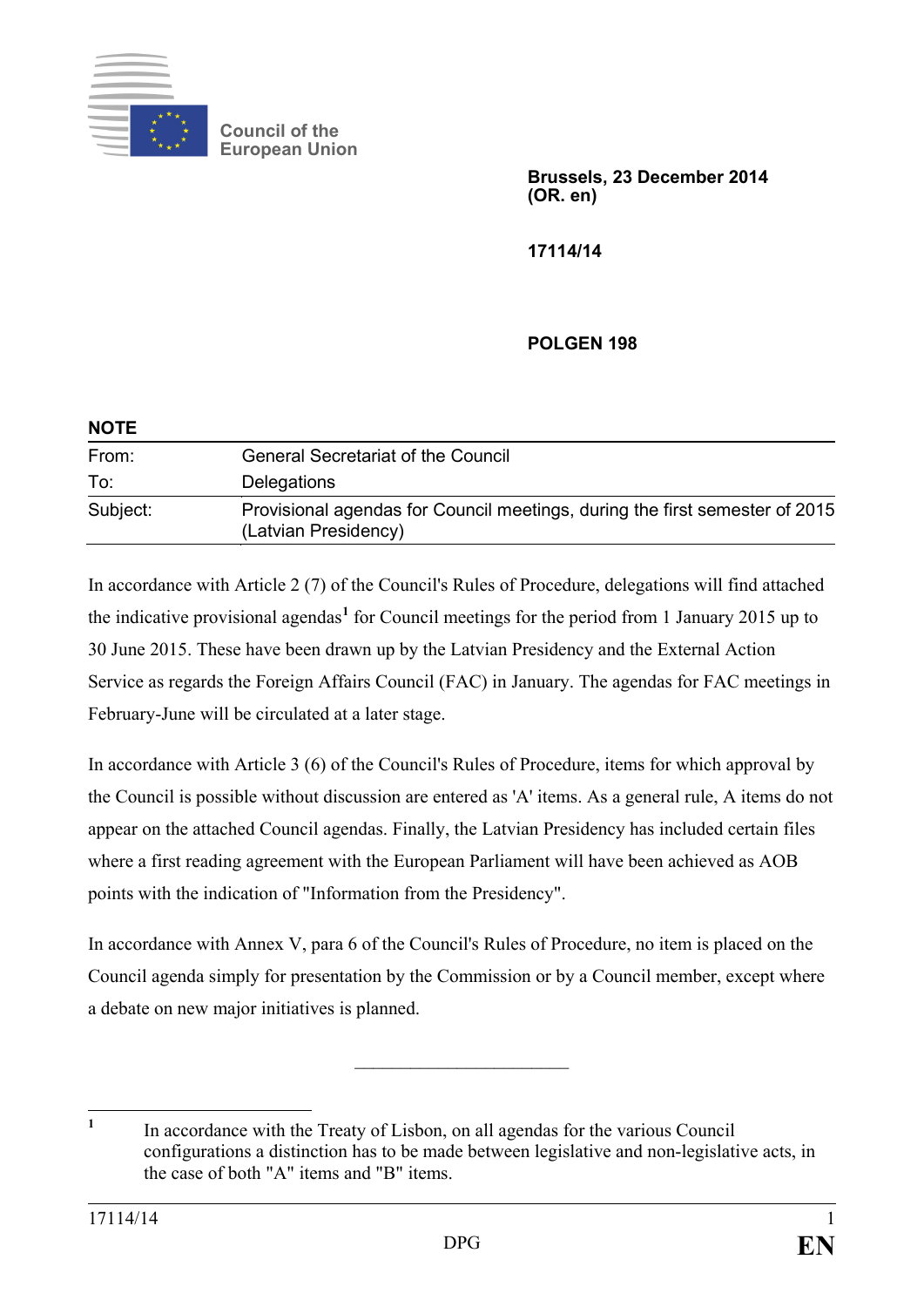## **Latvian Presidency - 1st semester 2015 Draft Work Programme for Council meetings Prepared by COREPER (Part 2)**

| <b>COUNCIL</b>                                  |                | <b>DATE</b> |       |       |                                                   |       |
|-------------------------------------------------|----------------|-------------|-------|-------|---------------------------------------------------|-------|
|                                                 | <b>January</b> | February    | March | April | <b>May</b>                                        | June  |
| <b>GENERAL AFFAIRS</b>                          |                | 10          | 17    | 21    | 19                                                | 23    |
| <b>FOREIGN AFFAIRS</b>                          | 19             | 09          | 16    | 20    | 07 (Trade)<br>08 (Defence)<br>18<br>26 (Dev/ment) | 22    |
| <b>ECONOMIC AND</b><br><b>FINANCIAL AFFAIRS</b> | 27             | 17          | 10    |       | 12                                                | 19    |
| <b>JUSTICE AND HOME</b><br><b>AFFAIRS</b>       |                |             | 12/13 |       |                                                   | 15/16 |

# **Prepared by COREPER (Part 1)**

| <b>COUNCIL</b>                                                                                       | <b>DATE</b>    |          |                               |       |                                                |                                               |  |
|------------------------------------------------------------------------------------------------------|----------------|----------|-------------------------------|-------|------------------------------------------------|-----------------------------------------------|--|
|                                                                                                      | <b>January</b> | February | March                         | April | May                                            | June                                          |  |
| <b>EMPLOYMENT, SOCIAL</b><br>POLICY, HEALTH AND<br><b>CONSUMER AFFAIRS</b>                           |                |          | 09                            |       |                                                | 18<br>(poss.) 19<br>(Health)                  |  |
| <b>COMPETITIVENESS</b><br><b>(INTERNAL MARKET,</b><br><b>INDUSTRY, RESEARCH</b><br><b>AND SPACE)</b> |                |          | 02/03                         |       | 28/29                                          |                                               |  |
| TRANSPORT,<br><b>ELECOMMUNICATIONS</b><br><b>AND ENERGY</b>                                          |                |          | 05 (Energy)<br>13 (Transport) |       |                                                | 08 (Energy)<br>11 (Transport)<br>12 (Telecom) |  |
| <b>AGRICULTURE AND</b><br><b>FISHERIES</b>                                                           | 26             |          | 16                            | 20    | $(poss.)$ 11                                   | 16                                            |  |
| <b>ENVIRONMENT</b>                                                                                   |                |          | 06                            |       |                                                | 15                                            |  |
| EDUCATION, YOUTH,<br><b>CULTURE AND SPORT</b>                                                        |                |          |                               |       | 18<br>(Education/Youth)<br>19 (Culture/Sports) |                                               |  |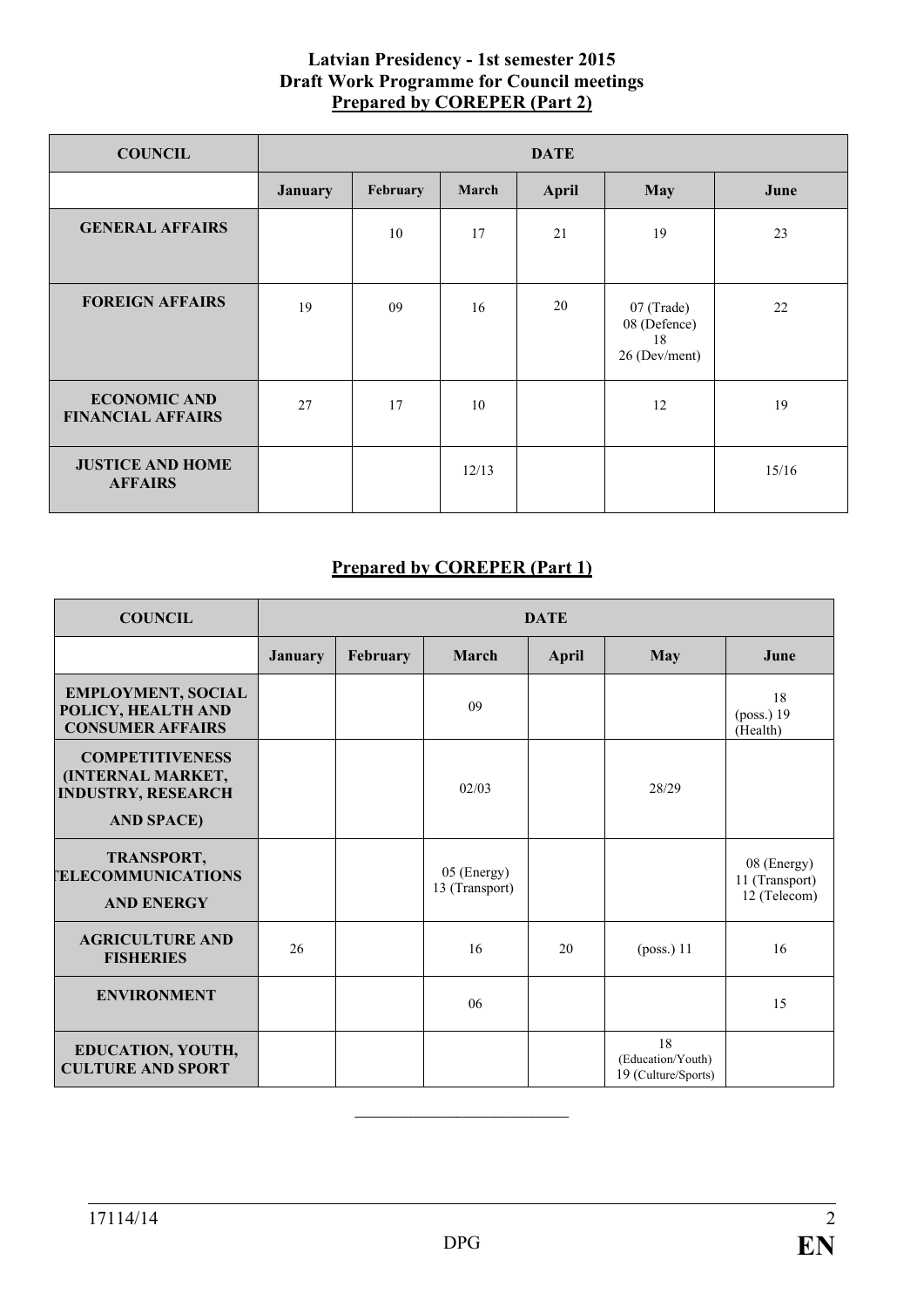# **INDEX**

| EMPLOYMENT, SOCIAL POLICY, HEALTH AND CONSUMER AFFAIRS COUNCIL 41 |  |
|-------------------------------------------------------------------|--|
| COMPETITIVENESS COUNCIL (INTERNAL MARKET, INDUSTRY,               |  |
|                                                                   |  |
|                                                                   |  |
|                                                                   |  |
|                                                                   |  |
|                                                                   |  |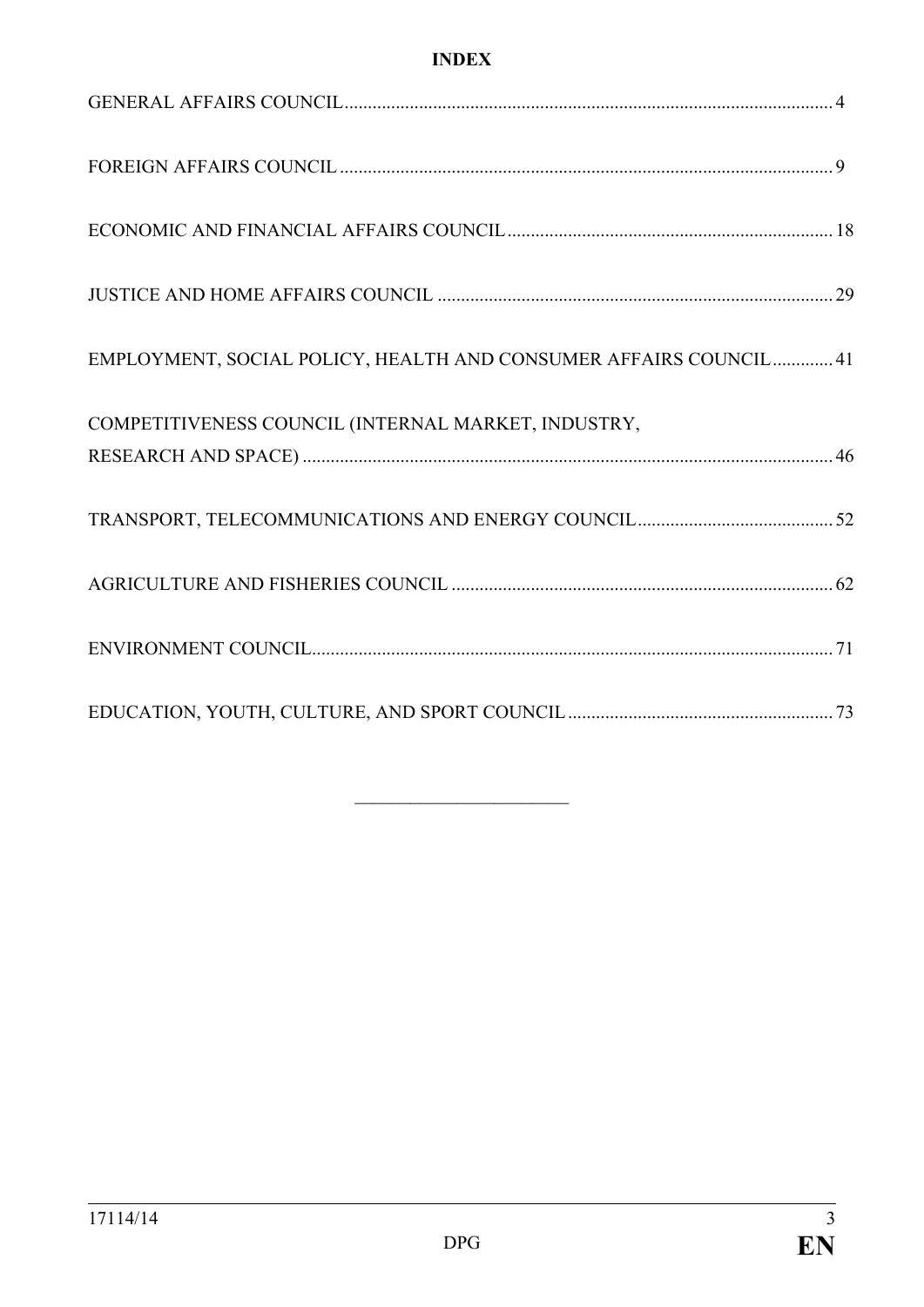# **GENERAL AFFAIRS COUNCIL**

# **BRUSSELS – 10 FEBRUARY 2015**

# **- Adoption of the provisional agenda**

### **Legislative deliberations (Public deliberation in accordance with Article 16(8) of the Treaty on European Union)**

**- (poss.) Approval of the list of "A" items** 

# **Any other business**

*-* **Current legislative proposals** *- Information from the Presidency*

### **Non-legislative activities**

- **- (poss.) Approval of the list of "A" items**
- **- Presentation of the Latvian Presidency Work Programme**[2](#page-3-0)
- **- Preparation of the European Council on 19-20 March 2015** *- Annotated Draft Agenda*

# **Any other business**

**- Debrief from the Meeting of Directors General for European Affairs** 

 $\frac{1}{2}$  ,  $\frac{1}{2}$  ,  $\frac{1}{2}$  ,  $\frac{1}{2}$  ,  $\frac{1}{2}$  ,  $\frac{1}{2}$  ,  $\frac{1}{2}$ 

<span id="page-3-0"></span>**<sup>2</sup>** Public debate pursuant to Article 8 (2) of the Council's Rules of Procedure  $\overline{2}$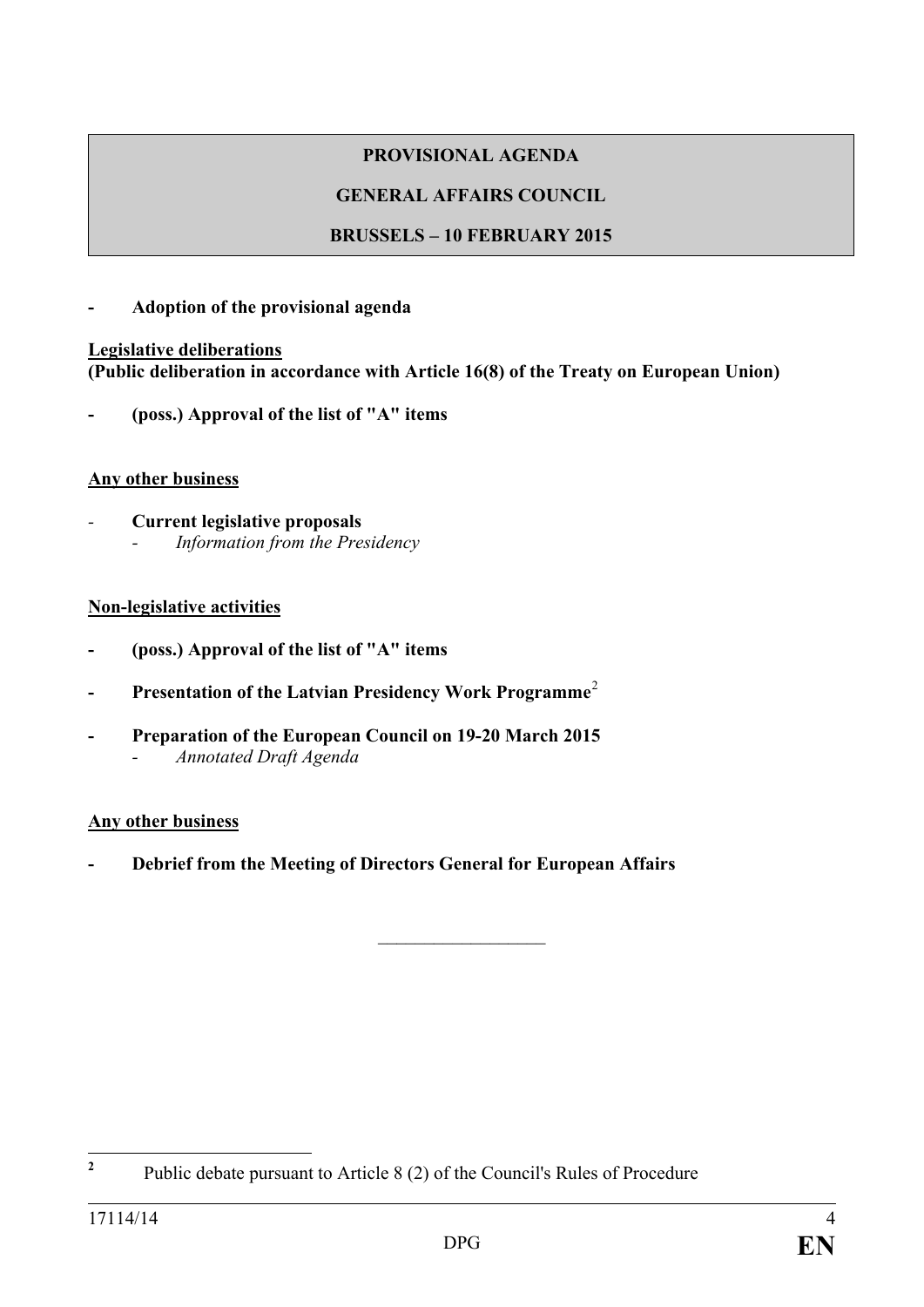## **GENERAL AFFAIRS COUNCIL**

#### **BRUSSELS – 17 MARCH 2015**

**- Adoption of the provisional agenda**

#### **Legislative deliberations**

**(Public deliberation in accordance with Article 16(8) of the Treaty on European Union)**

- **- (poss.) Approval of the list of "A" items**
- **- (poss.) Investment Plan for Europe** 
	- **● Proposal on the European Fund for Strategic Investments** *- Exchange of views*
- **- (poss***.***) Proposal for a Council Regulation amending Regulation 1311/2013 laying down the multiannual financial framework for the years 2014-2020**  *- Adoption*
- **- (poss.) Draft amending budget related to the revision of MFF due to late adoption of programmes under shared management**
	- *- Adoption*

#### **Any other business**

*-* **Current legislative proposals** *- Information from the Presidency*

#### **Non-legislative activities**

- **- (poss.) Approval of the list of "A" items**
- **- Preparation of the European Council on 19-20 March 2015**
	- *- Draft Council Conclusions*
- **- Europe 2020 strategy mid-term review and the European semester 2015**
	- *- Synthesis report on Council discussions*
	- *- Presentation by the Commission of its Communication*

#### **Any other business**

 $\frac{1}{2}$  ,  $\frac{1}{2}$  ,  $\frac{1}{2}$  ,  $\frac{1}{2}$  ,  $\frac{1}{2}$  ,  $\frac{1}{2}$  ,  $\frac{1}{2}$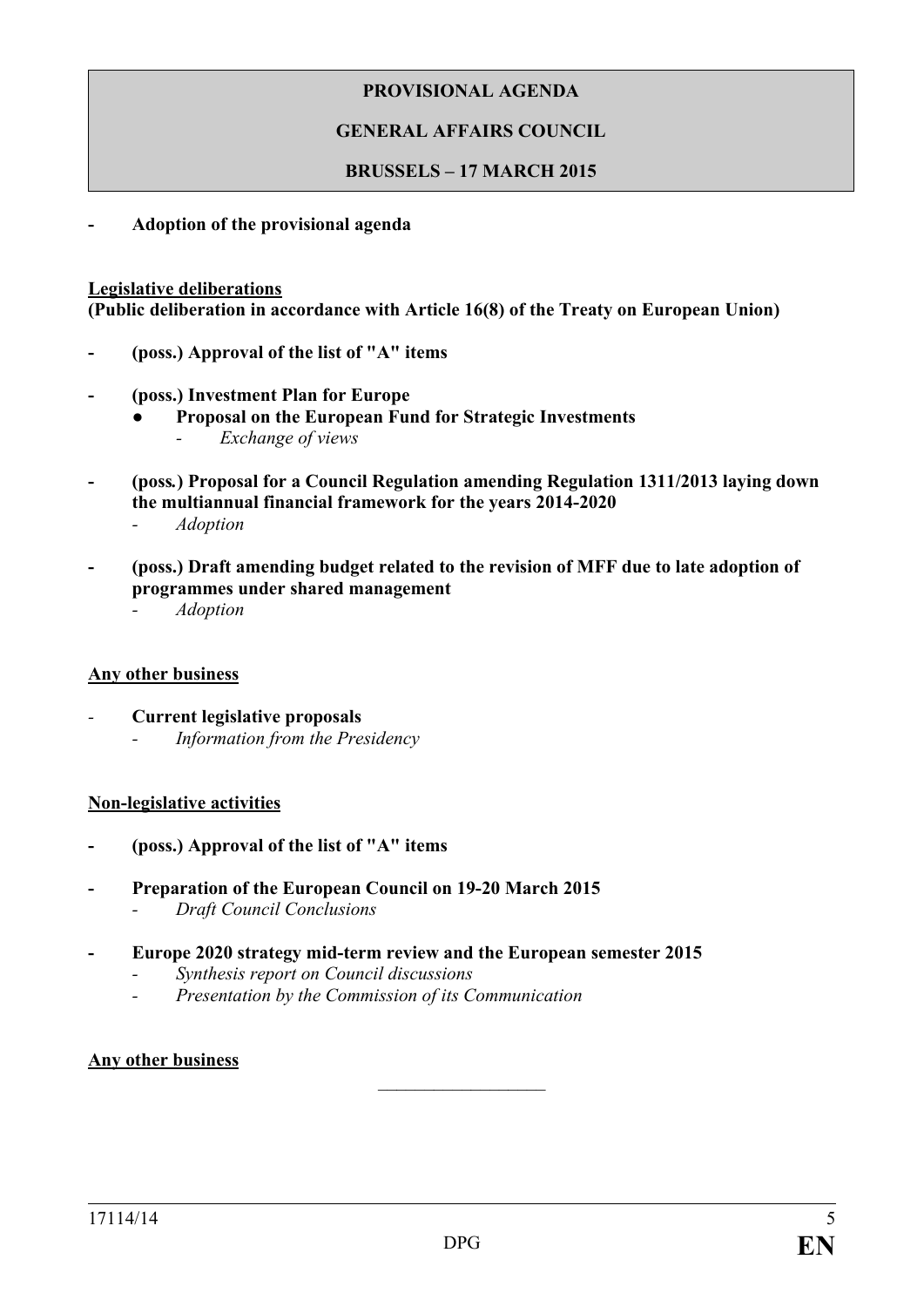# **GENERAL AFFAIRS COUNCIL**

## **LUXEMBOURG – 21 APRIL 2015**

#### **- Adoption of the provisional agenda**

#### **Legislative deliberations**

**(Public deliberation in accordance with Article 16(8) of the Treaty on European Union)**

**- (poss.) Approval of the list of "A" items**

#### **Any other business**

*-* **Current legislative proposals** *- Information from the Presidency*

#### **Non-legislative activities**

- **- (poss.) Approval of the list of "A" items**
- **- (poss.) Europe 2020 strategy mid-term review and the European semester 2015** *- Update of the Presidency roadmap*
- *-* **(poss.) Inter-institutional Agreement on better law-making** *- Presentation by the Commission*

**Any other business**

**\_\_\_\_\_\_\_\_\_\_\_\_\_\_\_\_\_\_\_\_\_\_\_**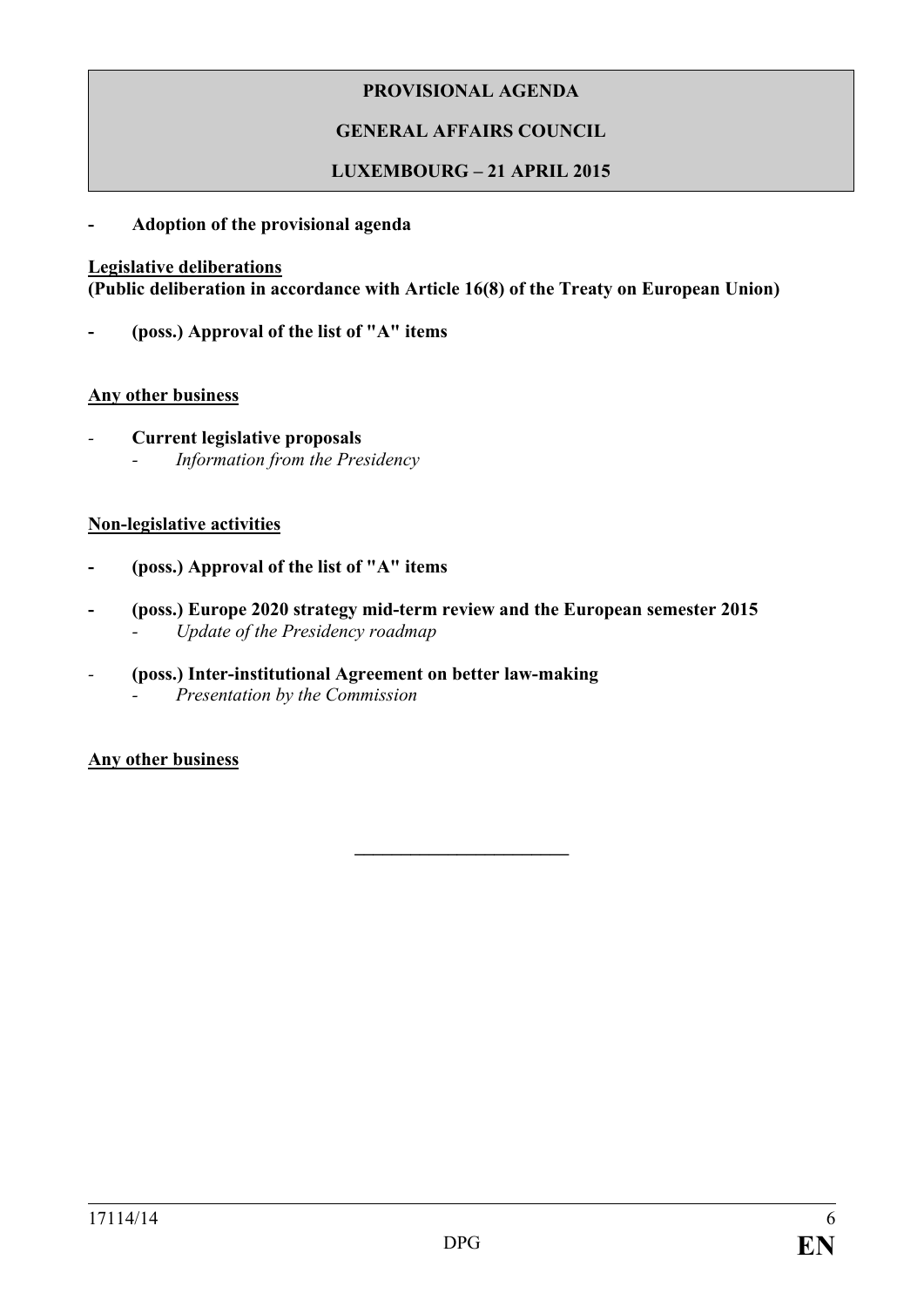### **GENERAL AFFAIRS COUNCIL**

### **BRUSSELS – 19 MAY 2015**

#### **Legislative deliberations**

**(Public deliberation in accordance with Article 16(8) of the Treaty on European Union)**

**- (poss.) Approval of the list of "A" items**

#### **Any other business**

*-* **Current legislative proposals**  *- Information from the Presidency*

#### **Non-legislative activities**

- **- (poss.) Approval of the list of "A" items**
- **- Preparation of the European Council on 25-26 June 2015**
	- *- Annotated Draft Agenda*
- **- Follow-up to the EC meetings and to the Strategic Agenda** *- Debate on the implementation of the Strategic Agenda priorities*
- *-* **(poss.) Inter-institutional Agreement on better law-making -** *Exchange of views*

#### **Any other business**

 $\frac{1}{2}$  ,  $\frac{1}{2}$  ,  $\frac{1}{2}$  ,  $\frac{1}{2}$  ,  $\frac{1}{2}$  ,  $\frac{1}{2}$  ,  $\frac{1}{2}$  ,  $\frac{1}{2}$  ,  $\frac{1}{2}$  ,  $\frac{1}{2}$  ,  $\frac{1}{2}$  ,  $\frac{1}{2}$  ,  $\frac{1}{2}$  ,  $\frac{1}{2}$  ,  $\frac{1}{2}$  ,  $\frac{1}{2}$  ,  $\frac{1}{2}$  ,  $\frac{1}{2}$  ,  $\frac{1$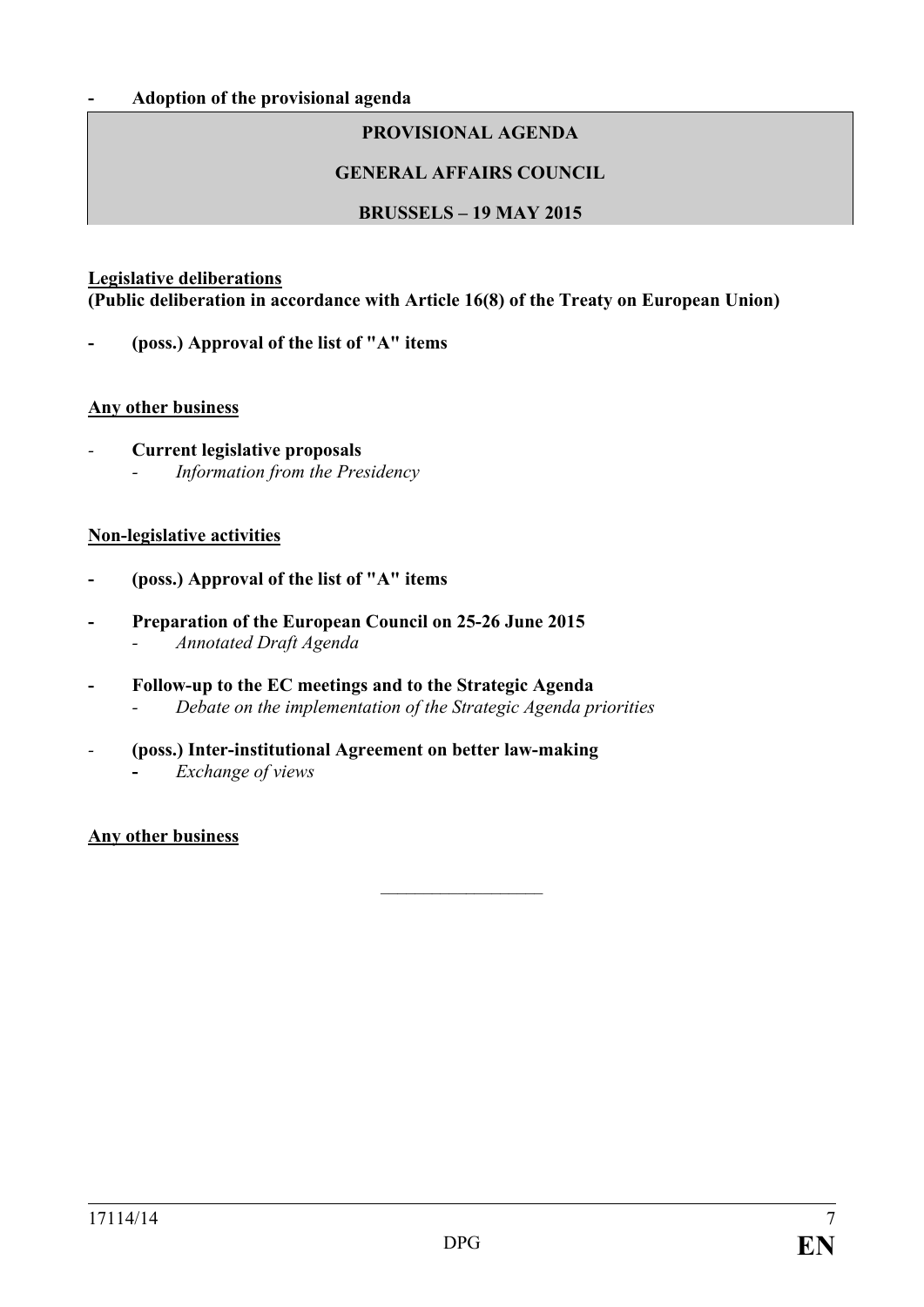## **GENERAL AFFAIRS COUNCIL**

### **LUXEMBOURG – 23 JUNE 2015**

**- Adoption of the provisional agenda**

#### **Legislative deliberations**

**(Public deliberation in accordance with Article 16(8) of the Treaty on European Union)**

**- (poss.) Approval of the list of "A" items**

#### **Any other business**

*-* **Current legislative proposals**  *- Information from the Presidency*

### **Non-legislative activities**

- **- (poss.) Approval of the list of "A" items**
- **- Preparation of the European Council on 25-26 June 2015** *- Draft Council conclusions*
- **- European Semester 2015**
	- **-** *Approval of integrated Country-specific recommendations and transmission to the European Council*
- *-* **(poss.) Inter-institutional Agreement on better law-making** 
	- *- State of play*

# **Any other business**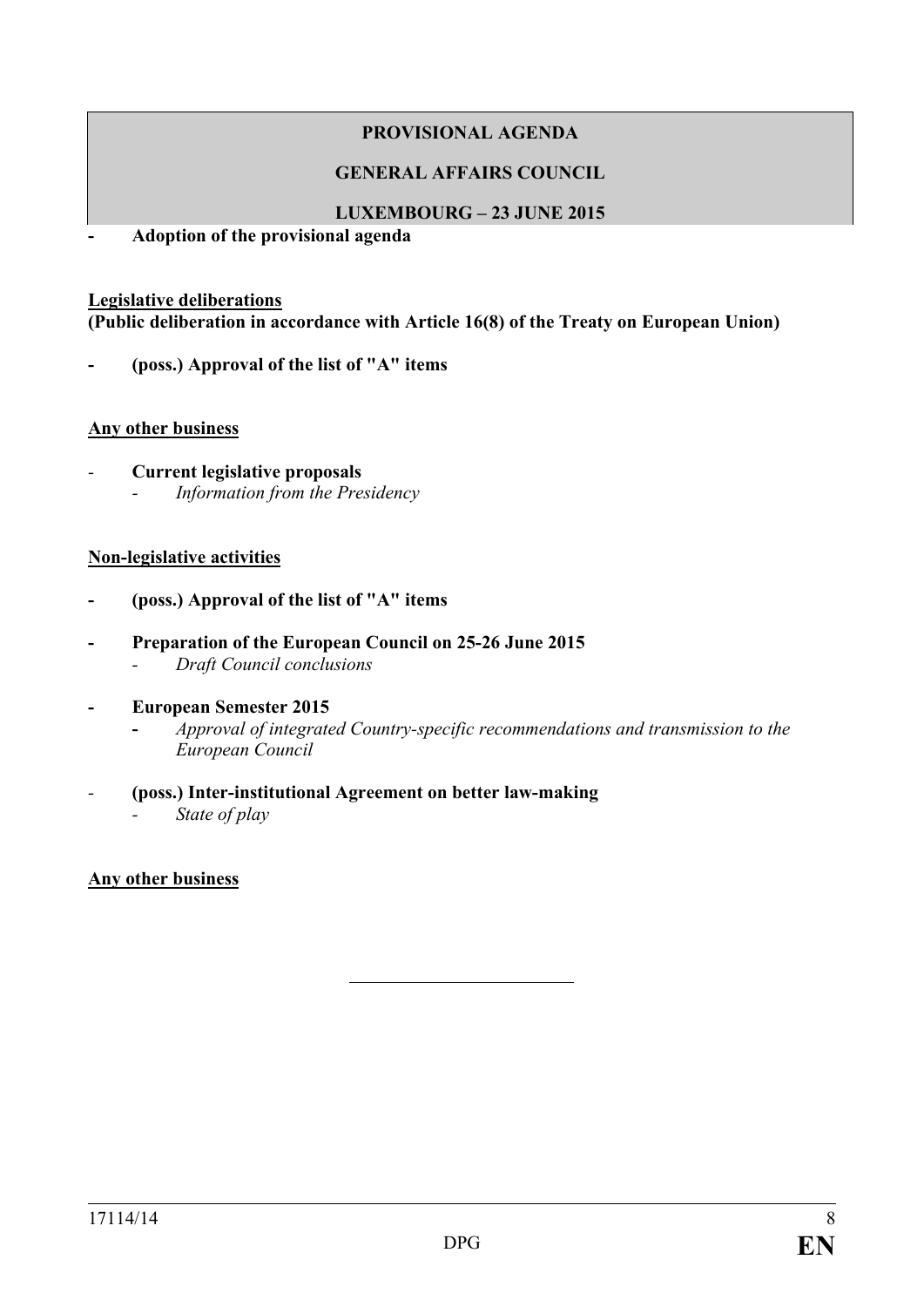# **FOREIGN AFFAIRS COUNCIL**

## **BRUSSELS – 19 JANUARY 2015**

 $\overline{\phantom{a}}$  , which is a set of the set of the set of the set of the set of the set of the set of the set of the set of the set of the set of the set of the set of the set of the set of the set of the set of the set of th

**- Adoption of the provisional agenda**

# **Non-legislative activities**

- **- Approval of the list of "A" items**
- **- Russia**
- **- Climate Change**
- **- (poss.) Libya**
- **- AOB**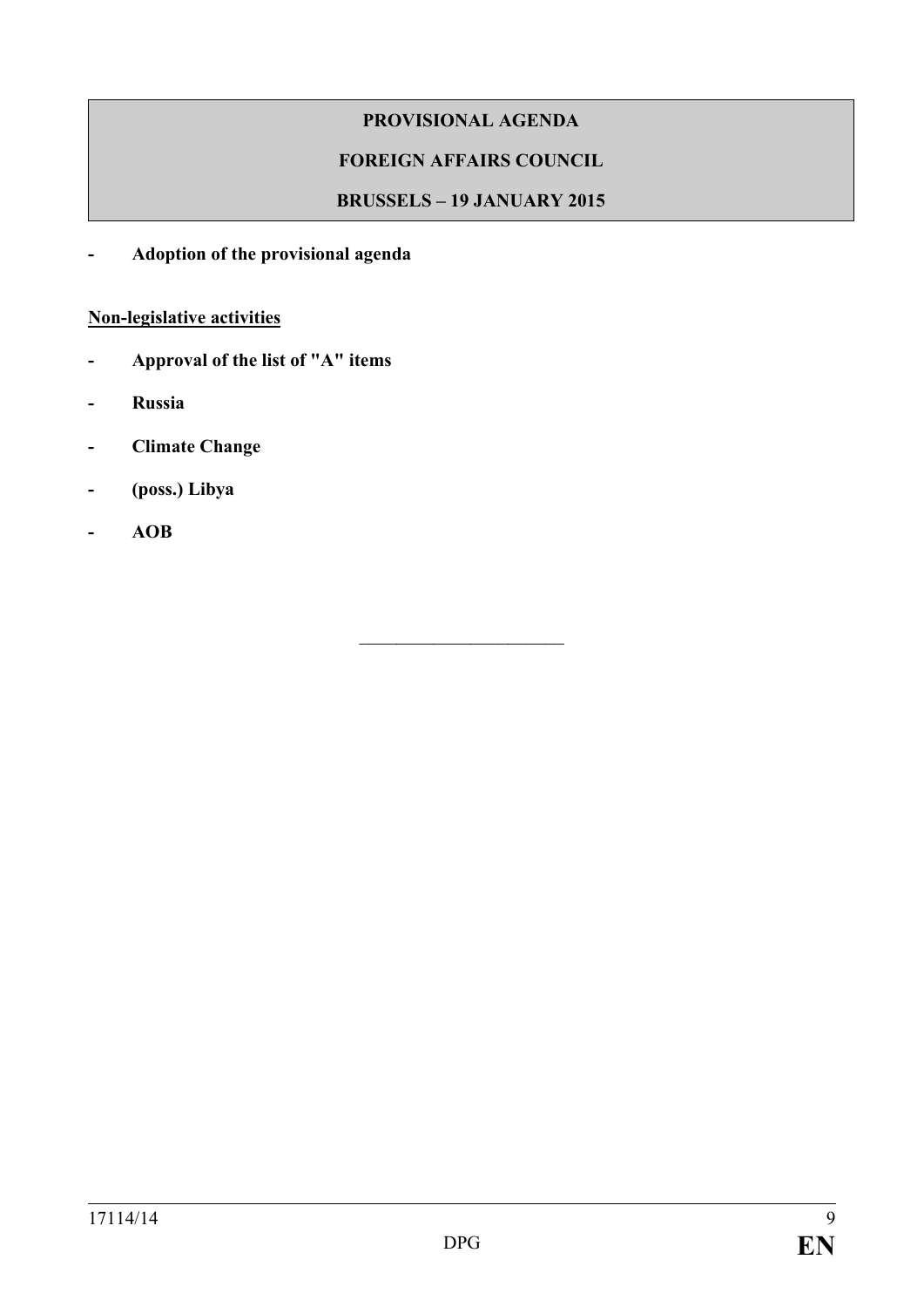## **FOREIGN AFFAIRS COUNCIL**

**BRUSSELS – 09 FEBRUARY 2015**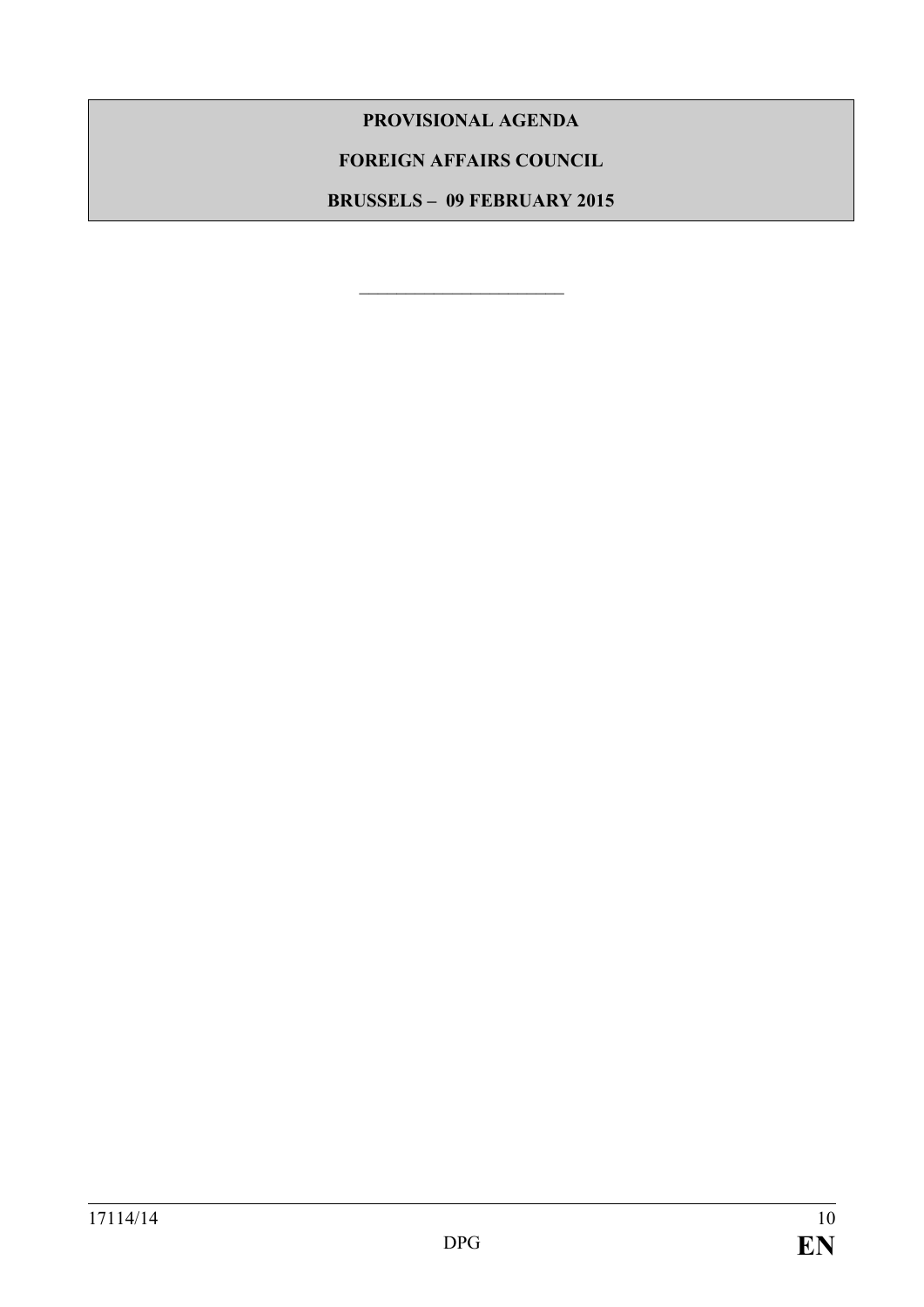# **FOREIGN AFFAIRS COUNCIL**

**BRUSSELS – 16 MARCH 2015**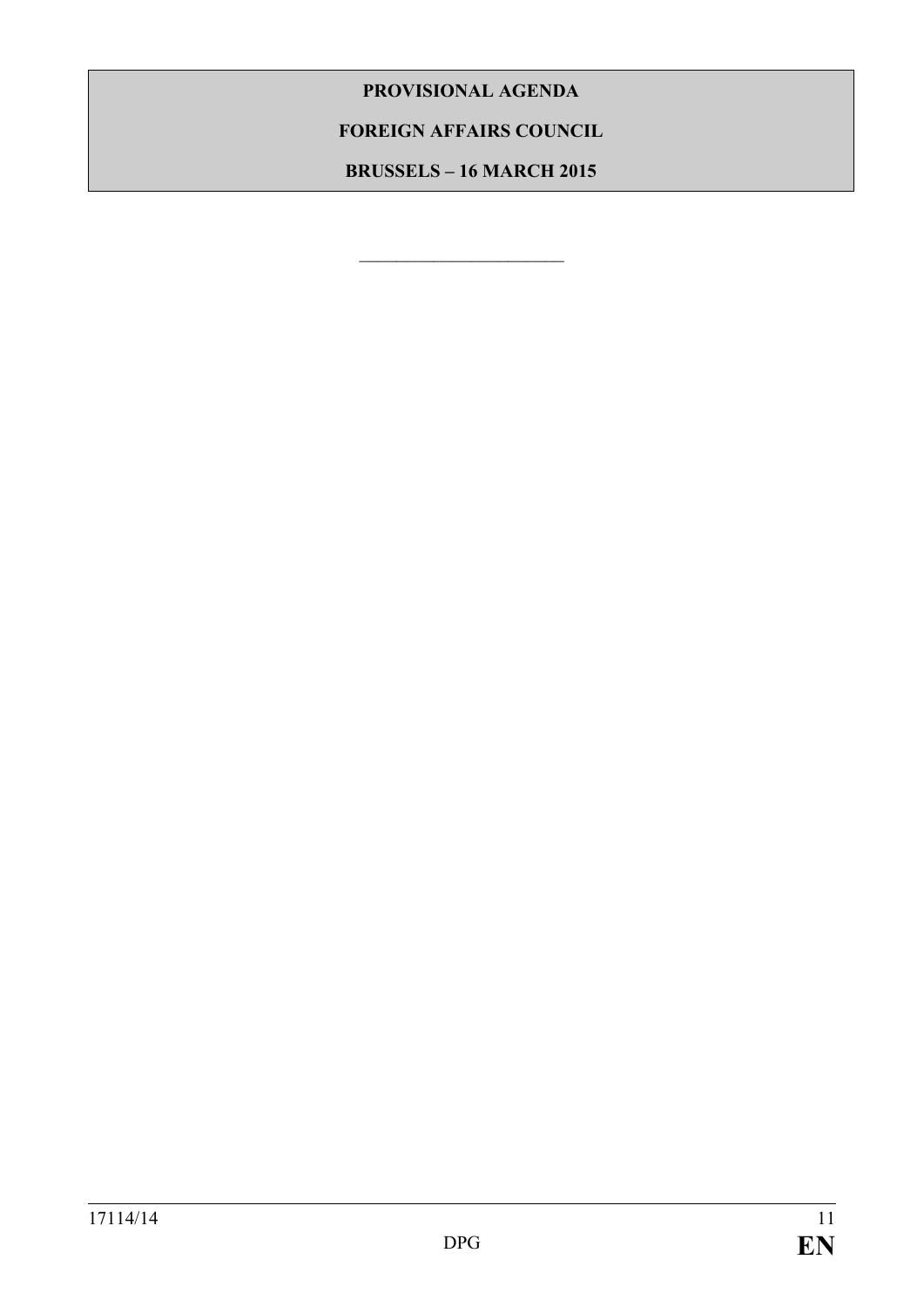# **FOREIGN AFFAIRS COUNCIL**

**LUXEMBOURG – 20 APRIL 2015**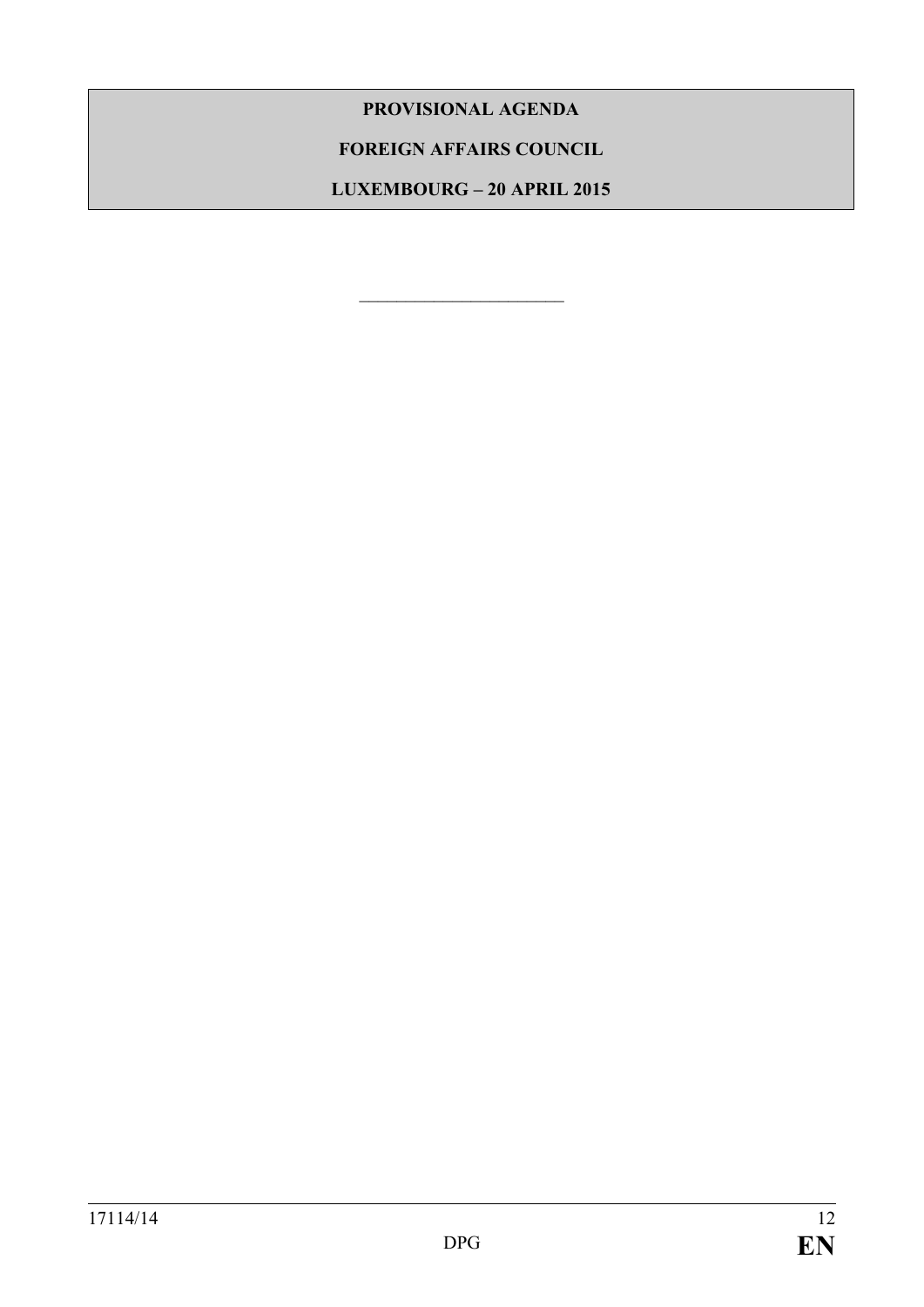# **FOREIGN AFFAIRS COUNCIL - TRADE**

## **BRUSSELS – 07 MAY 2015**

**- Adoption of the provisional agenda**

#### **Legislative deliberations**

**(Public deliberation in accordance with Article 16(8) of the Treaty on European Union)**

- **-** (**poss.) Approval of the list of "A" items**
- **- (poss.) Proposal for a Regulation of the European Parliament and of the Council setting up a Union system for supply chain due diligence self-certification of responsible importers of tin, tantalum and tungsten, their ores, and gold originating in conflictaffected and high-risk areas (First reading) Interinstitutional file: 2014/0059 (COD)**
	- *- Political agreement*

### **Non-legislative activities**

- **- (poss.) Approval of the list of "A" items**
- **- Preparations for X World Trade Organization Ministerial Conference** *- Orientation debate*
- **- EU-US TTIP negotiations**
	- *- State of play*
- **- EU-Japan FTA negotiations**
	- *- State of play*
- **- (poss.) EU-Vietnam FTA**
- **- Preparations for the Eastern Partnership Summit - Trade aspects**
	- *- State of play*

# **Any other business**

**\_\_\_\_\_\_\_\_\_\_\_\_\_\_\_\_\_\_\_\_\_\_**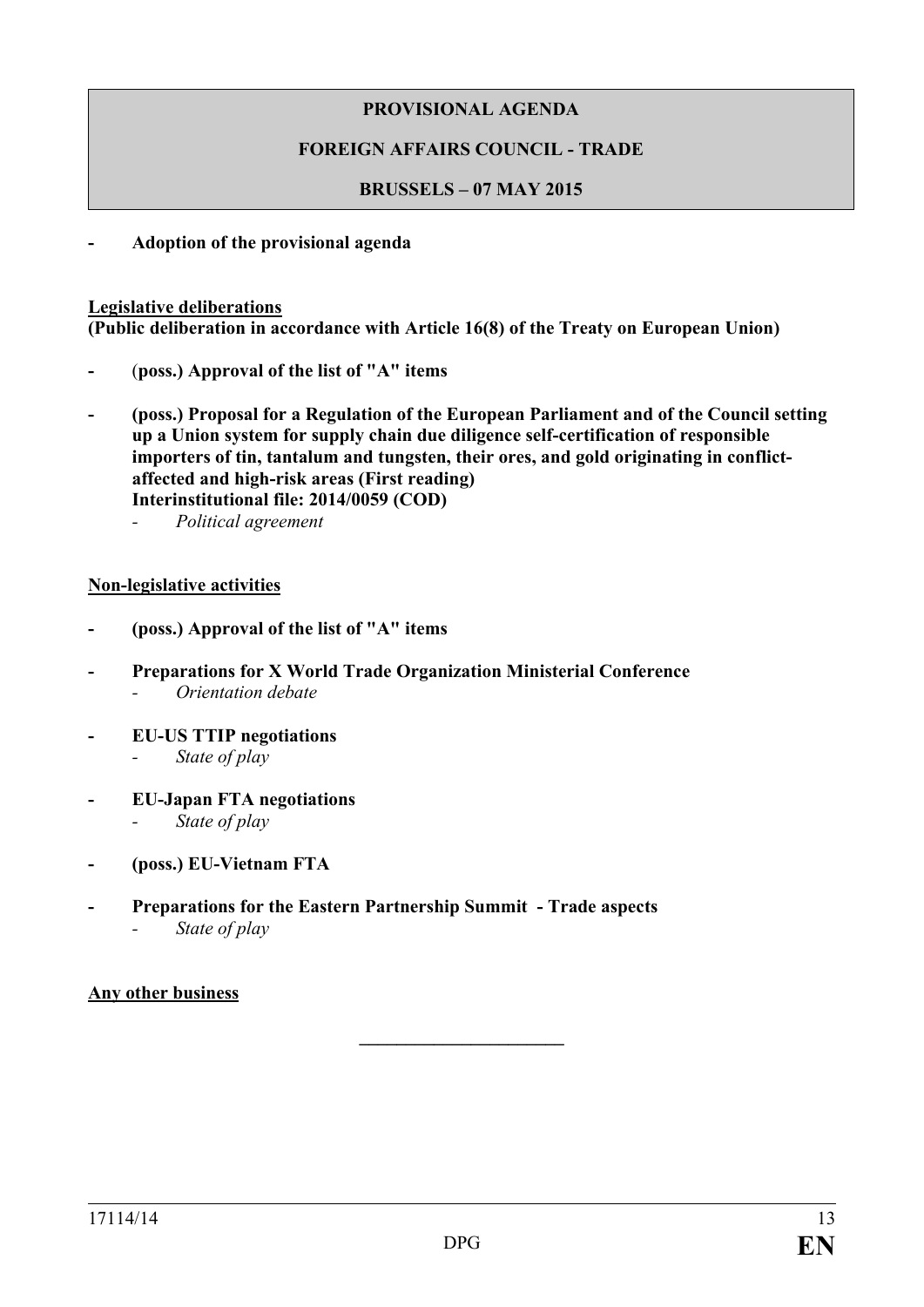**FOREIGN AFFAIRS COUNCIL - DEFENCE**

**BRUSSELS – 08 MAY 2015**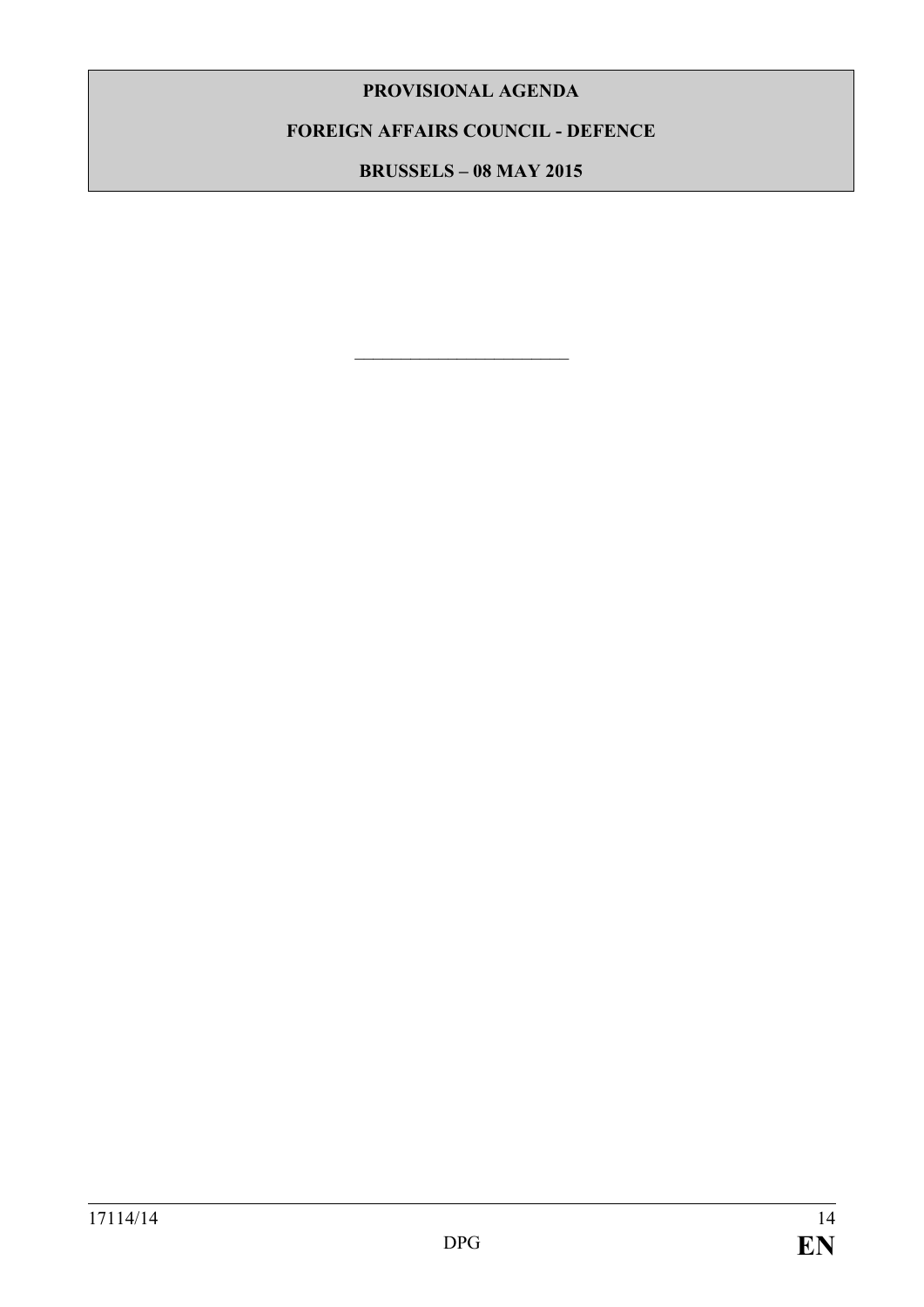# **FOREIGN AFFAIRS COUNCIL**

**BRUSSELS – 18 MAY 2015**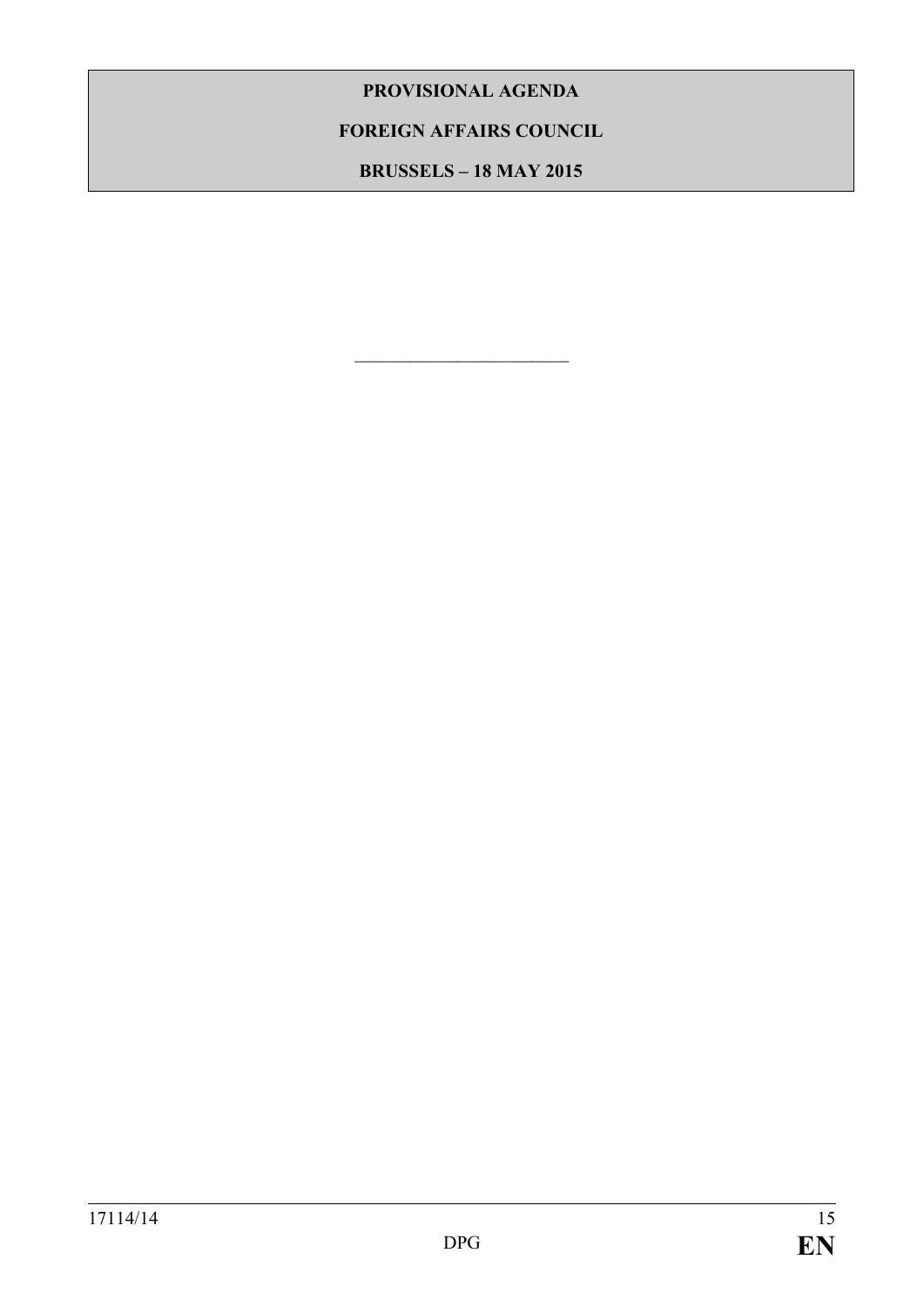# **FOREIGN AFFAIRS COUNCIL - DEVELOPMENT**

**BRUSSELS – 26 MAY 2015**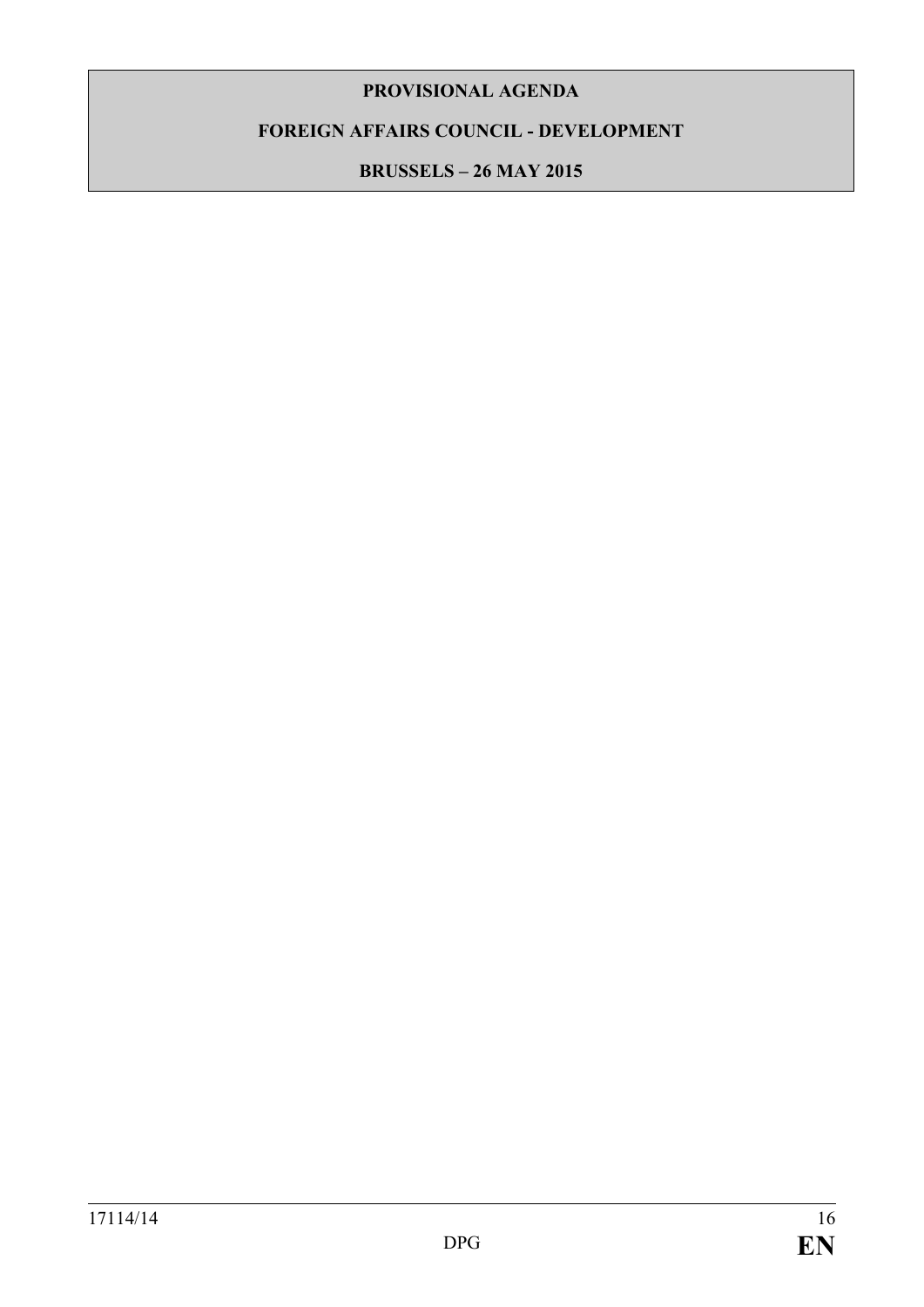**FOREIGN AFFAIRS COUNCIL** 

**LUXEMBOURG – 22 JUNE 2015**

\_\_\_\_\_\_\_\_\_\_\_\_\_\_\_\_\_\_\_\_\_\_\_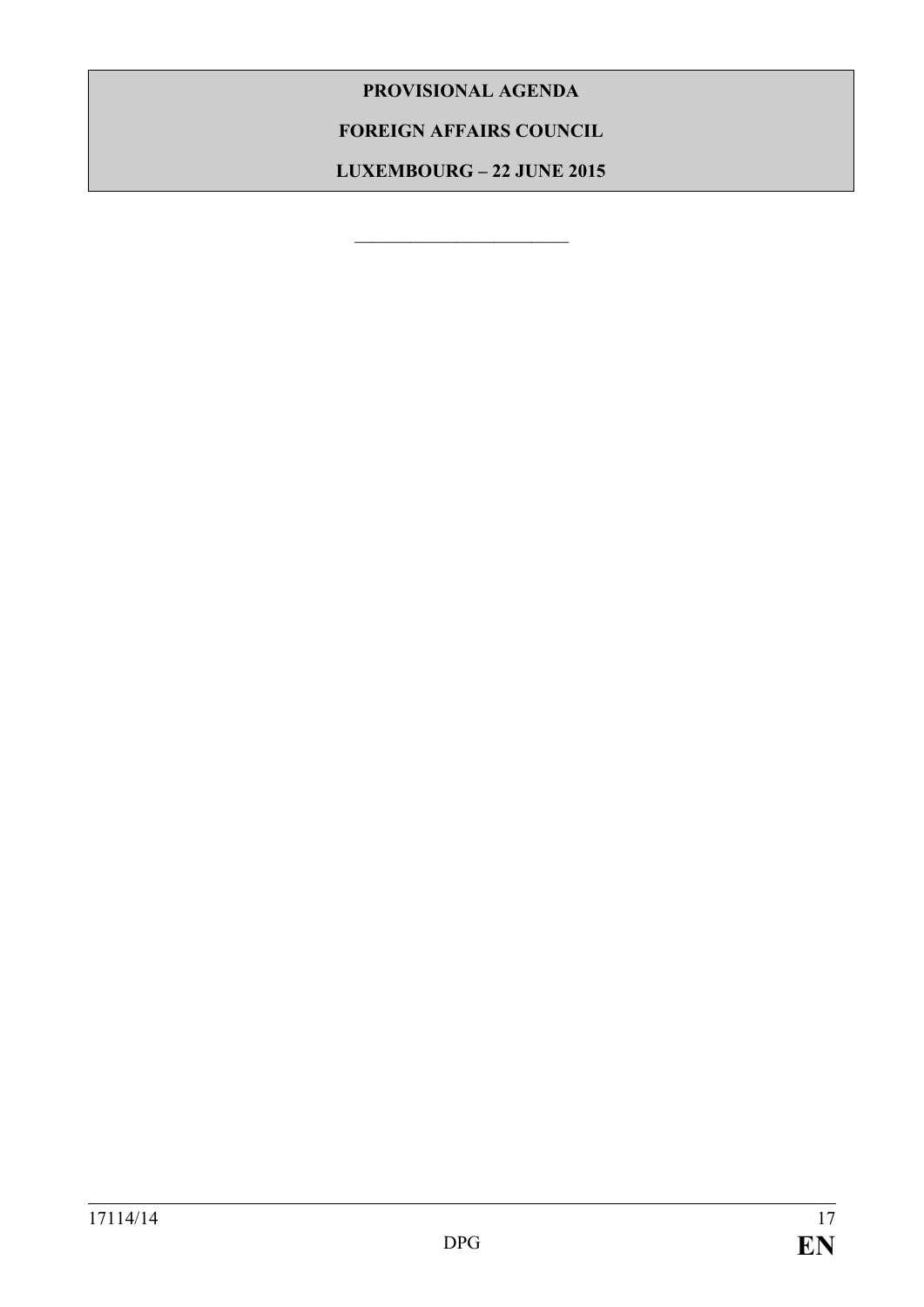# **ECONOMIC AND FINANCIAL AFFAIRS COUNCIL**

# **BRUSSELS – 27 JANUARY 2015**

**- Adoption of the provisional agenda**

#### **Legislative deliberations**

**(Public deliberation in accordance with Article 16(8) of the Treaty on European Union)**

- **- (poss.) Approval of the list of A items**
- **- Investment Plan for Europe**
	- **● Commission Proposal on the European Fund for Strategic Investments** *- Presentation by the Commission and exchange of views*

#### **Any other business**

**- Current legislative proposals** *- Information from the Presidency*

#### **Non-legislative activities**

- **- (poss.) Approval of the list of "A" items**
- **- Presentation of the Presidency Work Programme** [3](#page-17-0) *- Exchange of views*
- **- Presentation of the Commission Work Programme** [4](#page-17-1)
	- *- Exchange of views*
- **- (poss.) Follow-up to the European Council Meeting on 18-19 December 2014**
	- *- Exchange of views*

 $\frac{1}{2}$  ,  $\frac{1}{2}$  ,  $\frac{1}{2}$  ,  $\frac{1}{2}$  ,  $\frac{1}{2}$  ,  $\frac{1}{2}$  ,  $\frac{1}{2}$ 

<span id="page-17-0"></span><sup>&</sup>lt;sup>3</sup> Public debate in accordance with Article 8(2) of the Council's Rules of Procedure  $\mathbf{3}$ 

<span id="page-17-1"></span>**<sup>4</sup>** Public debate in accordance with Article 8(3) of the Council's Rules of Procedure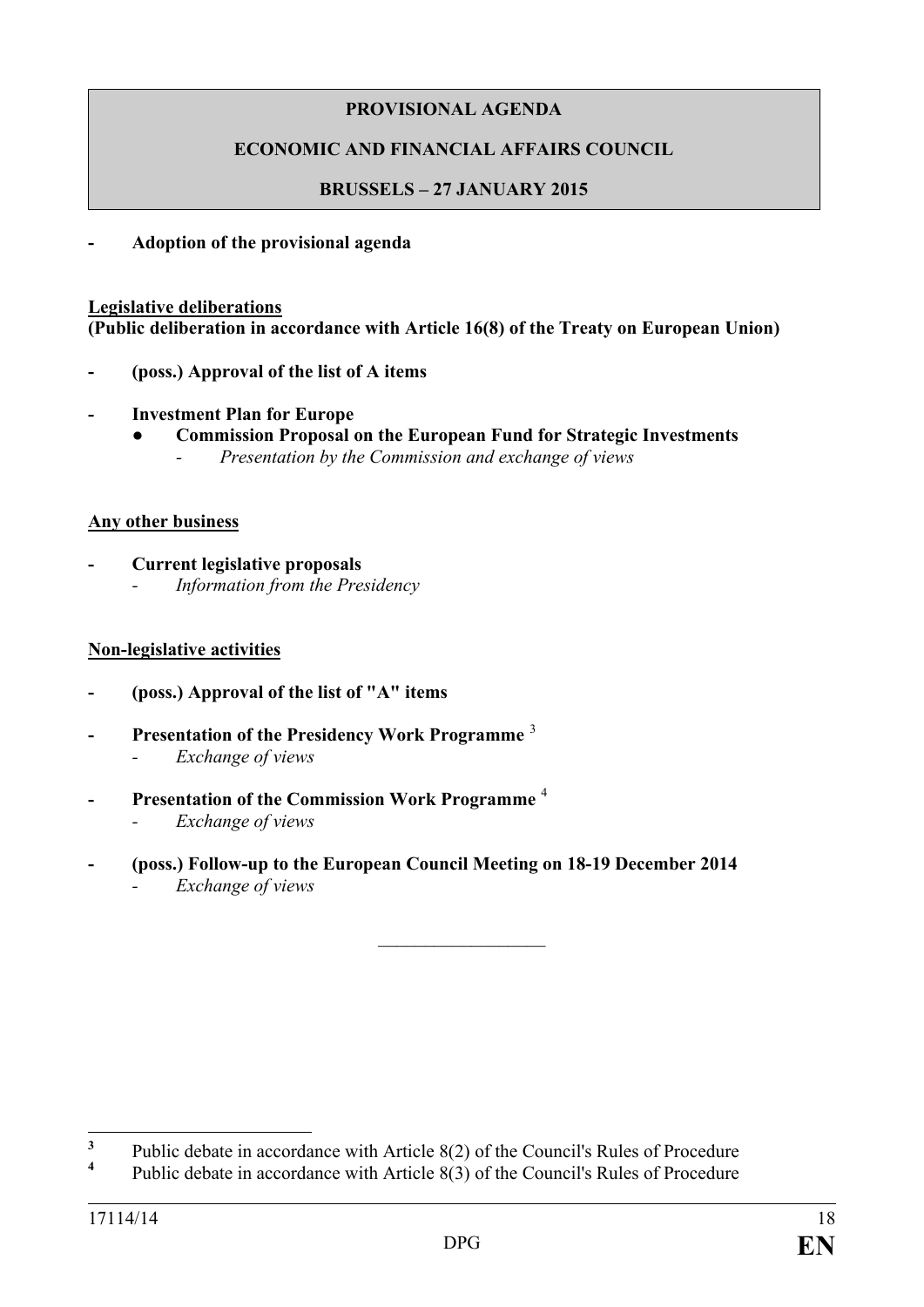# **- (poss.) Economic Governance**

- *- Exchange of views*
- **Preparation of the G20 Meeting of Finance Ministers and Governors (Istanbul, 9 and 10 February 2015)**

 $\overline{\phantom{a}}$  , and the set of the set of the set of the set of the set of the set of the set of the set of the set of the set of the set of the set of the set of the set of the set of the set of the set of the set of the s

*- Terms of reference*

## **Any other business**

*p.m.*

**Monday 26 January 2015 15.00 Eurogroup**

**Tuesday 27 January 2015 09.00 Breakfast 10.00 Council (ECOFIN)**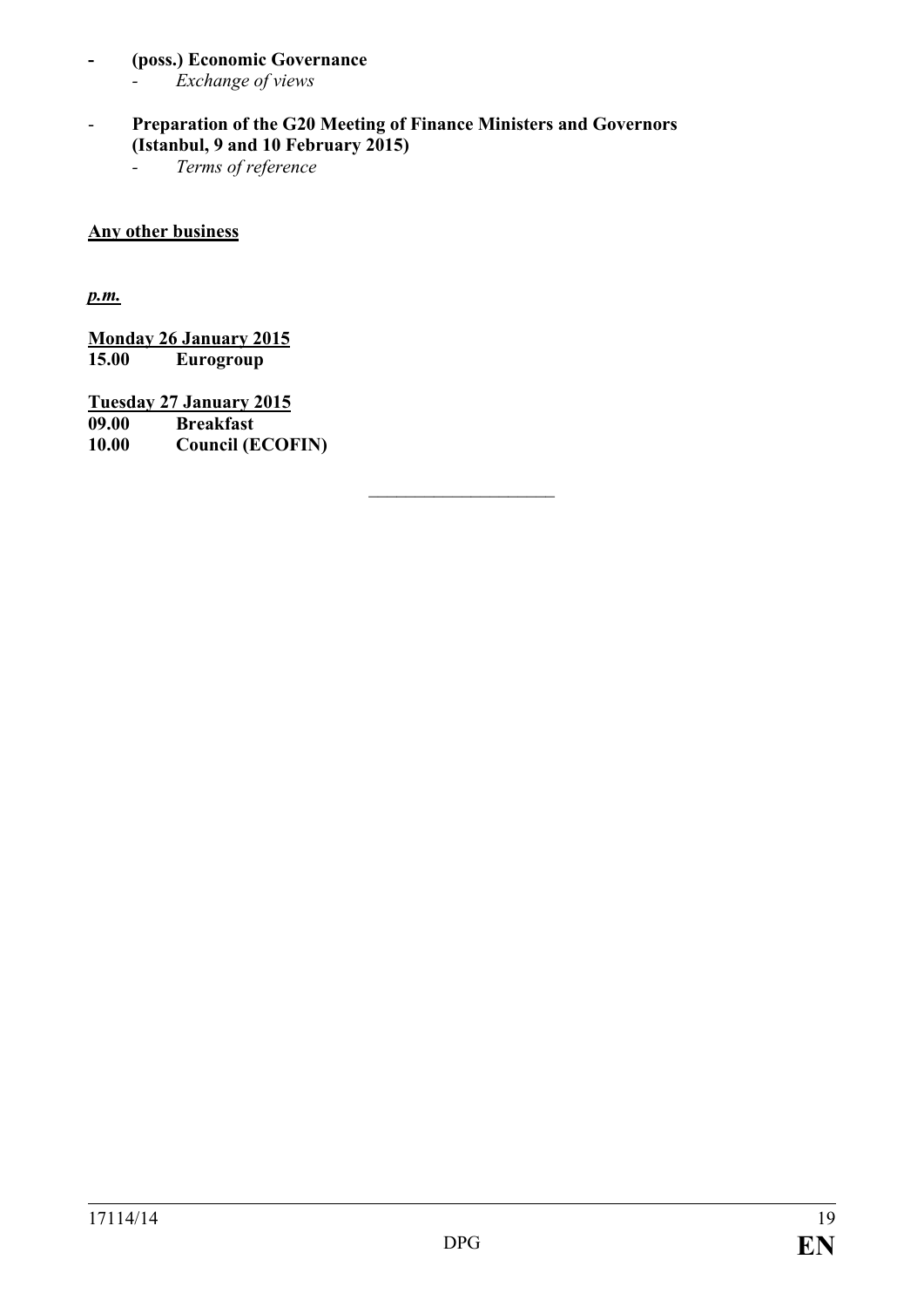# **ECONOMIC AND FINANCIAL AFFAIRS COUNCIL**

### **BRUSSELS – 17 FEBRUARY 2015**

**- Adoption of the provisional agenda**

#### **Legislative deliberations**

**(Public deliberation in accordance with Article 16(8) of the Treaty on European Union)**

- **- (poss.) Approval of the list of "A" items**
- **- Investment Plan for Europe**
	- **● Commission Proposal on the European Fund for Strategic Investments** *- State of play*
- **- (poss.) Savings Directive**
	- **● Proposal for a Council Directive repealing Savings Directive 2003/48/EC as amended, and providing for transitional provisions** Interinstitutional file: 2008/0215 (CNS)
		- *- Political agreement*

#### **Any other business**

- **- Current legislative proposals** *- Information from the Presidency*
	-

# **Non-legislative activities**

- **- (poss.) Approval of the list of "A" items**
- **- Annual Growth Survey 2015 and Alert Mechanism Report** *- Council conclusions / Exchange of views*
- **- (poss.) Other measures in support of investment** 
	- *- Exchange of views*
- *-* **Follow-up to the G20 Meeting of Finance Ministers and Governors on 9-10 February 2015 in Istanbul**
	- *- Information from the Presidency and the Commission*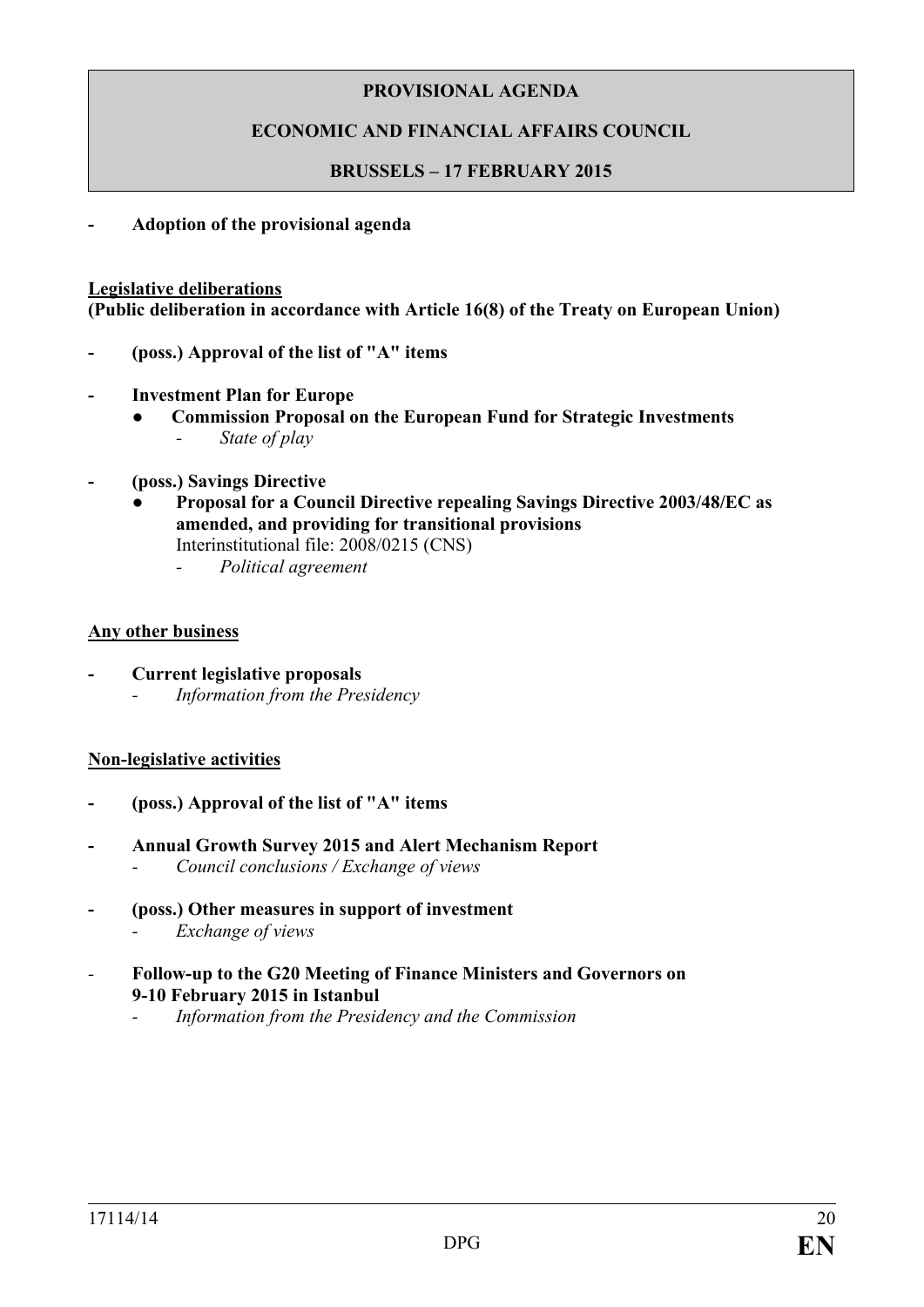## **- Discharge procedure in respect of the implementation of the budget for 2013**

- *- Council recommendation*
- **- Budget guidelines for 2016**
	- *- Council conclusions*
- **- High level group on Own resources – first assessment report**
	- *- Presentation by Chair of the High Level Group*

### **Any other business**

#### *p.m.* **Monday16 February 2015**

- 11:00 Macro-economic dialogue
- 15.00 Eurogroup

# **Tuesday 17 February 2015**

- 09.00 Breakfast (EBRD matters may be discussed)<br>10.00 Council (ECOFIN)
- Council (ECOFIN)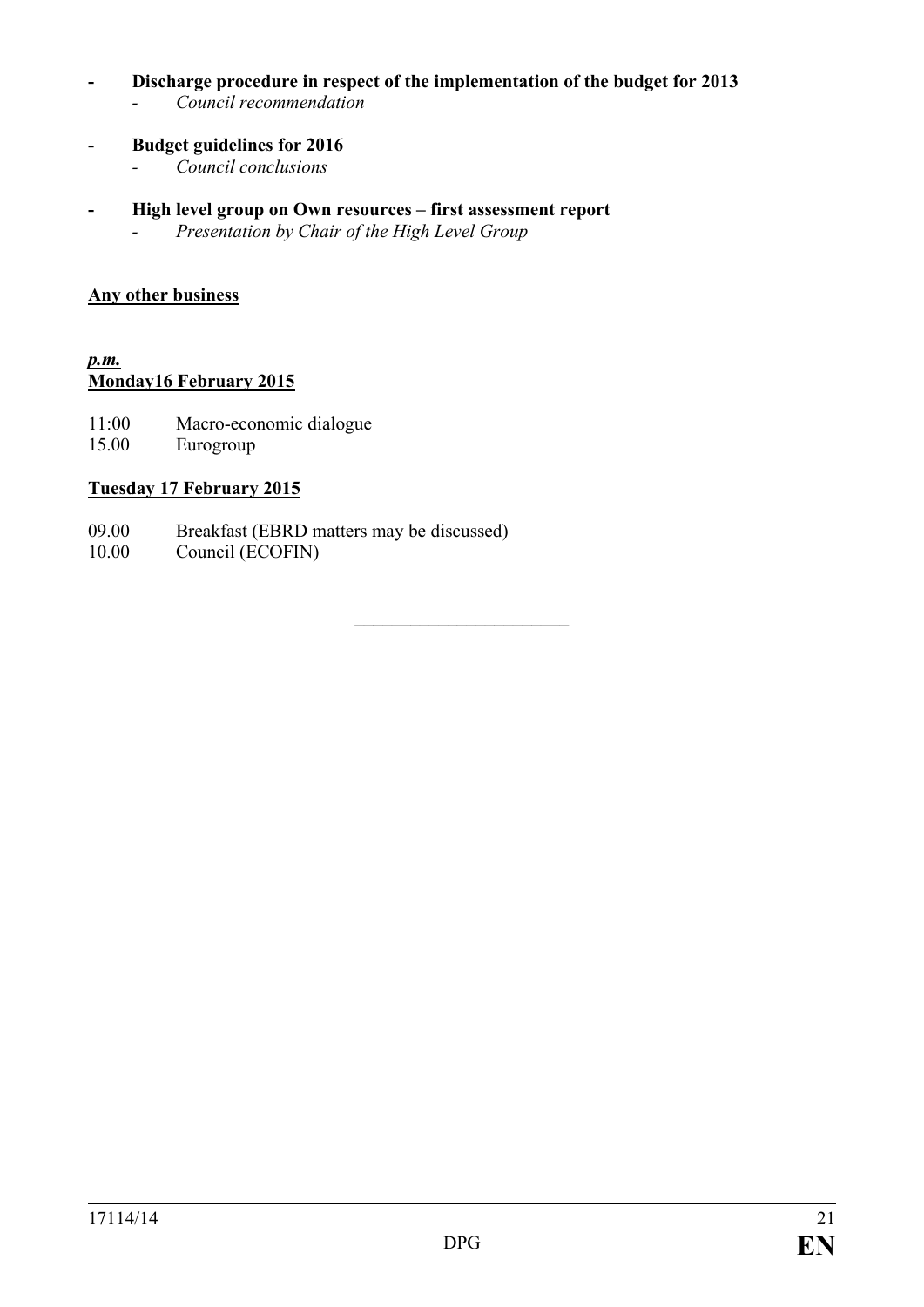# **ECONOMIC AND FINANCIAL AFFAIRS COUNCIL**

### **BRUSSELS – 10 MARCH 2015**

**- Adoption of the provisional agenda**

#### **Legislative deliberations**

**(Public deliberation in accordance with Article 16(8) of the Treaty on European Union)**

- **- (poss.) Approval of the list of "A" items**
- **- (poss.) Investment Plan for Europe**
	- **● Commission Proposal on the European Fund for Strategic Investments** *- General approach*
- **- (poss.) Financial Transaction Tax**
	- **Proposal for a Council Directive implementing enhanced cooperation in the area of Financial Transaction Tax**

Interinstitutional file: 2013/0045 (CNS)

- **-** *Political agreement / State of play*
- **- (poss.) Standard VAT return**
	- **● Proposal for a Council Directive amending Directive 2006/112/EC on the common system of value added tax as regards a standard VAT return** Interinstitutional file: 2013/0343 (CNS)
		- **-** *Orientation debate*

#### **Any other business**

- **- Current legislative proposals**
	- *- Information from the Presidency*

#### **Non-legislative activities**

- **- (poss.) Approval of the list of "A" items**
- **- (poss.) Preparation of the European Council on 19-20 March 2015** *- Exchange of views*
- **- Europe 2020 strategy review**
	- *- Presentation by the Commission and exchange of views*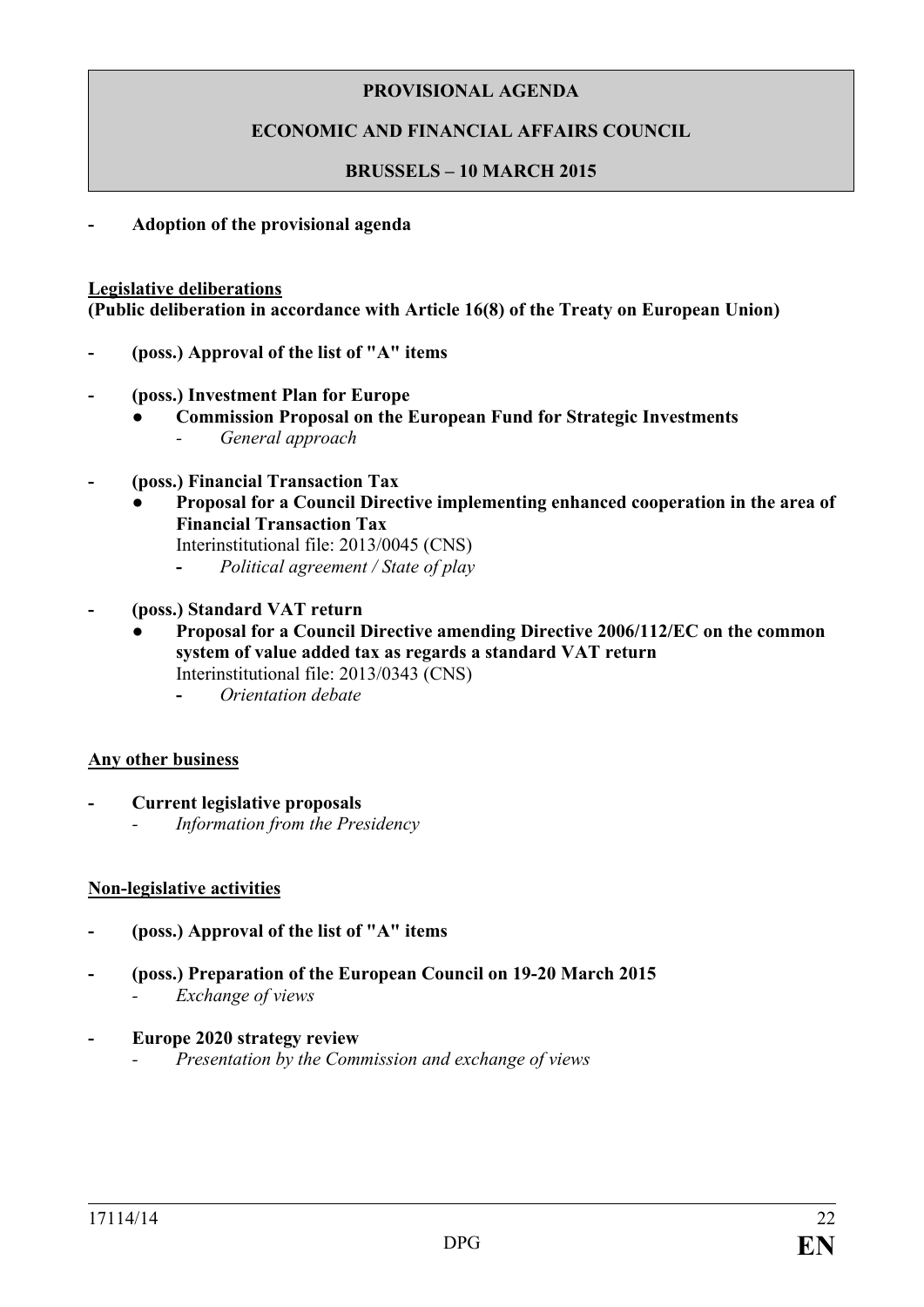- **- (poss.) European Semester - Implementation of key structural reforms** *- Exchange of views*
- **- (poss.) Other measures in support of investment** *- Exchange of views*
- **- Establishment of the Single Resolution Board -** *State of play*
- *-* **(poss.) Broad Economic Policy Guidelines** *- Exchange of views*
	-
- **- (poss.) Implementation of Stability and Growth Pact**

# **Any other business**

*p.m.*

# **Monday 9 March 2015**

15.00 Eurogroup

# **Tuesday 10 March 2015**

09.00 Breakfast 10.00 Council (ECOFIN)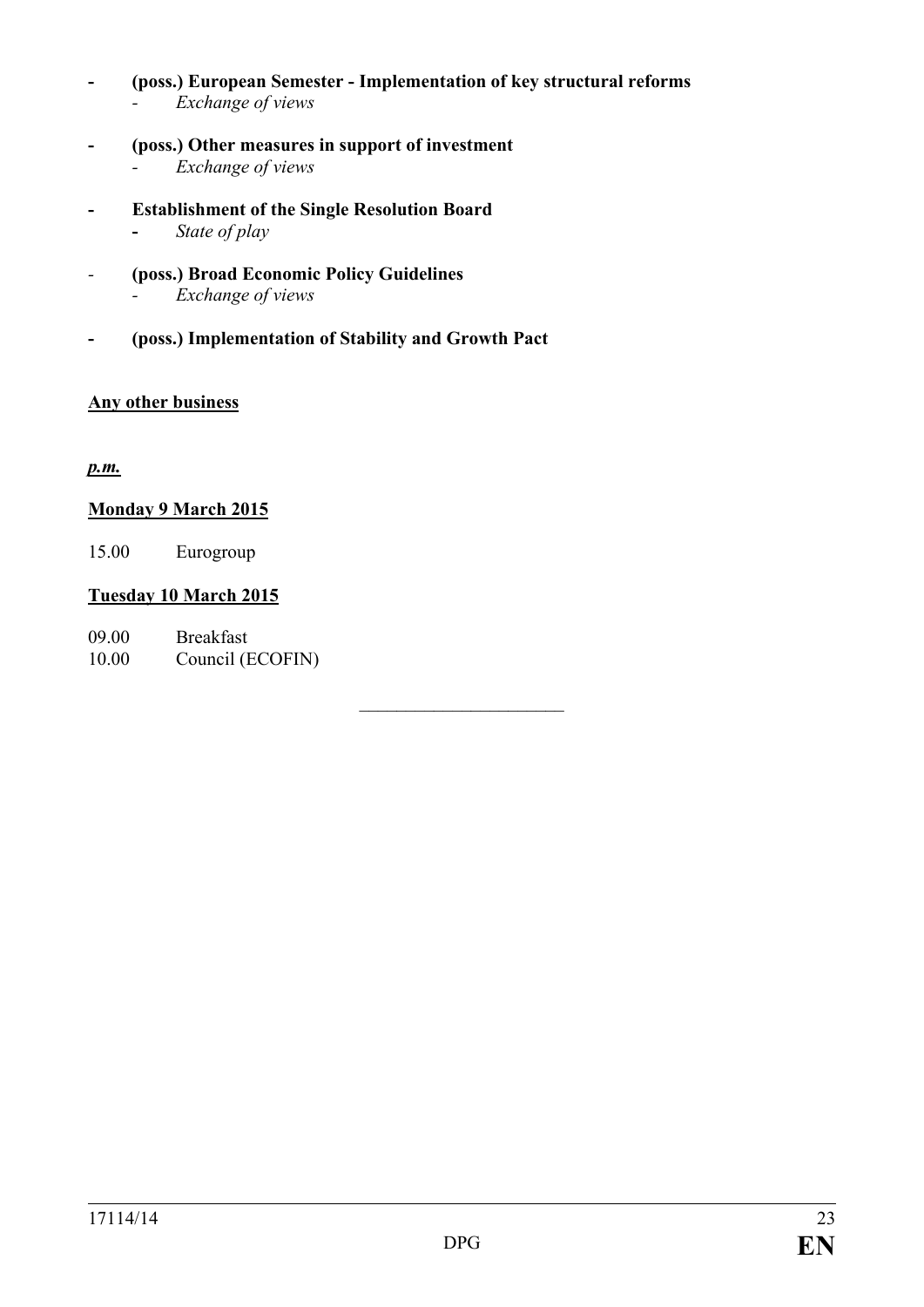# **ECONOMIC AND FINANCIAL AFFAIRS COUNCIL**

### **BRUSSELS – 12 MAY 2015**

**- Adoption of the provisional agenda**

#### **Legislative deliberations**

**(Public deliberation in accordance with Article 16(8) of the Treaty on European Union)**

- **- (poss.) Approval of the list of "A" items**
- **- (poss.) Investment Plan for Europe**
	- **● Commission Proposal on the European Fund for Strategic Investments** *- Political agreement*
- **- Structural measures improving the resilience of EU credit institutions**
	- *●* **Proposal for a Regulation of the European Parliament and of the Council on structural measures improving the resilience of EU credit institutions (First reading)**

Interinstitutional file: 2014/0020 (COD)

- **-** *General approach*
- **- (poss.) Draft general budget for 2016**
	- *- Presentation by the Commission*
- **- (poss.) Common Consolidated Corporate Tax Base (CCCTB)**
	- **● Proposal for a Council Directive on a Common Consolidated Corporate Tax Base (CCCTB)** 
		- Interinstitutional file: 2011/0058 (CNS)
		- **-** *Orientation debate*
- **- (poss.) Interest and Royalty Directive**
	- **● Proposal for a Council Directive on a common system of taxation applicable to interest and royalty payments made between associated companies of different Member States (recast)**
		- **-** *Political agreement*
- **- (poss.) Proposal for a Directive of the European Parliament and of the Council on payment services in the internal market and amending Directives 2002/65/EC, 2013/36/EU and 2009/110/EC and repealing Directive 2007/64/EC**

Interinstitutional file: 2013/0264 (COD)

*- Political agreement / Adoption*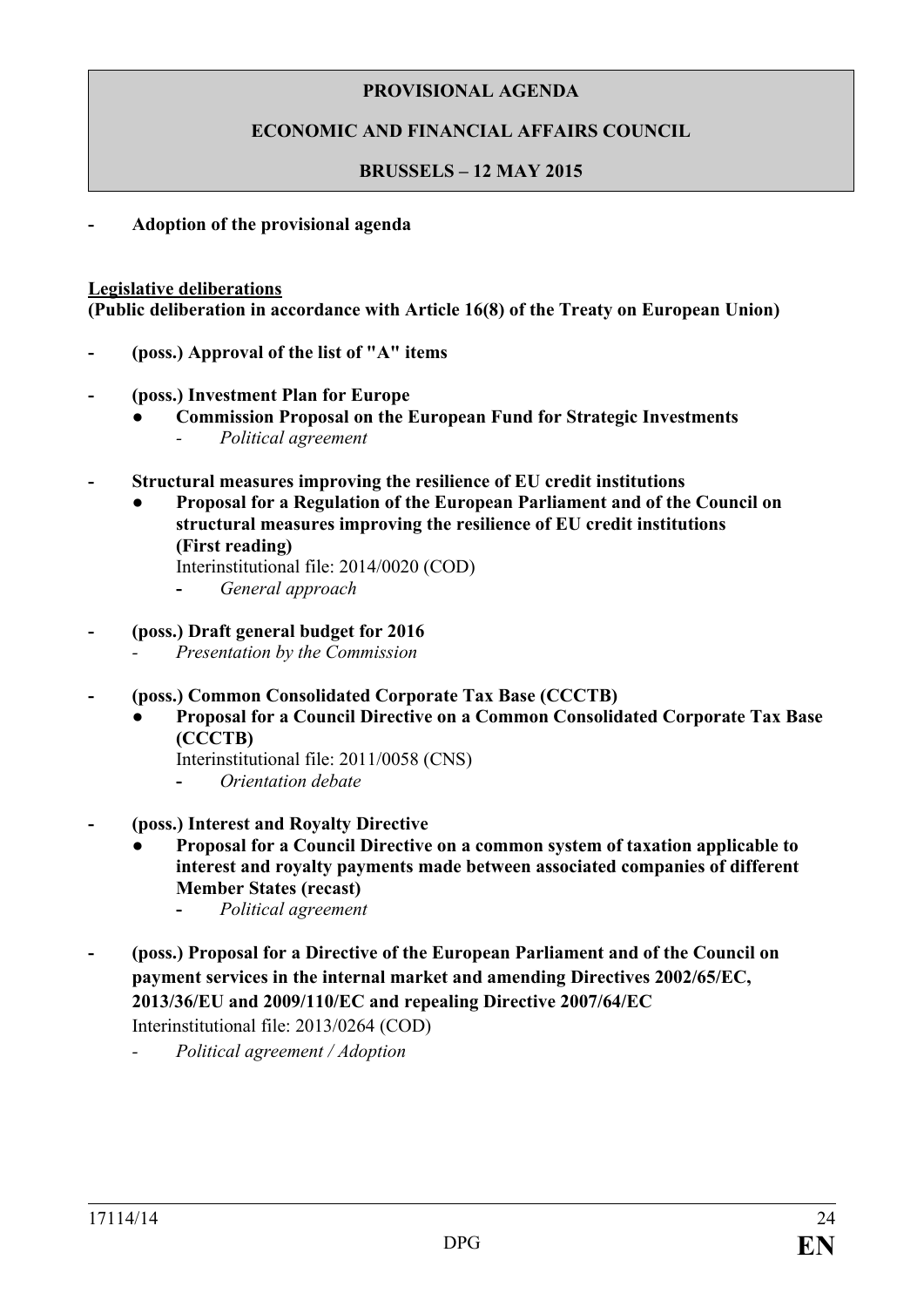**- (poss.) Proposal for a Directive of the European Parliament and of the Council on insurance mediation (recast)**

Interinstitutional file: 2012/0175 (COD)

- *- Political agreement*
- **- (poss.) Reporting and transparency of securities financing transactions**
- **- Proposal for a Regulation of the European Parliament and of the Council on reporting and transparency of securities financing transactions** Interinstitutional file: 2014/0017 (COD)
	- *- Political agreement*

#### **Any other business**

**- Current legislative proposals** *- Information from the Presidency*

#### **Non-legislative activities**

- **- (poss.) Approval of the list of "A" items**
- **- Debriefing from the informal ECOFIN**
	- *- Information from the Presidency*
- **- Macroeconomic Imbalances Procedure - In depth-reviews**
	- *- Council conclusions*
- **- (poss.) Implementation of the Stability and Growth Pact** *- Draft Council Decision / Recommendation*
- **- Ageing Report 2015**
	- **-** *Council conclusions*
- *-* **Climate Change Financing**
	- **-** *Council conclusions*

#### **Any other business**

 $\frac{1}{2}$  ,  $\frac{1}{2}$  ,  $\frac{1}{2}$  ,  $\frac{1}{2}$  ,  $\frac{1}{2}$  ,  $\frac{1}{2}$  ,  $\frac{1}{2}$  ,  $\frac{1}{2}$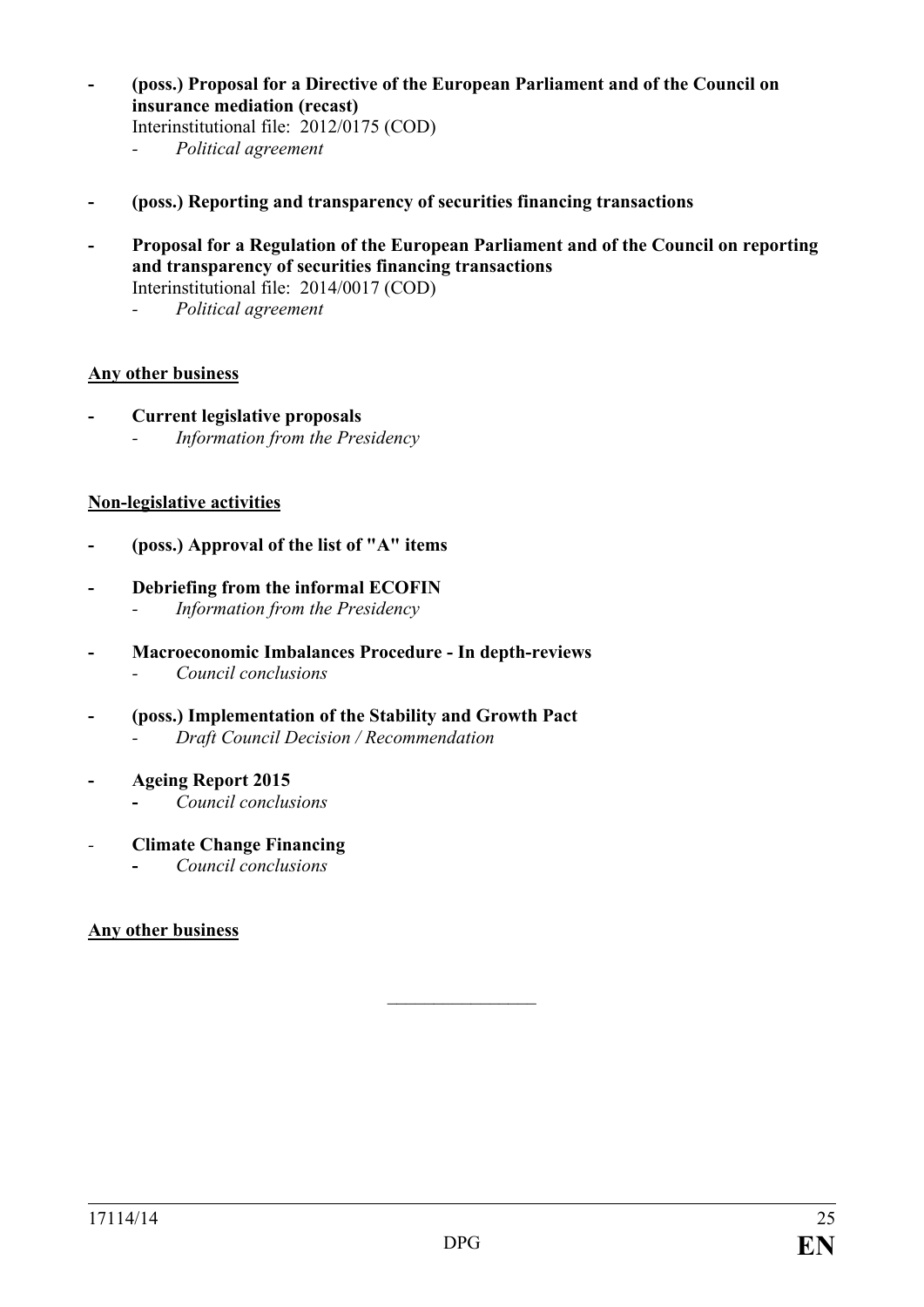# *p.m.*

# **Monday 11 May 2015**

13.00 Informal dialogue of representatives of the Council (ECOFIN) and of the European Parliament

 $\overline{\phantom{a}}$  , and the set of the set of the set of the set of the set of the set of the set of the set of the set of the set of the set of the set of the set of the set of the set of the set of the set of the set of the s

15.00 Eurogroup

# **Tuesday 12 May 2015**

- 08.30 Annual EIB Governors meeting<br>09.30 Breakfast
- 09.30 Breakfast<br>10.00 Council (E
- Council (ECOFIN)
- 13.00 Ministerial dialogue with candidate countries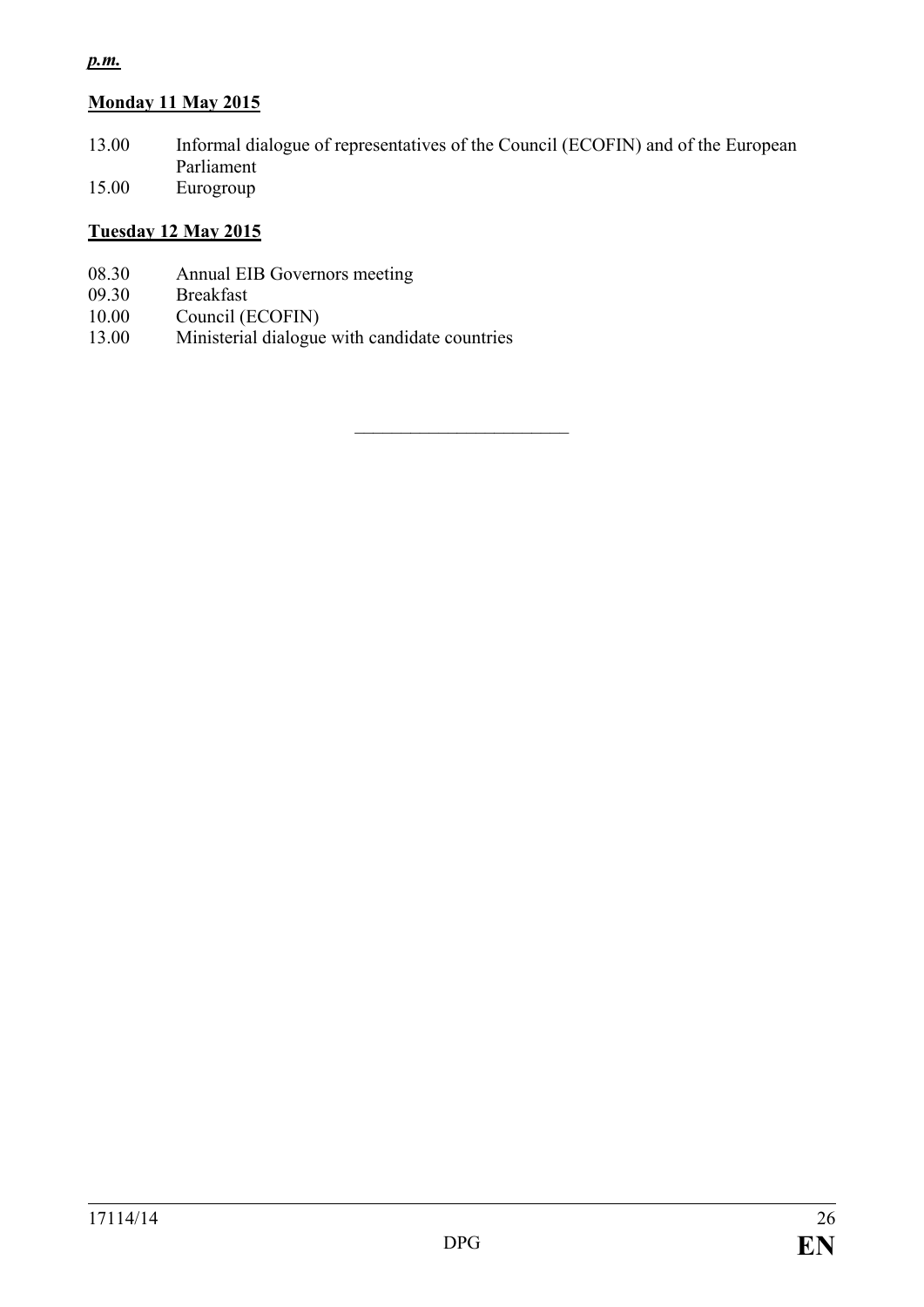# **ECONOMIC AND FINANCIAL AFFAIRS COUNCIL**

## **LUXEMBOURG – 19 JUNE 2015**

**- Adoption of the provisional agenda**

#### **Legislative deliberations**

**(Public deliberation in accordance with Article 16(8) of the Treaty on European Union)**

- **- (poss.) Approval of the list of "A" items**
- **- (poss.) Treatment of vouchers**
	- **● Proposal for a Council Directive amending Directive 2006/112/EC on the common system of value added tax, as regards the treatment of vouchers** Interinstitutional file: 2012/0102 (CNS)
		- *- Political agreement / Adoption*
- **- (poss.) Draft general budget for 2016**
	- *- Presentation by the Commission*
- **- (poss.) Proposal for a Regulation of the European Parliament and of the Council on indices used as benchmarks in financial instruments and financial contracts** Interinstitutional file: 2013/0314 (COD)
	- *- Political agreement*
- **- (poss.) Administrative cooperation**
	- **Proposal for a directive on mandatory and automatic exchange of information on cross-border tax rulings**
		- **-** *Political agreement / State of play*

#### **Any other business**

- **- Current legislative proposals**
	- *- Information from the Presidency*

#### **Non-legislative activities**

- **- (poss.) Approval of the list of "A" items**
- **- (poss.) ECOFIN Report to the European Council on tax issues**
	- *- Endorsement*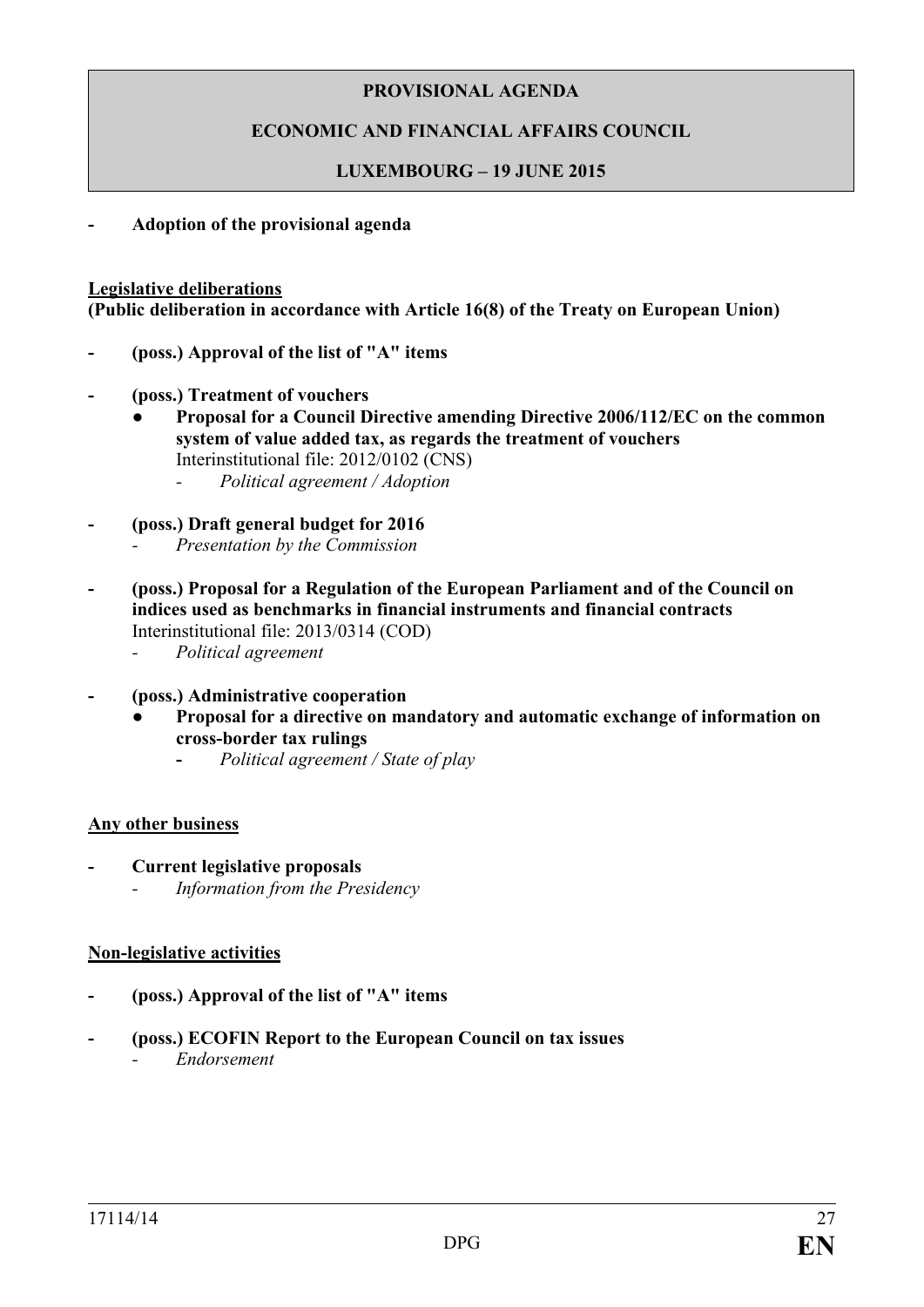- **- (poss.) Report by Finance Ministers on tax issues in the framework of the Euro Plus Pact**
	- *- Endorsement*
- **- (poss.) Code of Conduct (Business Taxation)**
	- **- Report to the Council**
		- **- Draft Council conclusions**
			- *= Endorsement*
- **- Contribution to the European Council meeting on 25-26 June 2015 - European Semester 2015**
	- **a) Draft Council Recommendations on the National Reform Programmes 2015 to each Member State and draft Council Opinions on the updated Stability or Convergence Programmes**
	- **b) Draft Council Recommendation on the implementation of the broad guidelines for the economic policies of the Member States whose currency is the euro** *- Approval*
- *-* **(poss.) Broad Economic Policy Guidelines**
	- *- Adoption*
- **- (poss.) Implementation of the Stability and Growth Pact** 
	- *- Draft Council Decision / Recommendation*
- **- (poss.) Implementation of the macroeconomic imbalances procedure**
- **- (poss.) Other measures in support of investment** 
	- *- Exchange of views*

#### **Any other business**

*p.m.*

#### **Thursday 18 June 2015**

15.00 Eurogroup

#### **Friday 19 June 2015**

- 09.00 Breakfast
- 10.00 Council (ECOFIN)

 $\frac{1}{2}$  ,  $\frac{1}{2}$  ,  $\frac{1}{2}$  ,  $\frac{1}{2}$  ,  $\frac{1}{2}$  ,  $\frac{1}{2}$  ,  $\frac{1}{2}$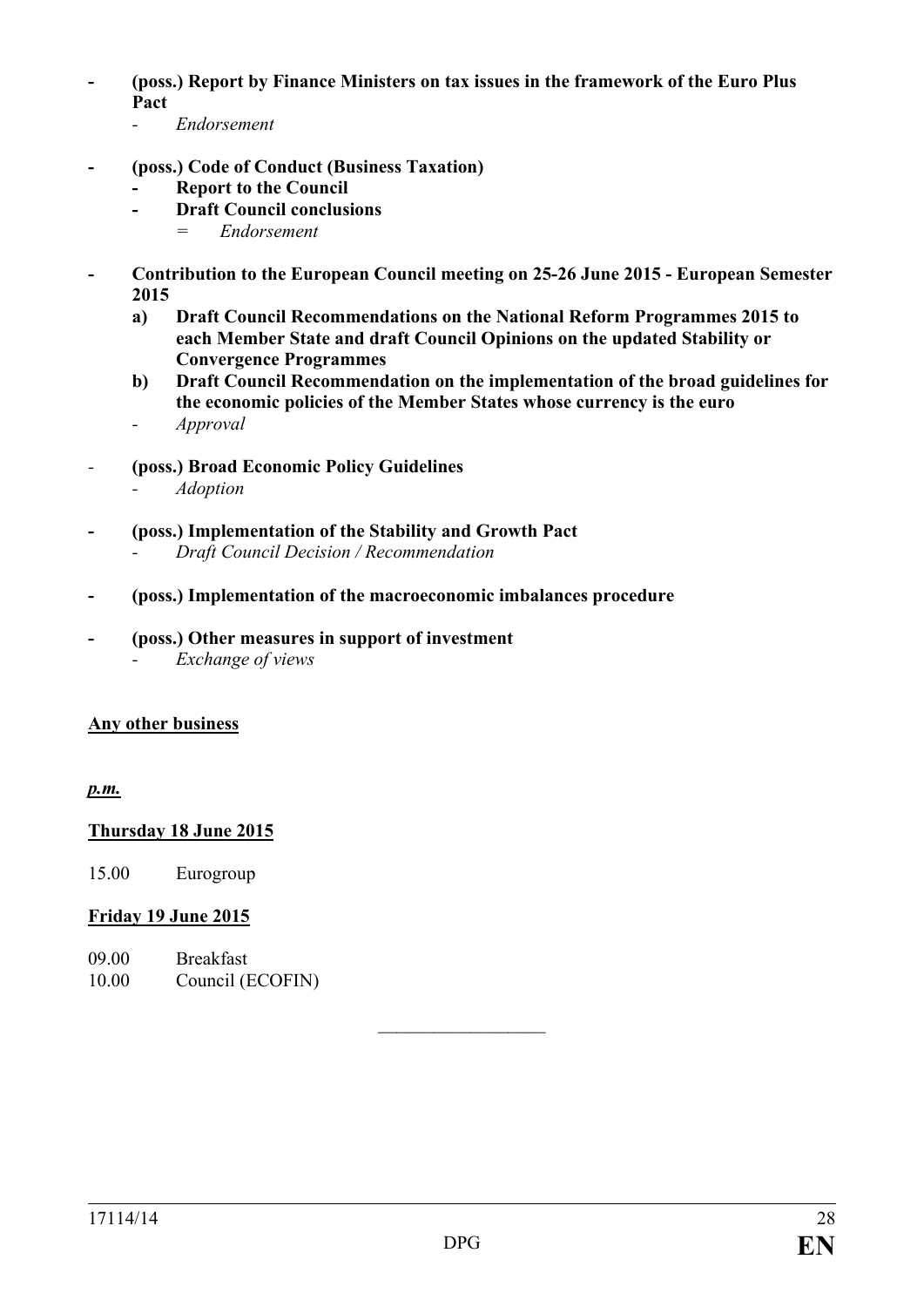# **JUSTICE AND HOME AFFAIRS COUNCIL**

# **BRUSSELS – 12/13 MARCH 2015**

### **- Adoption of the provisional agenda**

### **HOME AFFAIRS**

#### **Legislative deliberations (Public deliberation in accordance with Article 16(8) of the Treaty on European Union)**

- **- (poss.) Approval of the list of "A" items**
- **- Proposal for a Regulation of the European Parliament and of the Council establishing a European Union Agency for Law Enforcement Training (Cepol), repealing and replacing the Council Decision 2005/681/JHA (First reading)** Interinstitutional file: 2014/0217 (COD)
	- *- General approach*

### **Any other business**

- **- Current legislative proposals**
	- **a) Proposal for a Directive of the European Parliament and of the Council on the conditions of entry and residence of third-country nationals for the purposes of research, studies, pupil exchange, remunerated and unremunerated training, voluntary service and au pairing (Recast) (First reading)** Interinstitutional file: 2013/0081 (COD)
	- **b) Proposal for a Regulation of the European Parliament and of the Council amending Regulation (EU) No 604/2013 as regards determining the Member State responsible for examining the application for international protection of unaccompanied minors with no family member, sibling or relative legally present in a Member State (First reading)** Interinstitutional File: 2014/0202 (COD)
	- *- Information from the Presidency*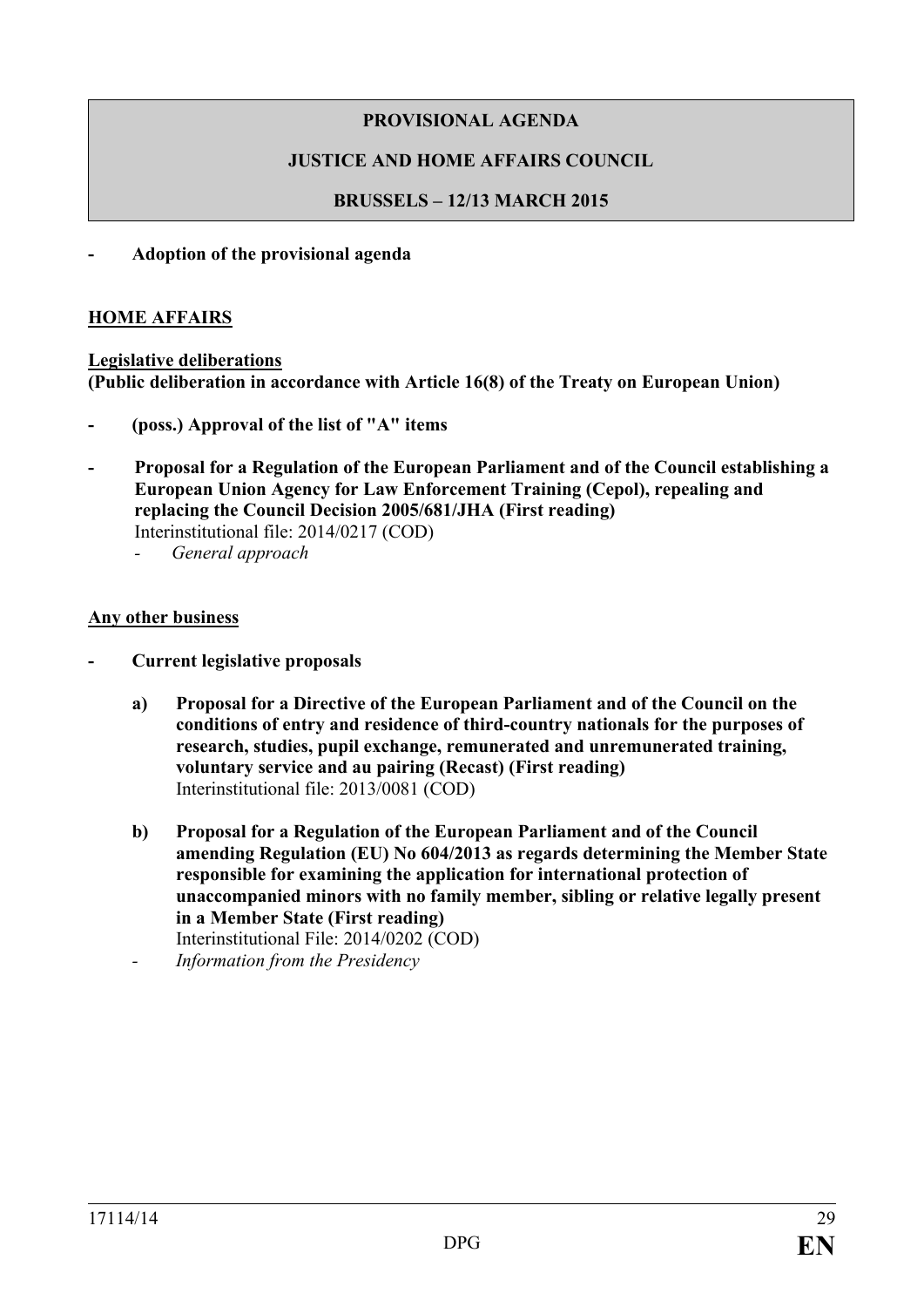### **Non-legislative activities**

- **(poss.) Approval of the list of "A" items**
- **- Managing migratory flows: follow-up to Council conclusions "Taking action to better manage migratory flows" of 10 October 2014**
	- *- Information from the Commission and the EEAS*
- **- Fight against terrorism**
	- **Foreign Fighters and returnees: implementation of measures**
		- *- Presentation from Counter Terrorism Coordinator and/or orientation debate*
- **- (poss.) Schengen enlargement Draft Council Decision on the framework for the full application of the provisions of the Schengen acquis in the Republic of Bulgaria and Romania**
	- *- Adoption / State of play*
- **- (poss.) Draft Council Decision on the putting into effect of the provisions of the Schengen acquis on data protection and on the provisional putting into effect of parts of the provisions of the Schengen acquis on the Schengen Information System for the United Kingdom of Great Britain and Northern Ireland**
	- *- Adoption*
- **- (poss.) Outcome of the EU-Eastern Partnership Ministerial meeting (Riga xx/xx/2015)** *- Information from the Presidency*

## **Any other business**

# **MIXED COMMITTEE**

**- Proposal for a Directive of the European Parliament and of the Council on the protection of individuals with regard to the processing of personal data by competent authorities for the purposes of prevention, investigation, detection or prosecution of criminal offences or the execution of criminal penalties, and on the free movement of such data (First reading)**

Interinstitutional file: 2012/0010 (COD)

- **-** *State of play*
- **- Managing migratory flows: follow-up to Council conclusions "Taking action to better manage migratory flows" of 10 October 2014**
	- **-** *Information from the Commission and the EEAS*
- **- (poss.) Schengen enlargement**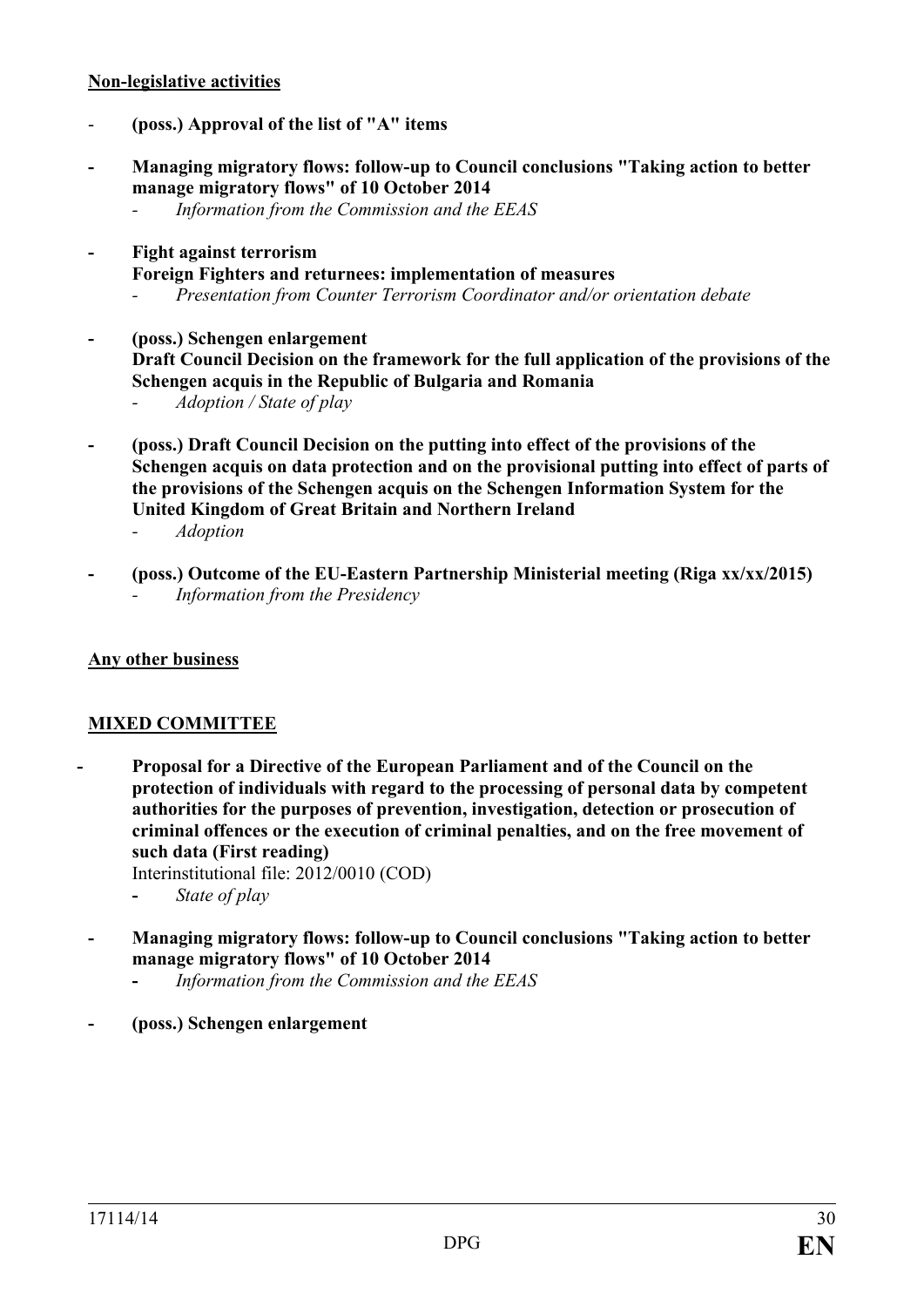**Draft Council Decision on the framework for the full application of the provisions of the Schengen acquis in the Republic of Bulgaria and Romania**

*- State of play*

- **- (poss.) Draft Council Decision on the putting into effect of the provisions of the Schengen acquis on data protection and on the provisional putting into effect of parts of the provisions of the Schengen acquis on the Schengen Information System for the United Kingdom of Great Britain and Northern Ireland**
	- *- Consultation*

#### **Any other business**

- **- Current legislative proposals**
	- **● Smart Borders Package (First reading)**
		- **a) Proposal for a Regulation of the European Parliament and of the Council establishing an Entry/Exit System (EES) to register entry and exit data of third country nationals crossing the external borders of the Member States of the European Union** 
			- Interinstitutional file: 2013/0057 (COD)
		- **b) Proposal for a Regulation of the European Parliament and of the Council establishing a Registered Traveller Programme** Interinstitutional file: 2013/0059 (COD)
		- **c) Proposal for a Regulation of the European Parliament and of the Council amending Regulation (EC) No 562/2006 as regards the use of the Entry/Exit System (EES) and the Registered Traveller Programme (RTP)**  Interinstitutional file: 2013/0060 (COD)
		- **-** *Information from the Presidency*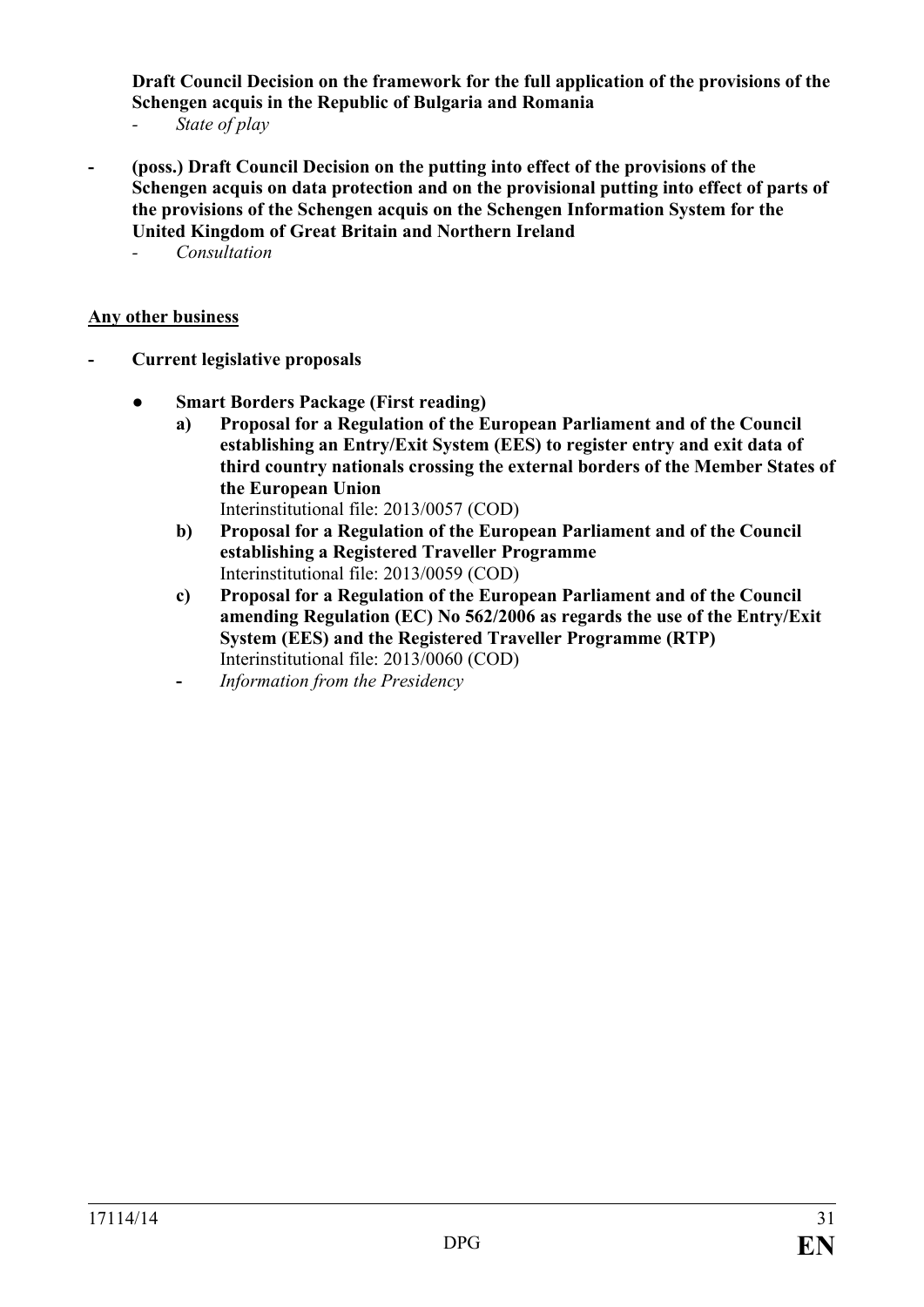# **JUSTICE**

## **Legislative deliberations**

**(Public deliberation in accordance with Article 16(8) of the Treaty on European Union)**

- **- Proposal for a Regulation of the European Parliament and of the Council on the protection of individuals with regard to the processing of personal data and on the free movement of such data (General Data Protection Regulation) (First reading)** Interinstitutional file: 2012/0011 (COD)
	- **-** *General approach*
- **- Proposal for a Council Regulation on the establishment of the European Public Prosecutor's Office**

Interinstitutional file: 2013/0255 (APP) *- Orientation debate*

*-* **Proposal for a Regulation of the European Parliament and of the Council on the European Union Agency for Criminal Justice Cooperation (EUROJUST) (First reading)** Interinstitutional file: 2013/0256 (COD)

*- General approach*

*-* **Proposal for a Directive of the European Parliament and of the Council on provisional legal aid for suspects or accused persons deprived of liberty and legal aid in European arrest warrant proceedings (First reading)**

Interinstitutional file: 2013/0409 (COD)

- *- General approach*
- **- Proposal for a Regulation of the European Parliament and of the Council amending Council Regulation (EC) No 1346/2000 on insolvency proceedings** (**First reading**) Interinstitutional File: 2012/0360 (COD)
	- *- Adoption*
- **- Proposal for a Regulation of the European Parliament and of the Council on promoting the free movement of citizens and businesses by simplifying the acceptance of certain public documents in the European Union and amending Regulation (EU) No 1024/2012 (First reading)**

Interinstitutional File: 2013/0119 (COD)

*- Partial General approach (on the provisions)*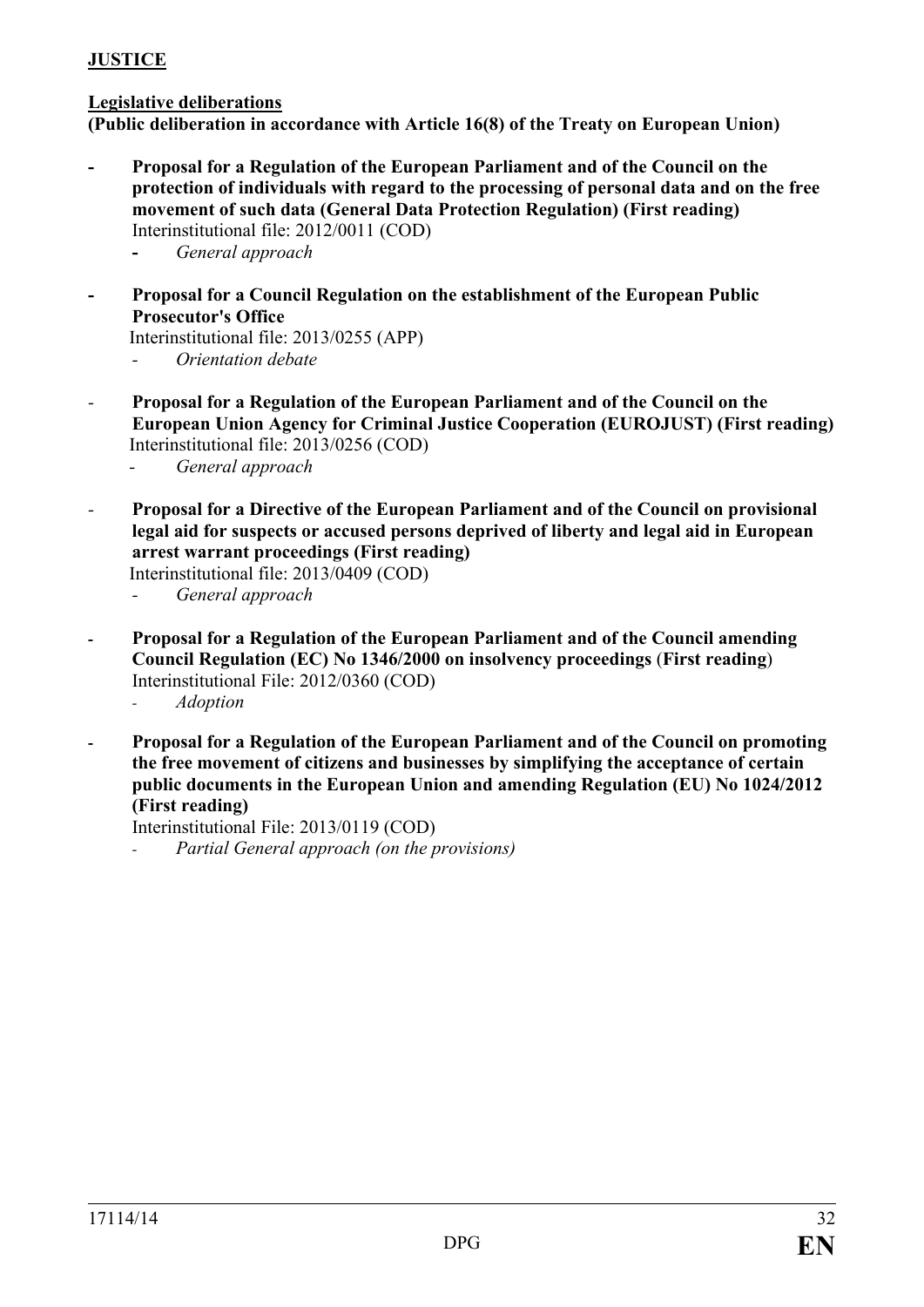- **- Proposal for a Council Decision on the declaration of acceptance by the Member States, in the interest of the European Union, of the accession of Andorra to the 1980 Hague Convention on the Civil Aspects of International Child Abduction** Interinstitutional file: 2011/0443 (NLE) *- Adoption*
- **- Proposal for a Council Decision on the declaration of acceptance by the Member States, in the interest of the European Union, of the accession of Seychelles to the 1980 Hague Convention on the Civil Aspects of International Child Abduction** Interinstitutional file: 2011/0444 (NLE) *- Adoption*
- **- Proposal for a Council Decision on the declaration of acceptance by the Member States, in the interest of the European Union, of the accession of Albania to the 1980 Hague Convention on the Civil Aspects of International Child Abduction** Interinstitutional file: 2011/0448 (NLE)
	- *- Adoption*
- **- Proposal for a Council Decision on the declaration of acceptance by the Member States, in the interest of the European Union, of the acceptance of Singapore to the 1980 Hague Convention on the Civil Aspects of International Child Abduction** Interinstitutional file: 2011/0450 (NLE)
	- *- Adoption*
- **- Proposal for a Council Decision on the declaration of acceptance by the Member States, in the interest of the European Union, of the accession of Morocco to the 1980 Hague Convention on the Civil Aspects of International Child Abduction** Interinstitutional file: 2011/0451 (NLE)
	- *- Adoption*
- **- Proposal for a Council Decision on the declaration of acceptance by the Member States, in the interest of the European Union, of the accession of Armenia to the 1980 Hague Convention on the Civil Aspects of International Child Abduction** Interinstitutional file: 2011/0452 (NLE)
	- *- Adoption*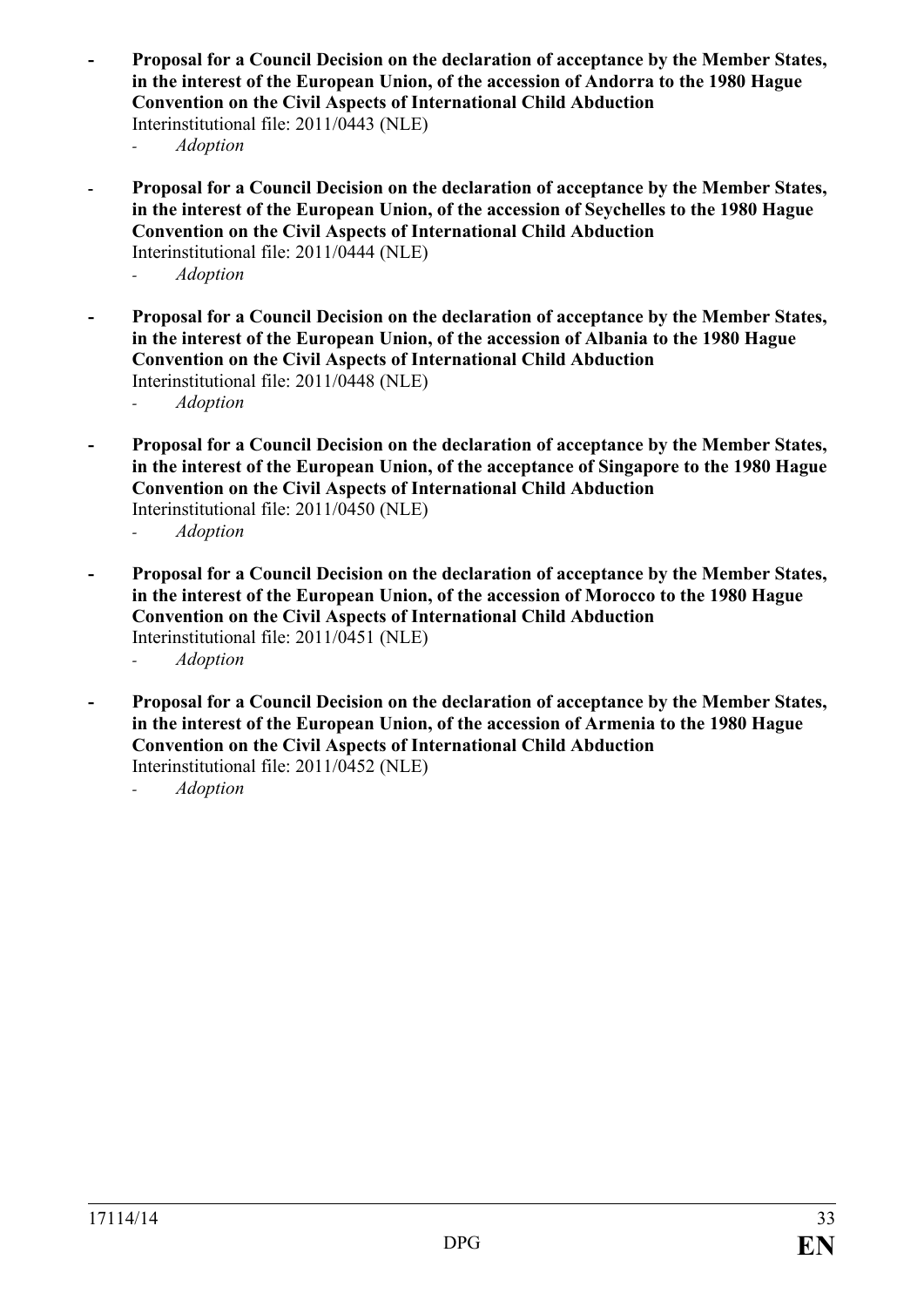- **- Proposal for a Council Decision on the declaration of acceptance by the Member States, in the interest of the European Union, of the accession of Gabon to the 1980 Hague Convention on the Civil Aspects of International Child Abduction** Interinstitutional file: 2011/0441 (NLE)
	- *- Adoption*
- **- Proposal for a Council Decision on the declaration of acceptance by the Member States, in the interest of the European Union, of the accession of the Russian Federation to the 1980 Hague Convention on the Civil Aspects of International Child Abduction** Interinstitutional file: 2011/0447 (NLE)
	- *- Adoption*

#### **Any other business**

- **- Current legislative proposals**
	- **-** *Information from the Presidency*

#### **Non-legislative activities**

- **- Council Decision authorising the signing of an Agreement between the European Union and the United States of America on the protection of personal data when transferred and processed for the purpose of preventing, investigating, detecting or prosecuting criminal offences, including terrorism, in the framework of police cooperation and judicial cooperation in criminal matters**
	- **-** *State of play*
- **- (poss.) Accession of the European Union to the European Convention for the Protection of Human Rights and Fundamental Freedoms**
	- **-** *State of play*
- **- (***poss***.) Outcome of the EU-Eastern Partnership Ministerial meeting (Riga xx/xx/2015)** *-* **Information from the Presidency**

 $\overline{\phantom{a}}$  , which is a set of the set of the set of the set of the set of the set of the set of the set of the set of the set of the set of the set of the set of the set of the set of the set of the set of the set of th

#### **Any other business**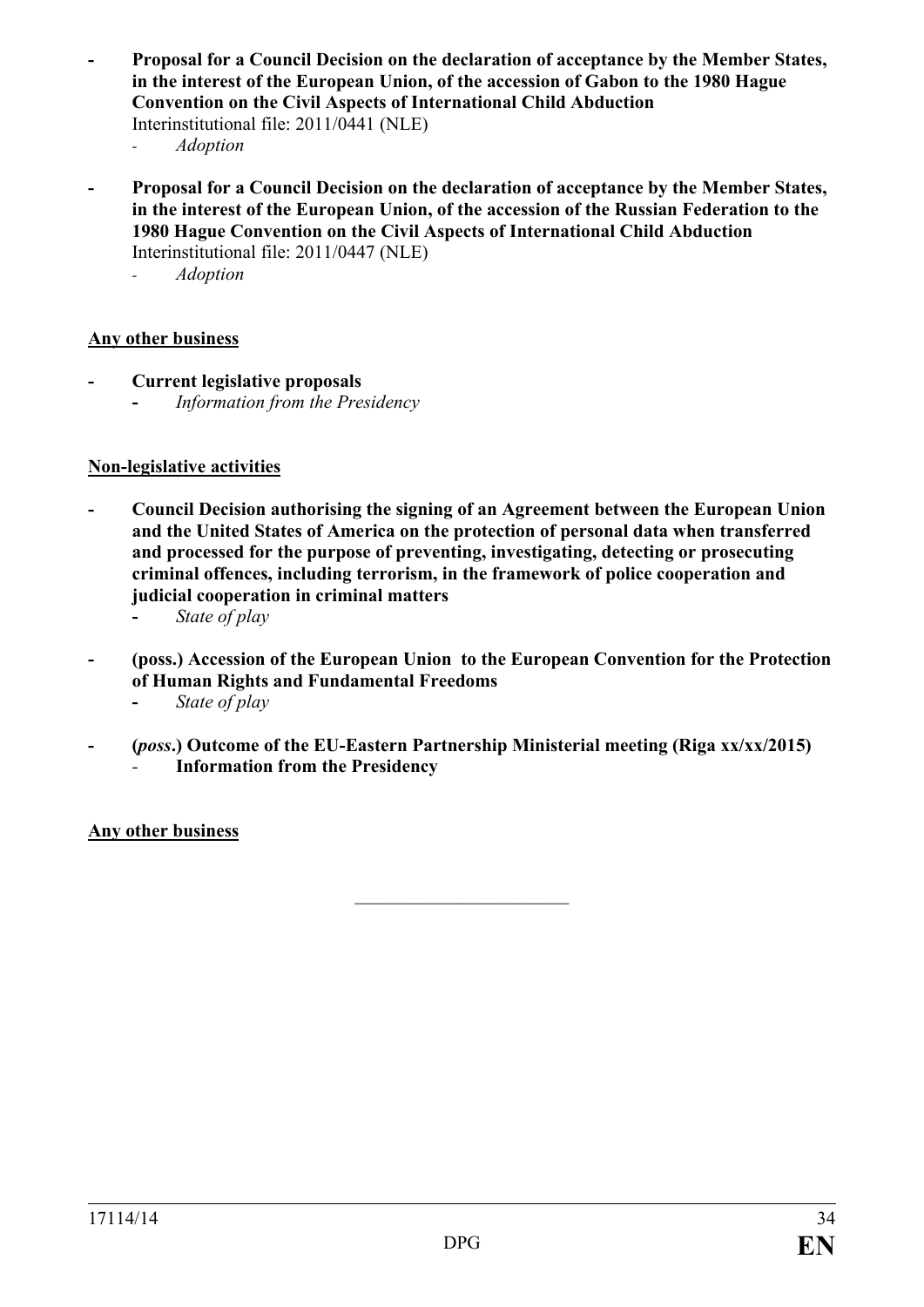# **JUSTICE AND HOME AFFAIRS COUNCIL**

# **LUXEMBOURG – 15/16 JUNE 2015**

**- Adoption of the provisional agenda**

# **JUSTICE**

**Legislative deliberations (Public deliberation in accordance with Article 16(8) of the Treaty on European Union)**

- **- (poss.) Approval of the list of "A" items**
- **- Proposal for a Regulation of the European Parliament and of the Council on the protection of individuals with regard to the processing of personal data and on the free movement of such data (General Data Protection Regulation) (First reading)** Interinstitutional file: 2012/0011 (COD)
	- **-** *Informaion from the Presidency*
- **- Proposal for a Directive of the European Parliament and of the Council on the protection of individuals with regard to the processing of personal data by competent authorities for the purposes of prevention, investigation, detection or prosecution of criminal offences or the execution of criminal penalties, and on the free movement of such data (First reading)**

Interinstitutional file: 2012/0010 (COD)

- **-** *General approach*
- **- Proposal for a Council Regulation on the establishment of the European Public Prosecutor's Office**

Interinstitutional file: 2013/0255 (APP)

- *- Partial General approach*
- **- Proposal for a Directive of the European Parliament and of the Council on procedural safeguards for children suspected or accused in criminal proceedings** (**First reading)** Interinstitutional file: 2013/0408 (COD)
	- **-** *Adoption*
- **- Proposal for a Directive of the European Parliament and of the Council on provisional legal aid for suspects or accused persons deprived of liberty and legal aid in European arrest warrant proceedings (First reading)**

Interinstitutional file: 2013/0409 (COD)

*- Information from the Presidency*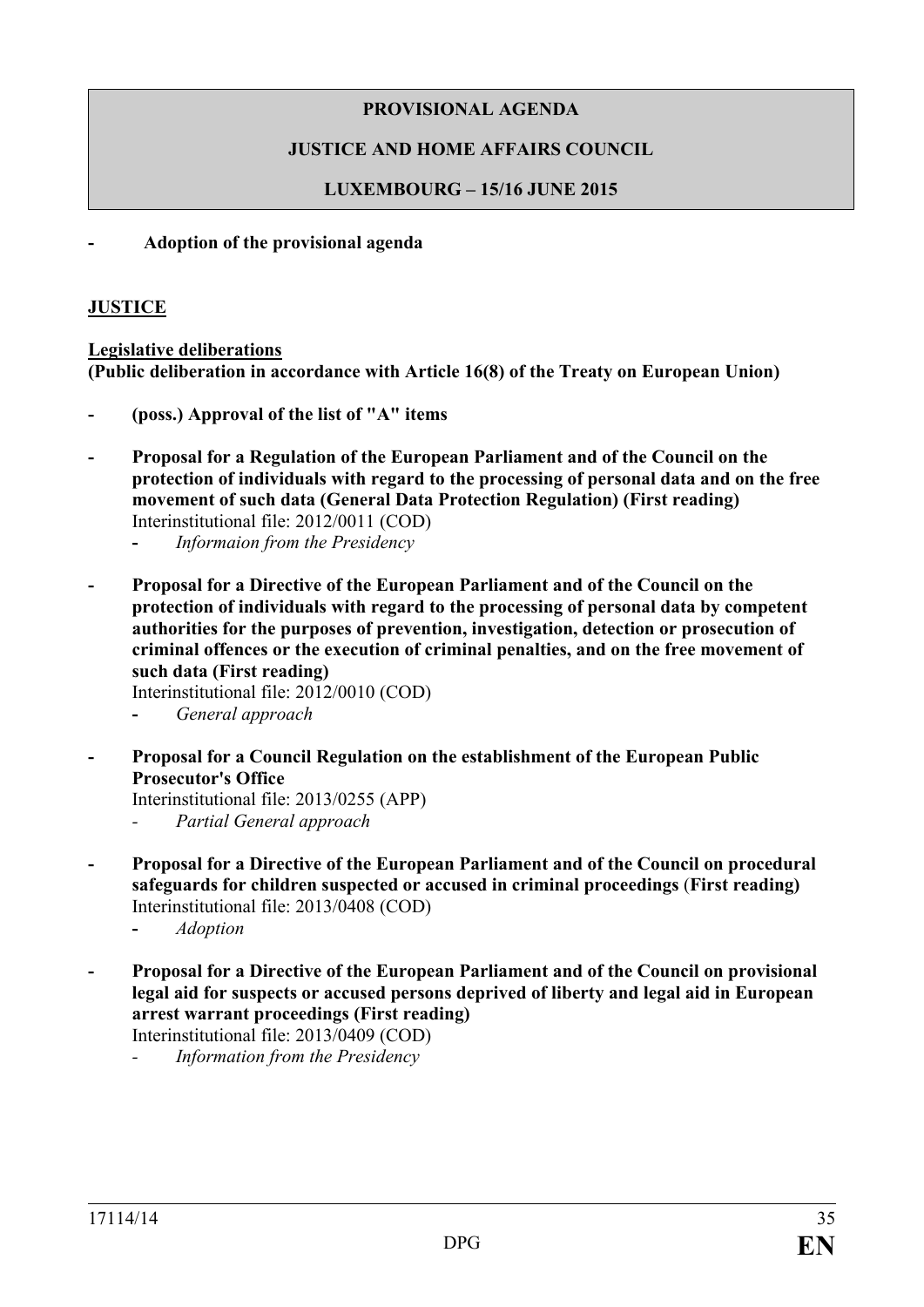- **- Proposal for a Directive of the European Parliament and of the Council on the strengthening of certain aspects of the presumption of innocence and of the right to be present at trial in criminal proceedings (First reading)**  Interinstitutional file: 2013/0407 (COD)
	- *- Adoption*
- **- Proposal for a Regulation of the European Parliament and of the Council on promoting the free movement of citizens and businesses by simplifying the acceptance of certain public documents in the European Union and amending Regulation (EU) No 1024/2012 (First reading)**

Interinstitutional File: 2013/0119 (COD)

- *- General approach*
- **- Proposal for a Regulation of the European Parliament and of the Council amending Regulation (EC) No 861/2007 of the European Parliament and the Council of 11 July 2007 establishing a European Small Claims Procedure and Regulation (EC) No 1896/2006 of the European Parliament and of the Council of 12 December 2006 creating a European order for payment procedure (First reading)** Interinstitutional file 2013/0403 (COD)
	- *- Adoption*

#### **Any other business**

- **- Current legislative proposals**
	- *- Information from the Presidency*

#### **Non-legislative activities**

- **- (poss.) Approval of the list of "A" items**
- **- Council Decision authorising the signing of an Agreement between the European Union and the United States of America on the protection of personal data when transferred and processed for the purpose of preventing, investigating, detecting or prosecuting criminal offences, including terrorism, in the framework of police cooperation and judicial cooperation in criminal matters**
	- **-** *State of play*
- **- (poss.) Implementation of the Charter of Fundamental Rights of the European Union -** *Council conclusions*
- **- Fundamental Rights Agency Annual Report**
	- **-** *Presentation by FRA*
- **- (poss.) Accession of the European Union to the European Convention for the Protection of Human Rights and Fundamental Freedoms**
	- *- Exchange of views*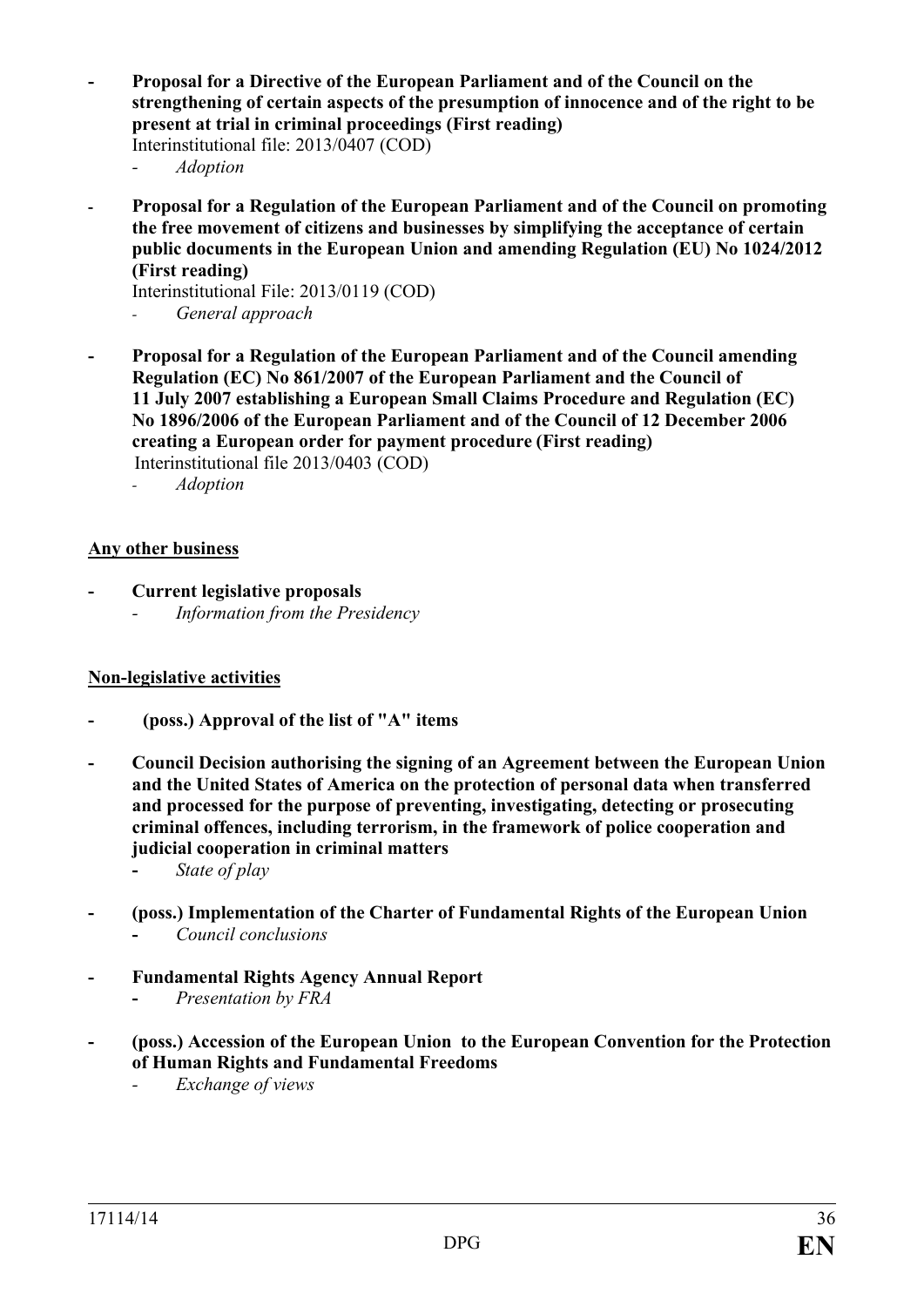### **- e-Justice**

- *- Work achieved during the first semester of 2015*
- **- Outcome of the EU-US Ministerial meeting, Riga xx/xx/2015** 
	- **-** *Information from the Presidency*

# **Any other business**

- **- Work programme of the incoming Presidency**
	- **-** *Presentation by the Luxembourg delegation*

# **HOME AFFAIRS**

# **Legislative deliberations**

**(Public deliberation in accordance with Article 16(8) of the Treaty on European Union)**

- **- (poss.) Proposal for a Regulation of the European Parliament and of the Council on new psychoactive substances (First reading)** Interinstitutional file: 2013/0305 (COD)
	- **-** *General approach*
- **- Proposal for a Regulation of the European Parliament and of the Council on the European Union Agency for Law Enforcement Cooperation and Training (Europol) and repealing Decisions 2009/371/JHA and 2005/681/JHA (First reading)** Interinstitutional file: 2013/0091 (COD)
	- *- Adoption of Council's position at first reading and statement of the Council's reasons*
- **- Proposal for a Regulation of the European Parliament and of the Council establishing a touring visa and amending the Convention implementing the Schengen Agreement and Regulations (EC) No 562/2006 and (EC) No 767/2008 (First reading)**  Interinstitutional file: 2014/0095 (COD)
	- *- State of play / Orientation debate*
- **- Proposal for a Regulation of the European Parliament and of the Council on the Union Code on Visas (Visa Code) (Recast) (First reading)**  Interinstitutional file: 2014/0094 (COD)
	- *- State of play / Orientation debate*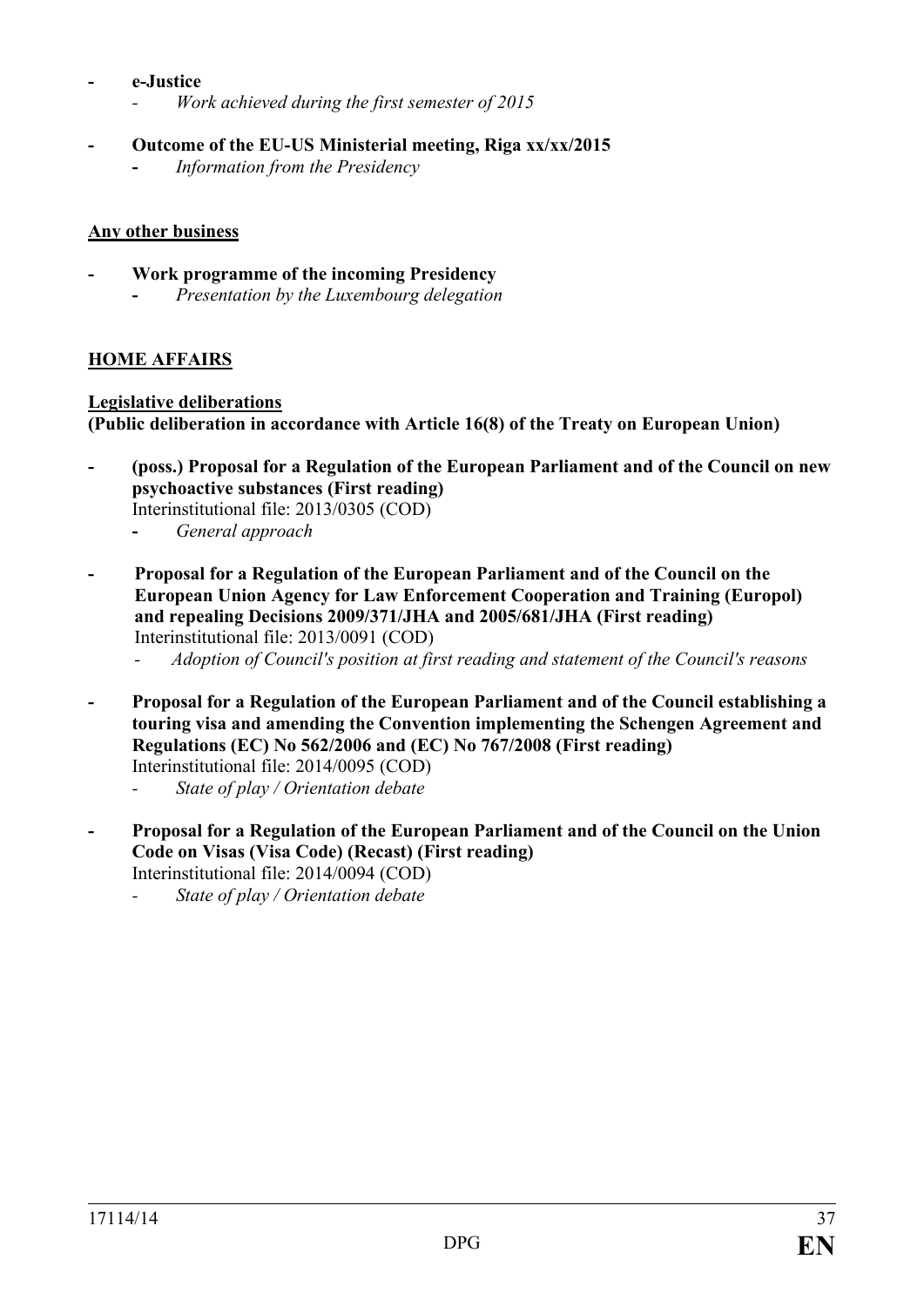- **- Smart Borders Package (First reading)**
	- **a) Proposal for a Regulation of the European Parliament and of the Council establishing an Entry/Exit System (EES) to register entry and exit data of third country nationals crossing the external borders of the Member States of the European Union** Interinstitutional file: 2013/0057 (COD)
	- **b) Proposal for a Regulation of the European Parliament and of the Council establishing a Registered Traveller Programme** Interinstitutional file: 2013/0059 (COD)
	- **c) Proposal for a Regulation of the European Parliament and of the Council amending Regulation (EC) No 562/2006 as regards the use of the Entry/Exit System (EES) and the Registered Traveller Programme (RTP)** Interinstitutional file: 2013/0060 (COD)
	- *- State of play / Orientation debate*

# **Any other business**

**- Current legislative proposals -** *Information from the Presidency*

# **Non-legislative activities**

- **- Renewed European Union Internal Security Strategy**  *- Adoption*
- **- Fight against terrorism Foreign Fighters and returnees: implementation of measures**
	- *- Presentation from CTC or orientation debate*
- **- Managing migratory flows: follow-up to Council conclusions "Taking action to better manage migratory flows" of 10 October 2014**
	- *- Information from the Commission and the EEAS*
- **- Schengen Governance Seventh Biannual Report from the Commission to the European parliament and the Council on the functioning of the Schengen area (1 November 2014 - 30 April 2015)** *- Presentation and exchange of views and / or general debate*
- **- European Drug Report 2015**
	- **-** *Presentation by EMCDDA*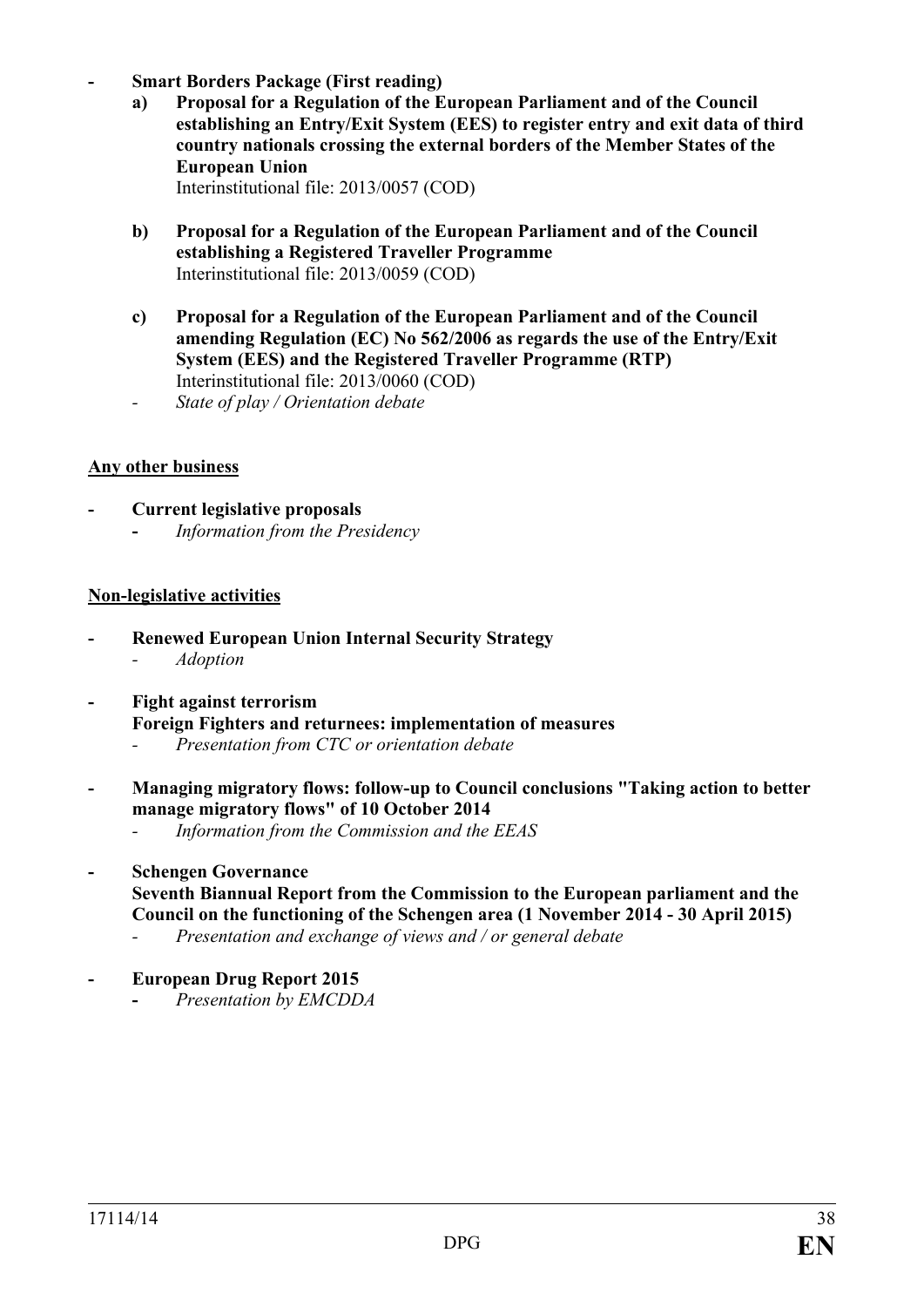### **- Outcome of the EU-US Ministerial meeting (Riga xx/xx/2015)**

- **-** *Information from the Presidency*
- **- (poss.) Proposal for a Directive of the European Parliament and of the Council on the conditions of entry and residence of third-country nationals for the purposes of research, studies, pupil exchange, remunerated and unremunerated training, voluntary service and au pairing (Recast) (First reading)** Interinstitutional File: 2013/0081 (COD)

*- Information from the Presidency*

# **Any other business**

- **- Work programme of the incoming Presidency**
	- *- Presentation by the Luxembourg delegation*

# **MIXED COMMITTEE**

**- Proposal for a Directive of the European Parliament and of the Council on the protection of individuals with regard to the processing of personal data by competent authorities for the purposes of prevention, investigation, detection or prosecution of criminal offences or the execution of criminal penalties, and on the free movement of such data (First reading)**

Interinstitutional file: 2012/0010 (COD)

- **-** *State of play*
- **- Managing migratory flows: follow-up to Council conclusions "Taking action to better manage migratory flows" of 10 October 2014**
	- *- Information from the Commission and the EEAS*
- **- Proposal for a Regulation of the European Parliament and of the Council establishing a touring visa and amending the Convention implementing the Schengen Agreement and Regulations (EC) No 562/2006 and (EC) No 767/2008 (First reading)**  Interinstitutional file: 2014/0095 (COD)

- **- Proposal for a Regulation of the European Parliament and of the Council on the Union Code on Visas (Visa Code) (Recast) (First reading)**  Interinstitutional file: 2014/0094 (COD)
	- *- State of play / Orientation debate*

*<sup>-</sup> State of play / Orientation debate*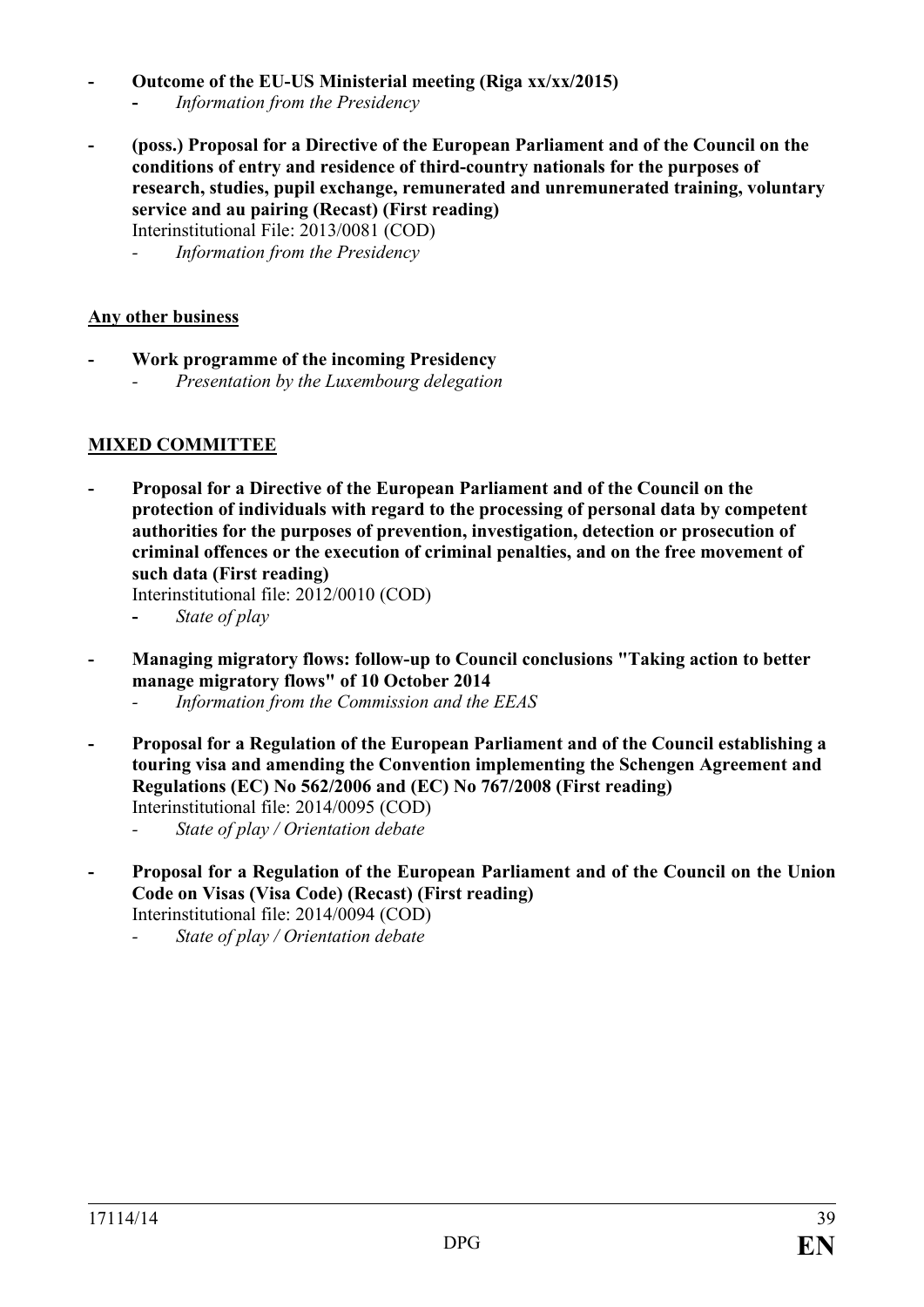- **- Smart Borders Package (First reading)**
	- **a) Proposal for a Regulation of the European Parliament and of the Council establishing an Entry/Exit System (EES) to register entry and exit data of third country nationals crossing the external borders of the Member States of the European Union**  Interinstitutional file: 2013/0057 (COD)
	- **b) Proposal for a Regulation of the European Parliament and of the Council establishing a Registered Traveller Programme**  Interinstitutional file: 2013/0059 (COD)
	- **c) Proposal for a Regulation of the European Parliament and of the Council amending Regulation (EC) No 562/2006 as regards the use of the Entry/Exit System (EES) and the Registered Traveller Programme (RTP))** Interinstitutional file: 2013/0060 (COD)
	- *- State of play / Orientation debate*

### **- Schengen Governance Seventh Biannual Report from the Commission to the European Parliament and the Council on the functioning of the Schengen area (1 November 2014 - 30 April 2015)**

*- Presentation and exchange of views and/or general debate*

# **Any other business**

- **- Work programme of the incoming Presidency**
	- *- Presentation by the Luxembourg delegation*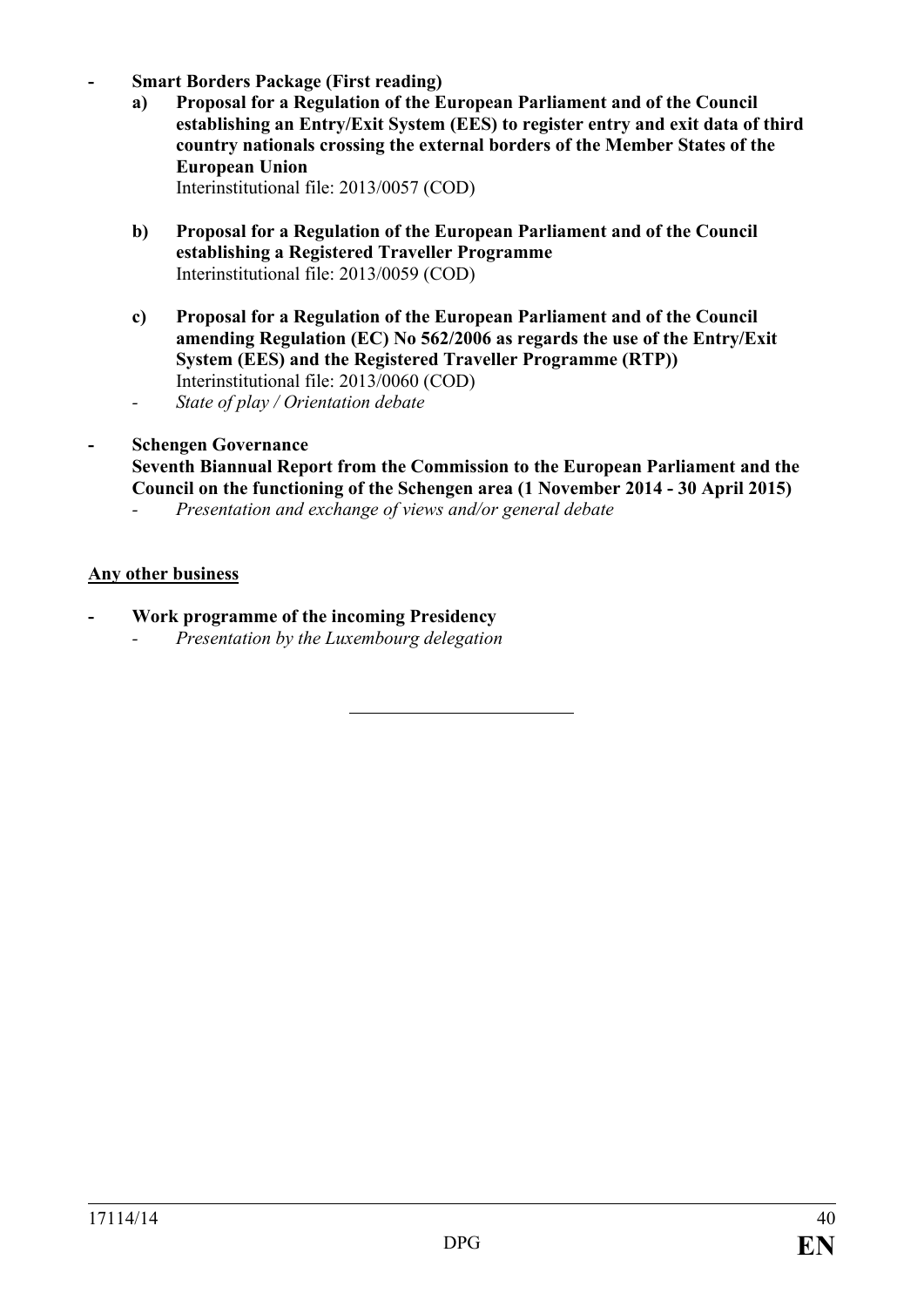# **EMPLOYMENT, SOCIAL POLICY, HEALTH AND CONSUMER AFFAIRS**

### **BRUSSELS – 9 MARCH 2015**

#### **- Adoption of the provisional agenda**

#### **Legislative deliberations**

**(Public deliberation in accordance with Article 16(8) of the Treaty on European Union)**

- **- (poss.) Approval of the list of "A" items**
- **- (poss.) Revised Council Decisions – Association between the EU and Morocco, Montenegro, FYROM - Provisions on the coordination of social security systems -** *Adoption*

### **Non-legislative activities**

- **- (poss.) Approval of the list of "A" items**
- **- Europe 2020 Strategy: Mid-term review** *(***poss.***)* **Implementation of key structural reforms**
	- *- Presentation by the Commission*
	- *- Policy debate*
- **- European Semester 2015: Contribution to the European Council (19-20 March 2015)**
	- **a) Priorities for action in the areas of employment and social policies: political guidance in 2015**
		- **- Draft Council conclusions on the Annual Growth Survey and Joint Employment report: political guidance on employment and social policies** *- Adoption*
		- **- Draft Joint Employment Report**
			- *- Adoption*
	- **b) SPC report on the social situation in the EU**
		- **-** *Endorsement of key messages*
	- **c) SPC-EPC report on Financing, effectiveness and efficiency of social protection systems**
		- *- Endorsement of key messages*
	- **d) (poss.) Proposal for a Council Decision on Guidelines for the Employment Policies of the Member States**
		- **-** *General approach / State of play*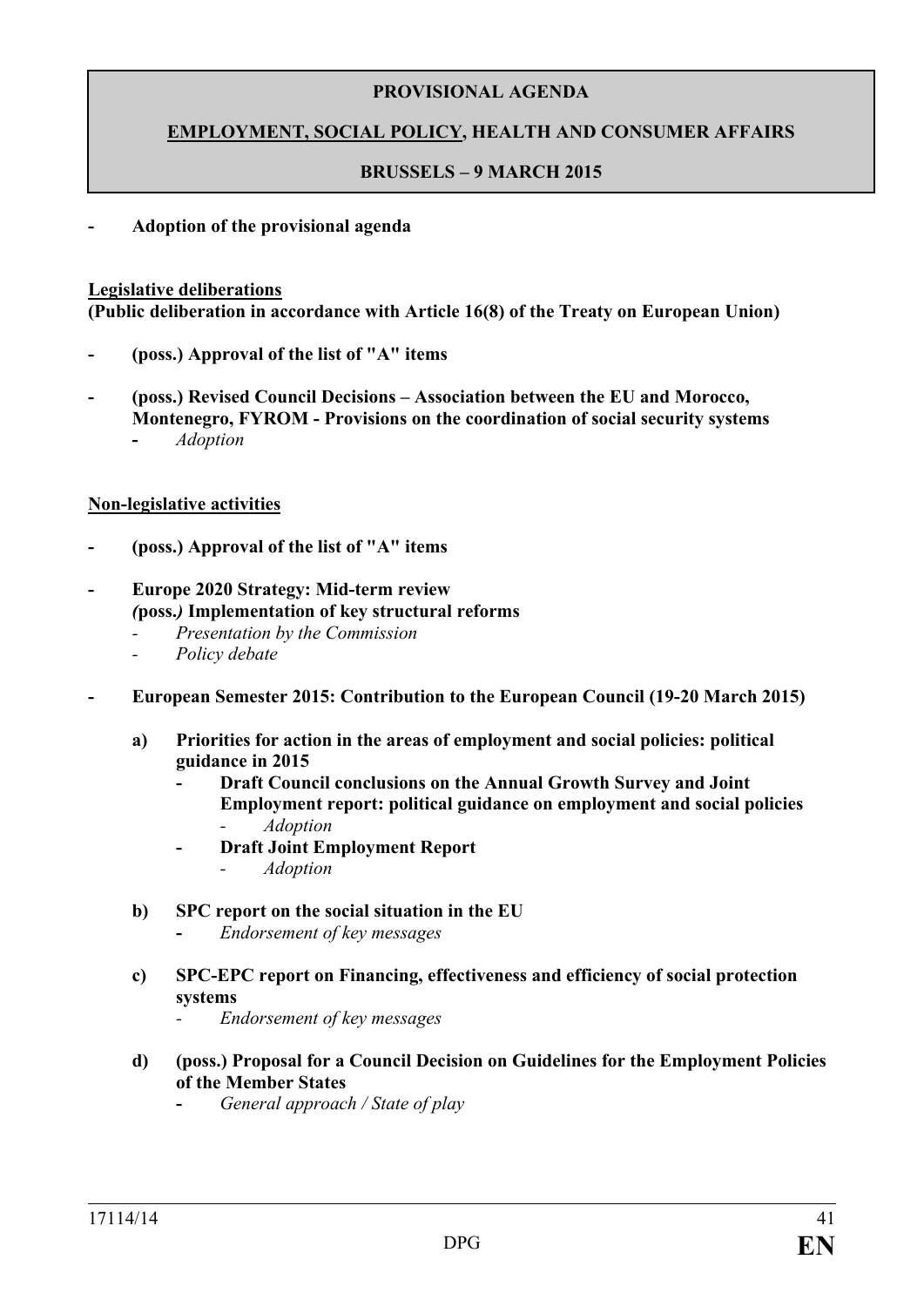- **- Draft Council conclusions on inclusive labour markets in the EU**
	- **-** *Adoption*
- **- Draft Council conclusions on the EU Strategic Framework on Health and Safety at Work 2014-2020: Adapting to new challenges**

 $\overline{\phantom{a}}$  , which is a set of the set of the set of the set of the set of the set of the set of the set of the set of the set of the set of the set of the set of the set of the set of the set of the set of the set of th

*- Adoption*

# **Any other business**

- **- Tripartite Social Summit** *- Information from the Presidency*
- **- EMCO and SPC Work Programmes 2015**
	- *- Information from the respective Chairs*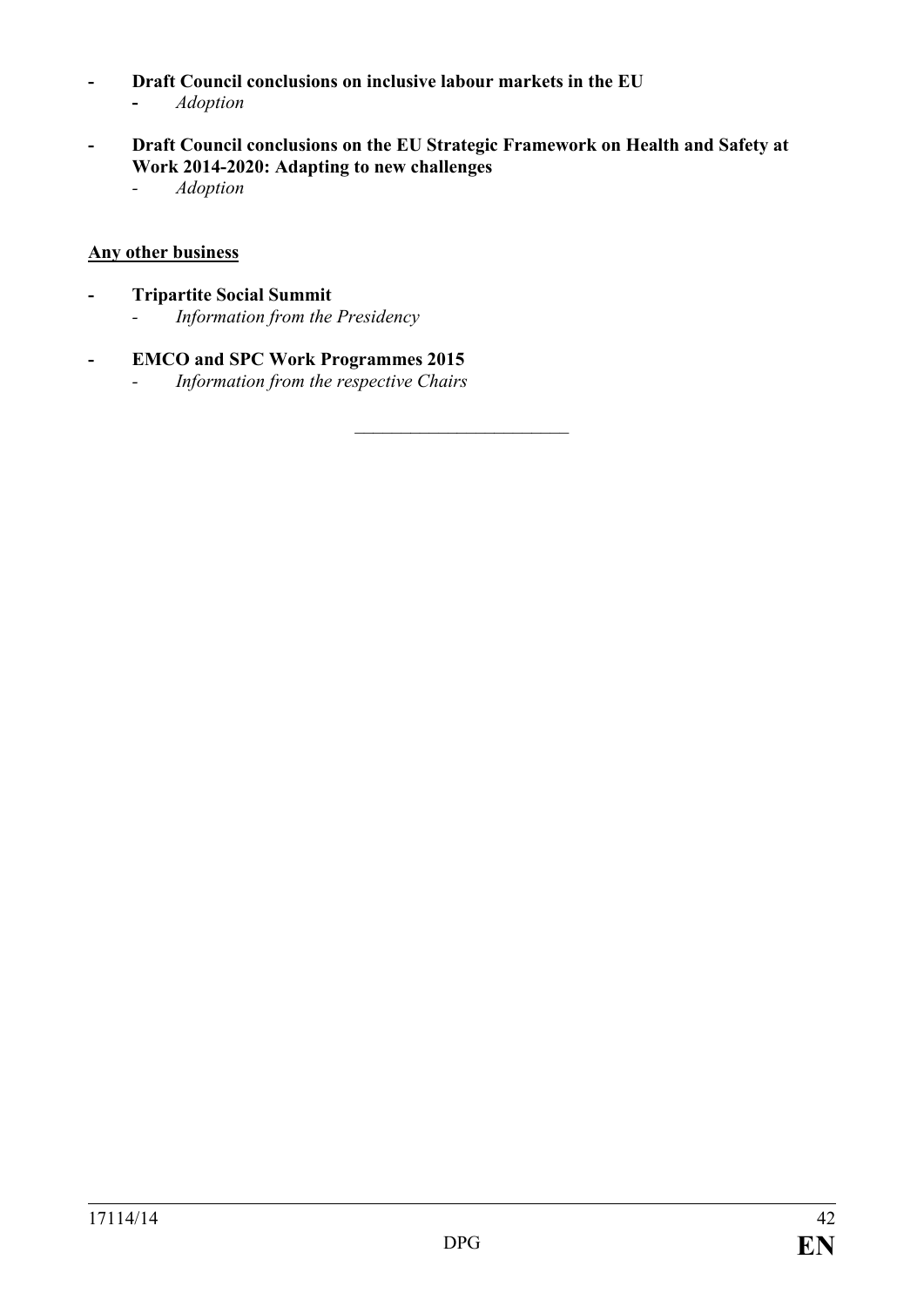# **EMPLOYMENT, SOCIAL POLICY, HEALTH AND CONSUMER AFFAIRS**

# **LUXEMBOURG – 18/(***poss***.) 19 JUNE 2015**

**- Adoption of the provisional agenda** 

# **EMPLOYMENT AND SOCIAL POLICY**

#### **Legislative deliberations**

**(Public deliberation in accordance with Article 16(8) of the Treaty on European Union)**

- **- (poss.) Approval of the list of "A" items**
- **- (poss.) Revised Council Decisions - Association between the EU and Morocco, Montenegro, FYROM - Provisions on the coordination of social security systems** *- Adoption*
- **- Proposal for a Council Decision on a Tripartite Social Summit for Growth and Employment**

Interinstitutional file: 2013/0361 (APP)

- *- Adoption*
- **- (poss.) Proposal for a Council Decision on Guidelines for the Employment Policies of the Member States**
	- *- Adoption*
- **- (poss.) Proposal for a Directive of the European Parliament and of the Council on improving the gender balance among non-executive directors of companies listed on stock exchanges and related measures (First reading)** Interinstitutional file: 2012/0299 (COD)
	- *- General approach / Progress report*
- **- Proposal for a Council Directive on implementing the principle of equal treatment between persons irrespective of religion or belief, disability, age or sexual orientation** Interinstitutional file: 2008/0140 (CNS)
	- *- Progress report*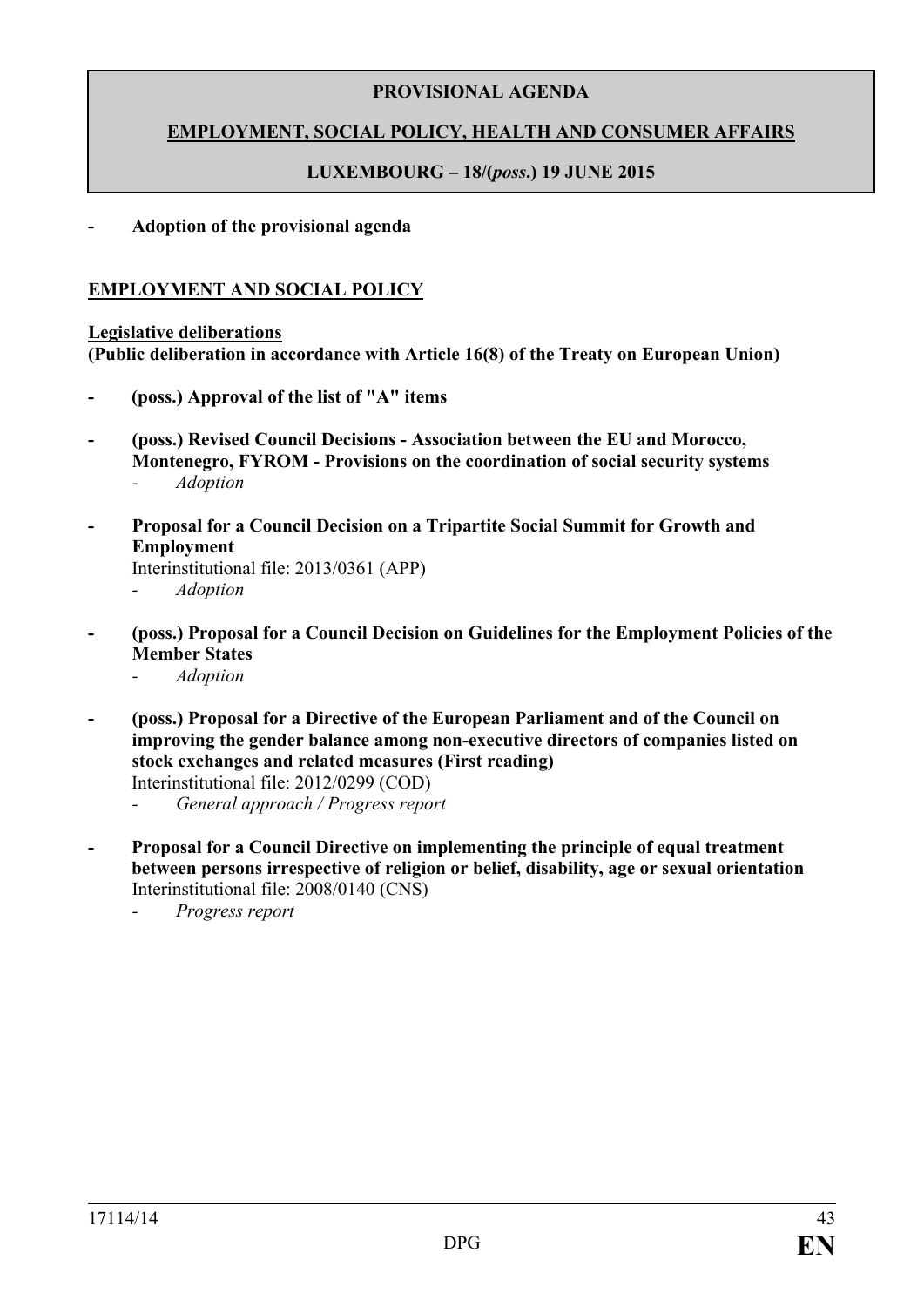#### **Non-legislative activities**

**(Public debate in accordance with Article 8 (2) of the Council's Rules of Procedure)** 

- **- (poss.) Approval of the list of "A" items**
- **- European Semester 2015: Contribution to the European Council (25-26 June 2015)** *- Policy debate*
	- **a) Draft Council Recommendations on the National Reform Programmes 2015 to each Member State - Draft Explanatory note**
		- *- Approval (Article 148 TFEU)*
	- **b) Examination of the National Reform Programmes (2015) and the implementation of the 2014 Country-Specific Recommendations** 
		- *- Endorsement of the opinions of the Employment Committee and the Social Protection Committee*
	- **c) Assessment of the 2015 package of Council Recommendations on cross-cutting issues**
		- *- Endorsement of key messages of the Social Protection Committee report*
	- **d) Employment Performance Monitor and Benchmarks** *- Endorsement of the Employment Committee report*
- **- (poss.) SPC report on Pension adequacy** *- Endorsement of key messages*
- **- Draft Guidelines in view of the meeting of G20 Labour and Employment Ministers in 2015**
	- *- Endorsement*
- **- Draft Council conclusions on Gender gap in pensions** *- Adoption*

# **Any other business**

- **- (poss.) Youth employment: Horizontal follow-up**
	- *- State of play*
- **- Work programme of the incoming Presidency**
	- *- Presentation by the Luxembourg delegation*

*\_\_\_\_\_\_\_\_\_\_\_\_\_\_\_\_\_\_\_\_\_\_\_\_\_\_\_*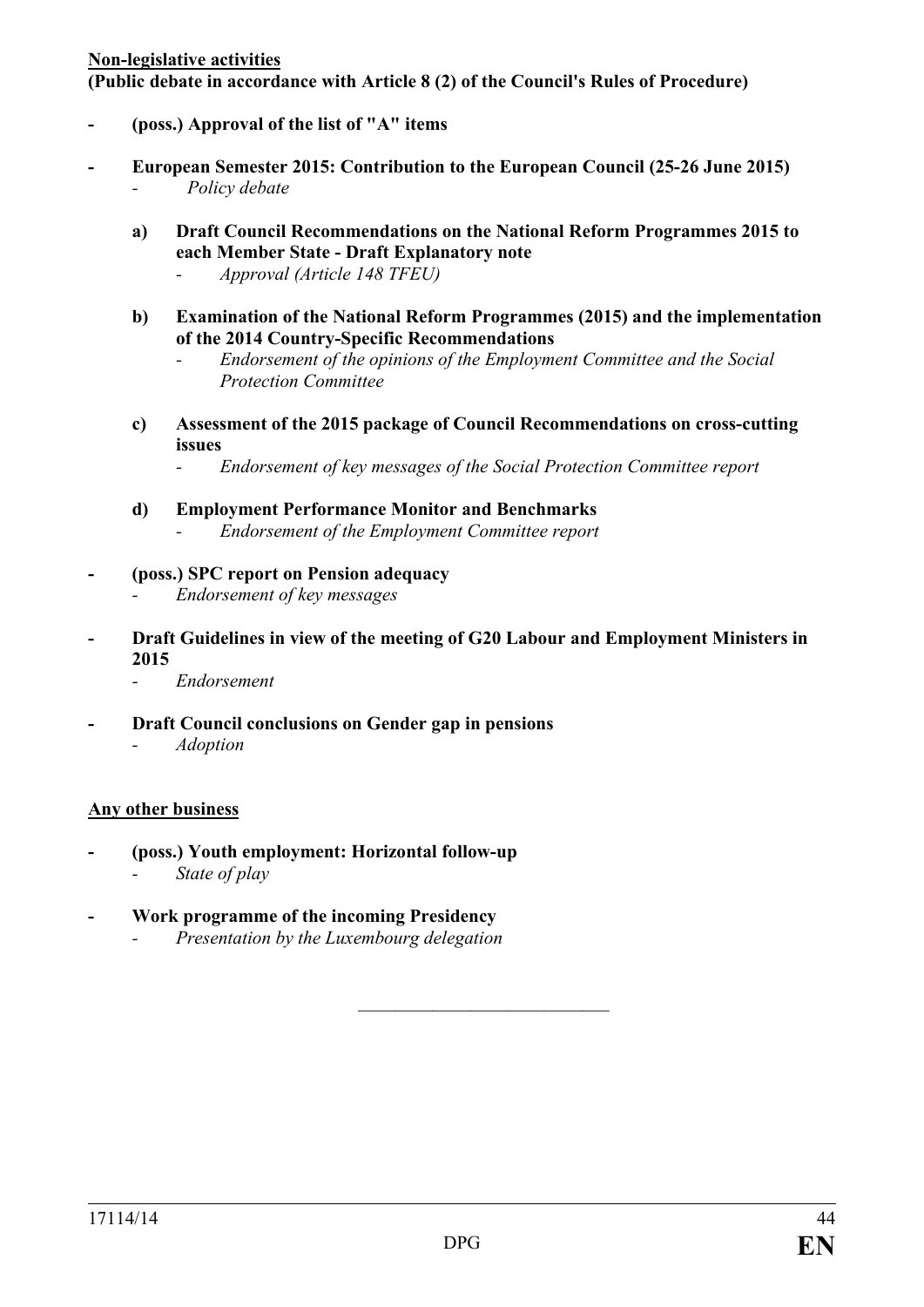# **(POSS.) MEETING ON 19 JUNE 2015**

# **HEALTH**

#### **Legislative deliberations (Public deliberation in accordance with Article 16(8) of the Treaty on European Union)**

- **- Proposal for a Regulation of the European Parliament and of the Council on Medical Devices, and amending Directive 2001/83/EC, Regulation (EC) No 178/2002 and Regulation (EC) No 1223/2009 (First reading)** Interinstitutional file: 2012/0266 (COD) **and Proposal for a Regulation of the European Parliament and of the Council on in vitro diagnostic medical devices (First reading)** Interinstitutional file: 2012/0267 (COD)
	- *- Political agreement / General approach*

# **Non-legislative activities**

- **- (poss.) European Semester: enhanced involvement of the health sector**
	- *- Exchange of views* (Public debate in accordance with Article 8 (2) of the Council's Rules of Procedure)

*\_\_\_\_\_\_\_\_\_\_\_\_\_\_\_\_\_\_\_\_\_\_\_*

# **Any other business**

- **- Work programme of the incoming Presidency**
	- *- Presentation by the Luxembourg delegation*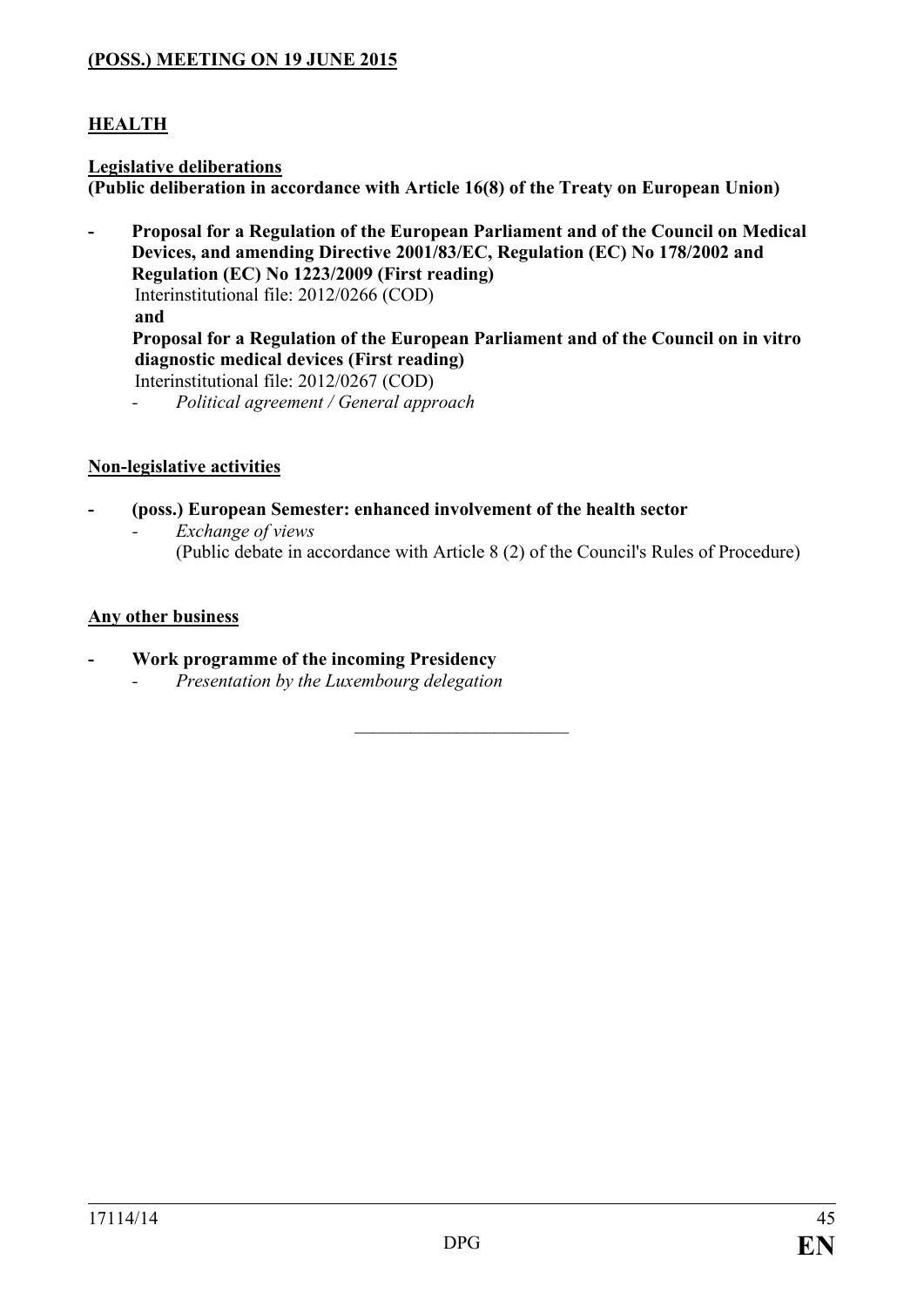# **COMPETITIVENESS (INTERNAL MARKET, INDUSTRY, RESEARCH AND SPACE)**

### **BRUSSELS – 2/3 MARCH 2015**

### **- Adoption of the provisional agenda**

#### **INTERNAL MARKET AND INDUSTRY**

#### **Legislative deliberations (Public deliberation in accordance with Article 16(8) of the Treaty on European Union)**

**- (poss.) Approval of the list of "A" items**

#### **Non-legislative activities**

- **- (poss.) Approval of the list of "A" items**
- **- EU Single Market** 
	- **a) Communication from the Commission on "Annual Growth Survey 2015"**
	- **b) Current REFIT exercises**
	- **c) Draft Council conclusions**
	- **-** *Presentation by the Commission*
	- **-** *Policy debate*
	- **-** *Adoption of draft conclusions*
- **- EU Industrial Competitiveness**
	- **a) Communication from the Commission on "Annual Growth Survey 2015"**
	- **b) Industrial policy within future Digital Single Market strategy**
	- **-** *Presentation by the Commission*
	- **-** *Policy debate*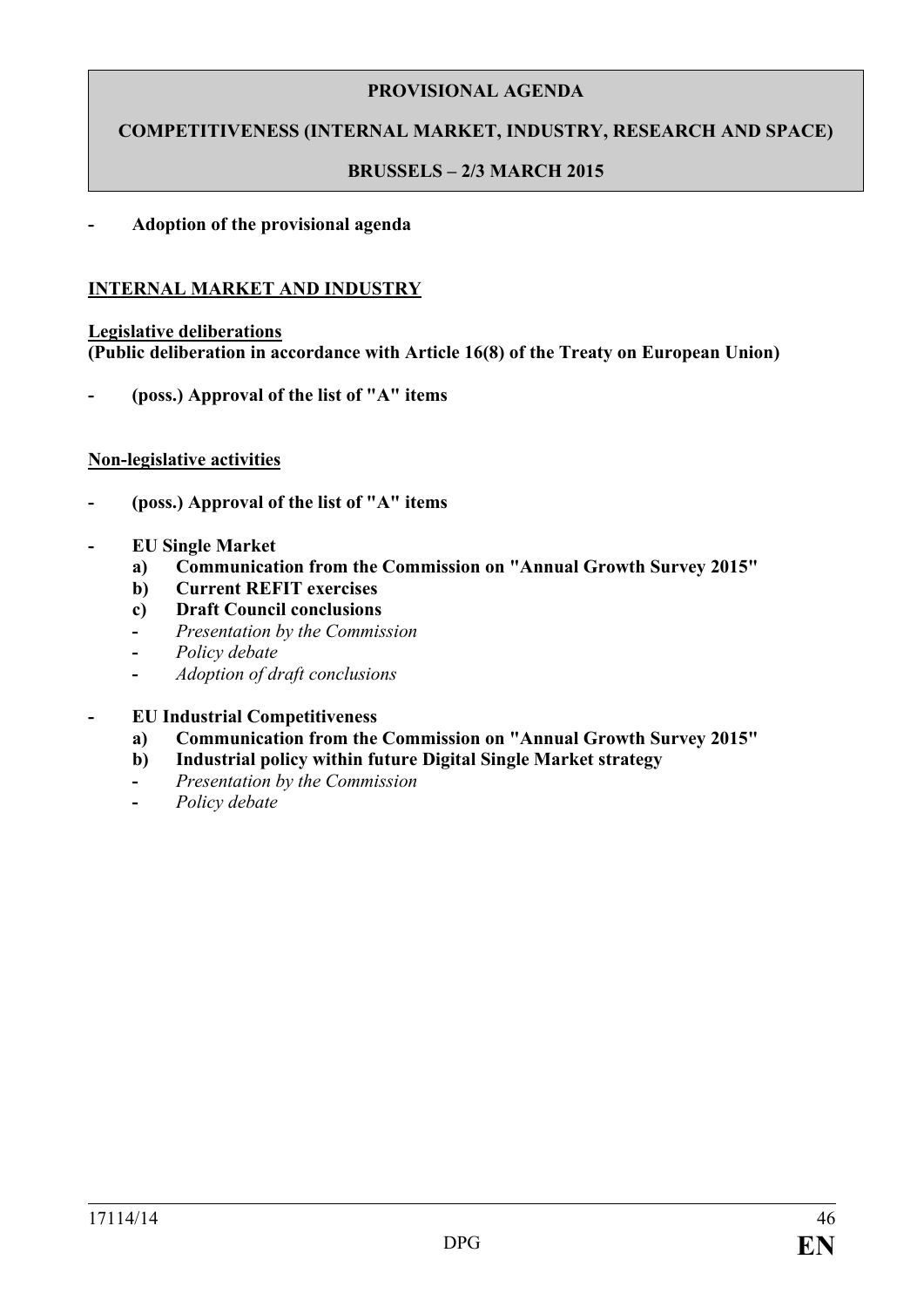- **- Current legislative proposal (Public deliberation in accordance with Article 16(8) of the Treaty on European Union)**
	- *●* **Trade mark package (First reading)**
		- **a) Proposal for a Regulation of the European Parliament and of the Council amending Council Regulation (EC) No 207/2009 on the Community trade mark** 
			- Interinstitutional file: 2013/0088 (COD)
		- **b) Proposal for a Directive of the European Parliament and of the Council to approximate the laws of the Member States relating to trade marks (Recast)**  Interinstitutional file: 2013/0089 (COD)
		- **-** *Information from the Presidency*
- **- Small Business Act update - with a view to the future SMEs policy**
	- **-** *Presentation by the Commission*
- **- Europe 2020 strategy: Mid-term review**
	- **-** *Presentation by the Commission*
- **- Implementation of the Unitary Patent -** *Information from the Presidency*

# **RESEARCH**

# **Non-legislative activities**

- **- Creating mutually enhancing and sustainable interrelations between actions fostering Innovation and those unlocking Europe's potential for growth in the European Research Area**
	- **a) Communication from the Commission on the "Annual Growth Survey 2015"**
	- **b) Europe 2020 strategy mid-term review**
	- *- Presentation by the Commission*
	- *- Policy debate*
- **- Unlocking Europe's digital potential: faster and wider innovation through open, networked and data-intensive research**
	- **● Communication from the Commission "Towards a thriving data-driven economy"**
		- *Policy debate*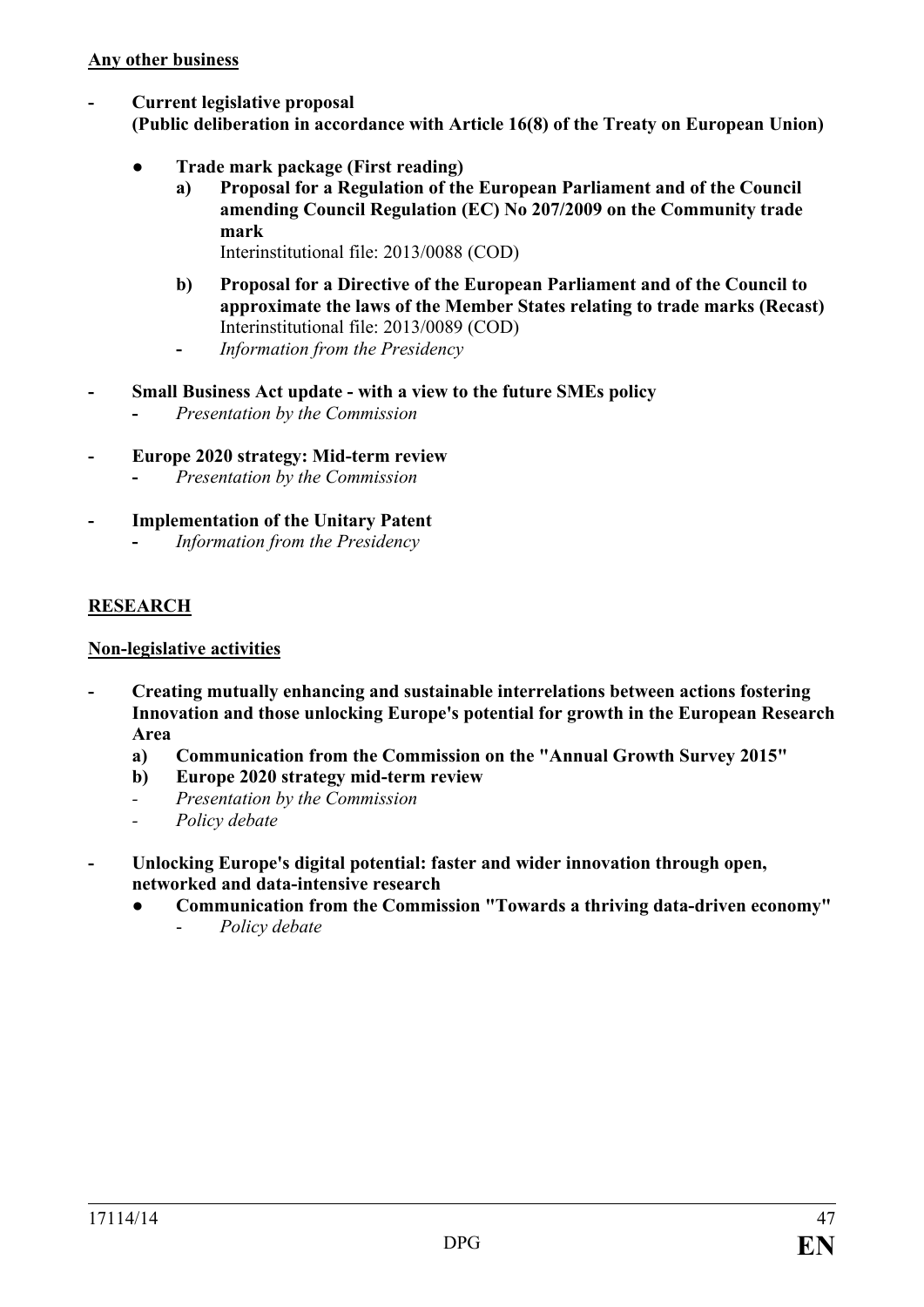### **Any other business**

**- European Research Area Roadmap and ERA-governance- state of play**

*\_\_\_\_\_\_\_\_\_\_\_\_\_\_\_\_\_\_\_\_\_\_\_*

- **-** *Information from the Commission and the Presidency*
- **- (poss.) Science 2.0: outcome of the public consultation**
	- **-** *Information from the Commission*

### **- BONUS mid-term review and way forward**

- **-** *Information from the Commission*
- *- Information from the BONUS Secretariat*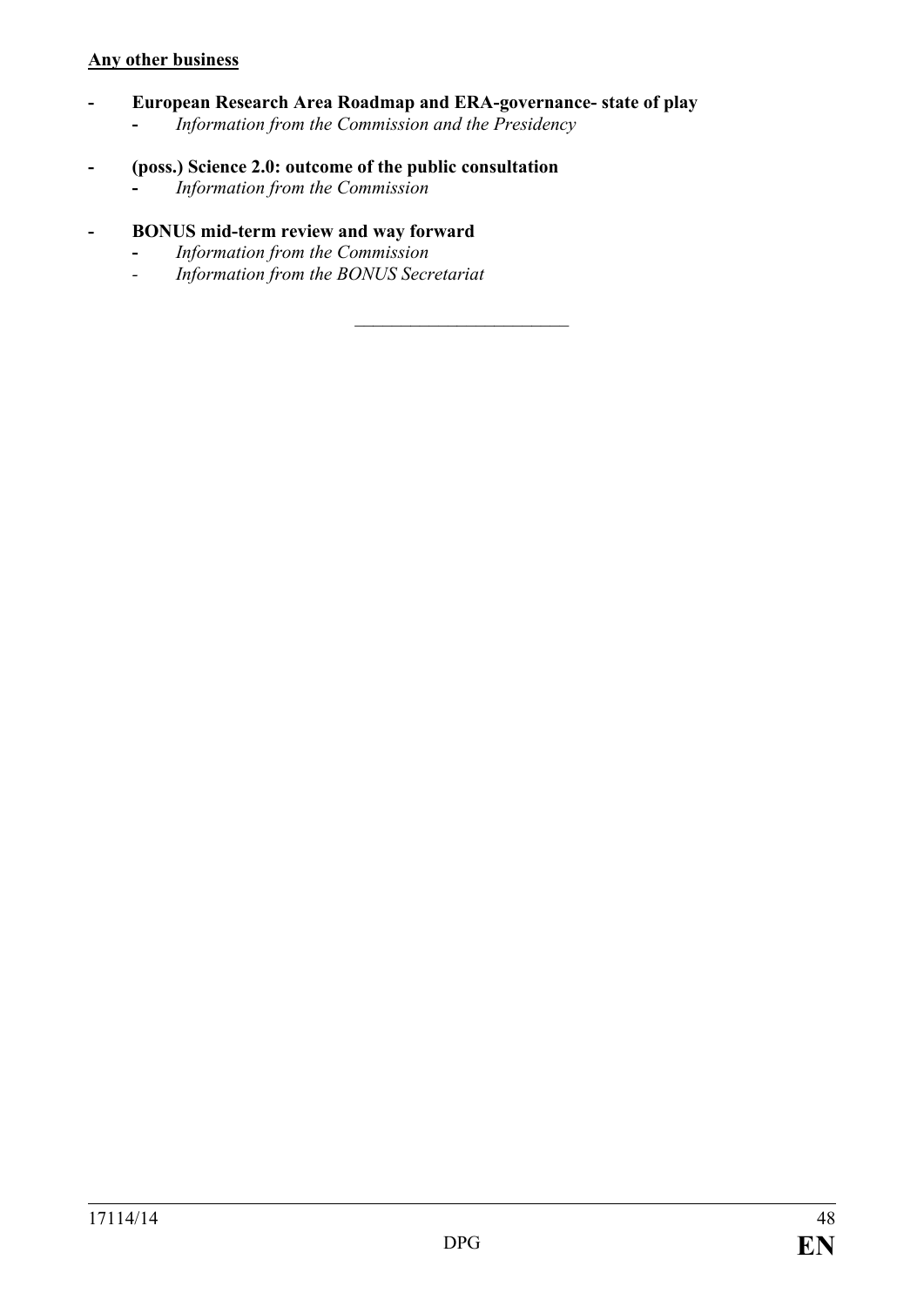**COMPETITIVENESS (INTERNAL MARKET, INDUSTRY, RESEARCH AND SPACE)**

### **BRUSSELS – 28/29 MAY 2015**

### **- Adoption of the provisional agenda**

### **INTERNAL MARKET AND INDUSTRY**

#### **Legislative deliberations (Public deliberation in accordance with Article 16(8) of the Treaty on European Union)**

- *-* **(poss.) Approval of the list of "A" items**
- **- (poss.) Product Safety Package (First reading)**
	- **a) Proposal for a Regulation of the European Parliament and of the Council on consumer product safety and repealing Council Directive 87/357/EEC and Directive 2001/95/EC**  Interinstitutional file: 2013/0049 (COD)
	- **b) Proposal for a Regulation of the European Parliament and of the Council on market surveillance of products and amending Council Directives 89/686/EEC and 93/15/EEC, and Directives 94/9/EC, 94/25/EC, 95/16/EC, 97/23/EC, 1999/5/EC, 2000/9/EC, 2000/14/EC, 2001/95/EC, 2004/108/EC, 2006/42/EC, 2006/95/EC, 2007/23/EC, 2008/57/EC, 2009/48/EC, 2009/105/EC, 2009/142/EC, 2011/65/EU, Regulation (EU) No 305/2011, Regulation (EU) No 764/2008 and Regulation (EC) No 765/2008 of the European Parliament and of the Council**  Interinstitutional file: 2013/0048 (COD)
	- **-** *General approach*
- **- Proposal for a Directive of the European Parliament and of the Council on package travel and assisted travel arrangements, amending Regulation (EC) No 2006/2004, Directive 2011/83/EU and repealing Council Directive 90/314/EEC (First reading)** Interinstitutional file: 2013/0246 (COD)
	- *- Political agreement*
- **- Proposal for a Directive of the European Parliament and of the Council on singlemember private limited companies (First reading)**  Interinstitutional file: 2014/0120 (COD)
	- **-** *General approach*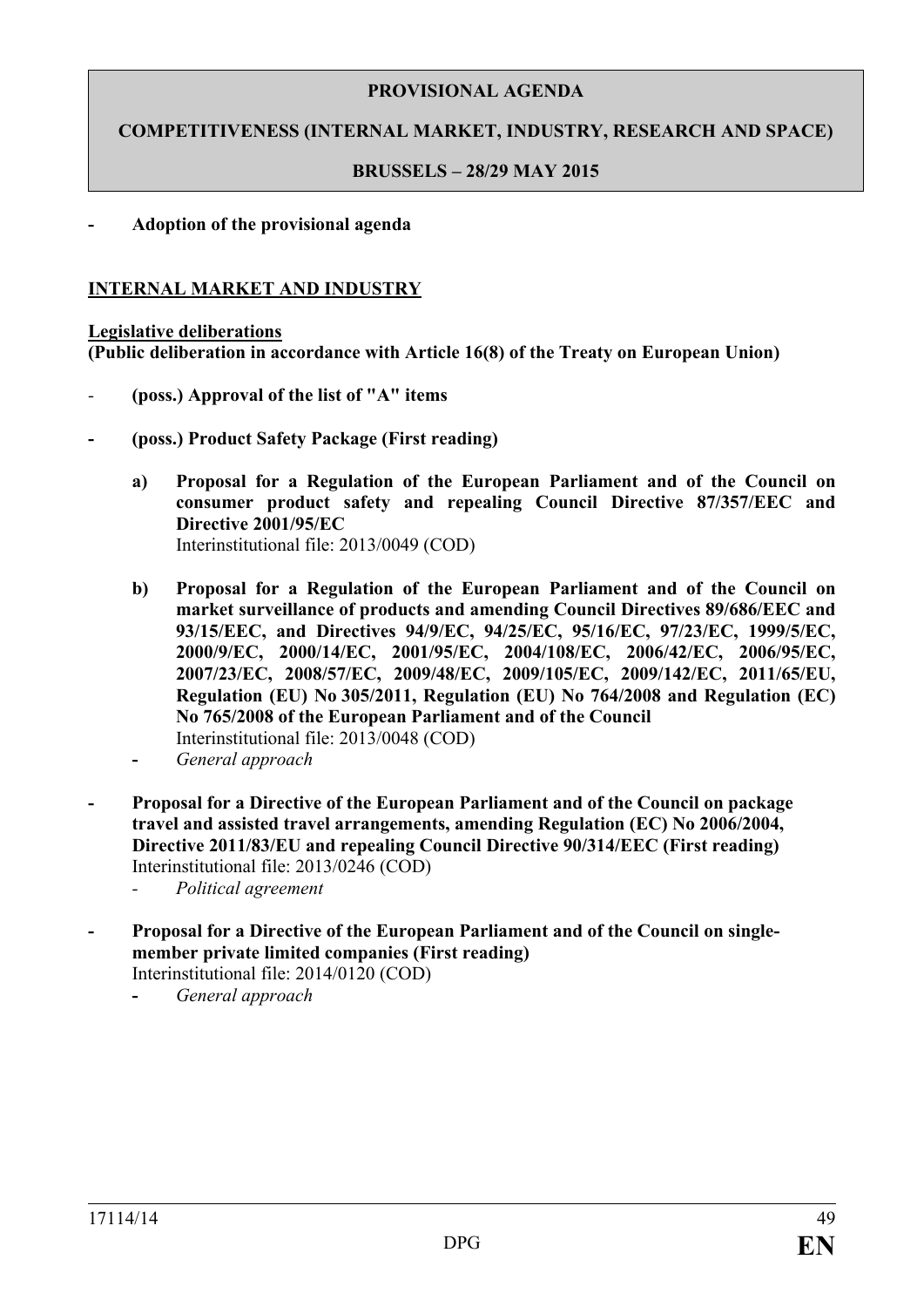### **Non-legislative activities**

- **- (poss.) Approval of the list of "A" items**
- **- Digital Single Market policy**
	- **a) Digital Single Market Strategy**
	- **b) (poss.) Council conclusions on Digitalisation of the EU industry**
	- *- Presentation by the Commission*
	- *- Policy debate*
	- *- Adoption of draft Council conclusions*
- **- (poss.) Action plan to boost competitiveness of Europe's defence and security industries**  *- Policy debate*

# **Any other business**

- **- Current legislative proposal (Public deliberation in accordance with Article 16(8) of the Treaty on European Union)**
	- *●* **Proposal for a Directive of the European Parliament and of the Council amending Directive 2007/36/EC as regards the encouragement of long-term shareholder engagement and Directive 2013/34/EU as regards certain elements of the corporate governance statement (First reading)** Interinstitutional file: 2014/0121 (COD)
		- **-** *Information from the Presidency on the state of play*

# **- Work programme of the incoming Presidency**

*- Presentation by the Luxembourg delegation*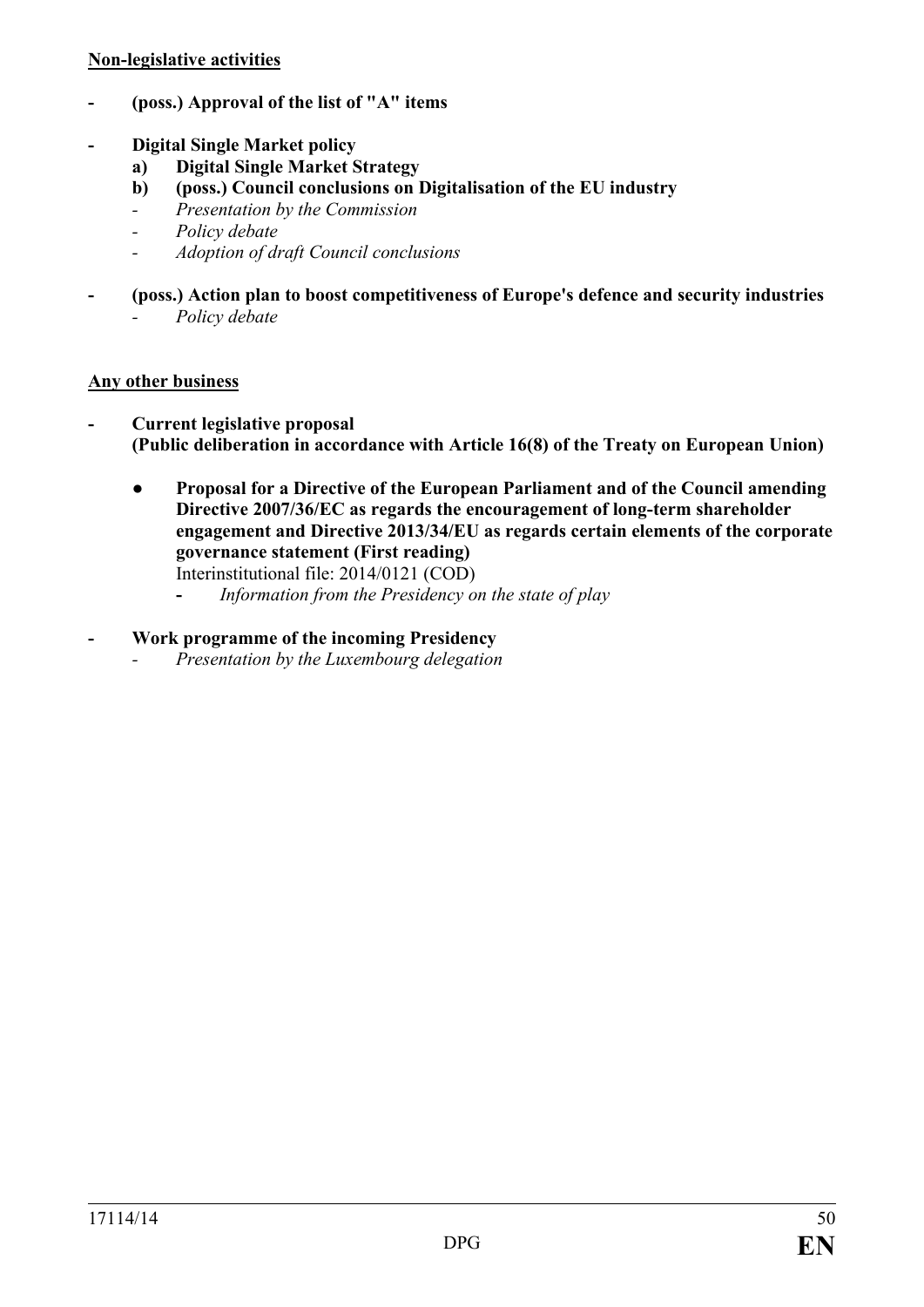# **RESEARCH**

### **Non-legislative activities**

- **- Draft Council conclusions on the European Research Area: Roadmap - a way towards reinforced ERA**
	- **-** *Adoption*
- **- Draft Council conclusions on better governance of the European Research Area** *- Adoption*
- **- Science 2.0 - follow up to public consultation** *- Policy debate*
- **- Draft Council conclusions on "Towards open and data intensive research as a driver for faster and wider innovation"**

 $\overline{\phantom{a}}$  , which is a set of the set of the set of the set of the set of the set of the set of the set of the set of the set of the set of the set of the set of the set of the set of the set of the set of the set of th

*- Adoption*

### **Any other business**

**- Work programme of the incoming Presidency** *- Presentation by the Luxembourg delegation*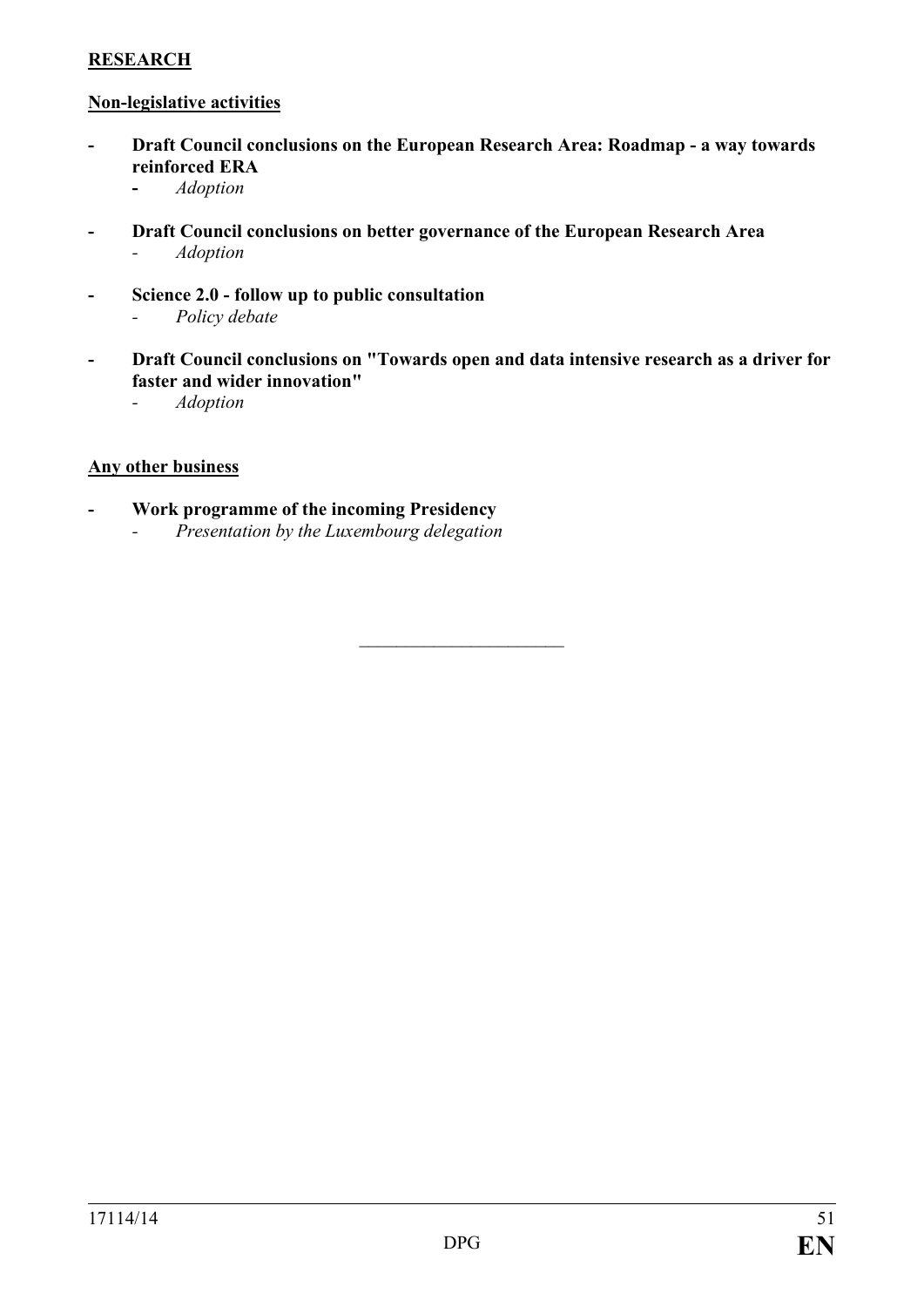# **TRANSPORT, TELECOMMUNICATIONS AND ENERGY COUNCIL**

# **BRUSSELS – 5 MARCH 2015**

### **- Adoption of the provisional agenda**

### **Legislative deliberations**

**(Public deliberation in accordance with Article 16(8) of the Treaty on European Union)**

**- (poss.) Approval of the list of "A" items**

### **Non-legislative activities**

- **- (poss.) Approval of the list of "A" items**
- **- Energy infrastructure: developments and priorities -** *Policy debate*
- **- Energy Union -** *Exchange of views*

#### **Any other business**

**- Implementation of the Energy Security Strategy** *- Information from the Presidency and the Commission*

 $\overline{\phantom{a}}$  , which is a set of the set of the set of the set of the set of the set of the set of the set of the set of the set of the set of the set of the set of the set of the set of the set of the set of the set of th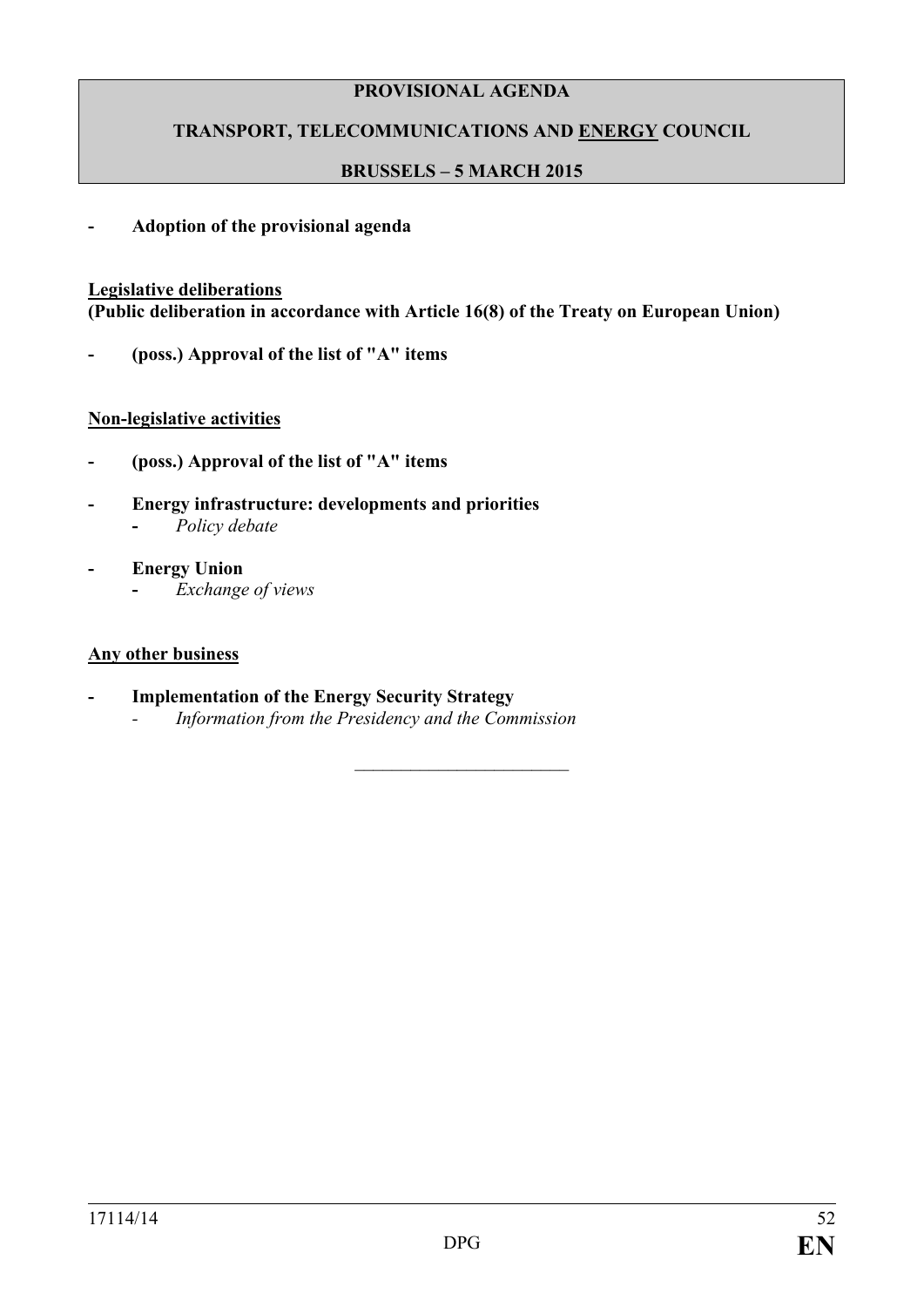# **TRANSPORT, TELECOMMUNICATIONS AND ENERGY COUNCIL**

# **BRUSSELS – 13 MARCH 2015**

#### **- Adoption of the provisional agenda**

#### **TRANSPORT**

**Legislative deliberations (Public deliberation in accordance with Article 16(8) of the Treaty on European Union)**

**- (poss.) Approval of the list of "A" items**

### **Non-legislative activities**

**- (poss.) Approval of the list of "A" items**

### **AVIATION**

**Legislative deliberations (Public deliberation in accordance with Article 16(8) of the Treaty on European Union)**

- **- (poss.) Proposal for a Regulation of the European Parliament and of the Council amending Regulation (EC) No 261/2004 establishing common rules on compensation and assistance to passengers in the even of denied boarding and of cancellation or long delay of flights and Regulation (EC) No 2027/97 on air carrier liability in respect of the carriage of passengers and their baggage by air (First reading)** Interinstitutional file: 2013/0072 (COD)
	- *- State of play*

### **Non-legislative activities**

- **- Eurocontrol**
	- **-** *Exchange of views*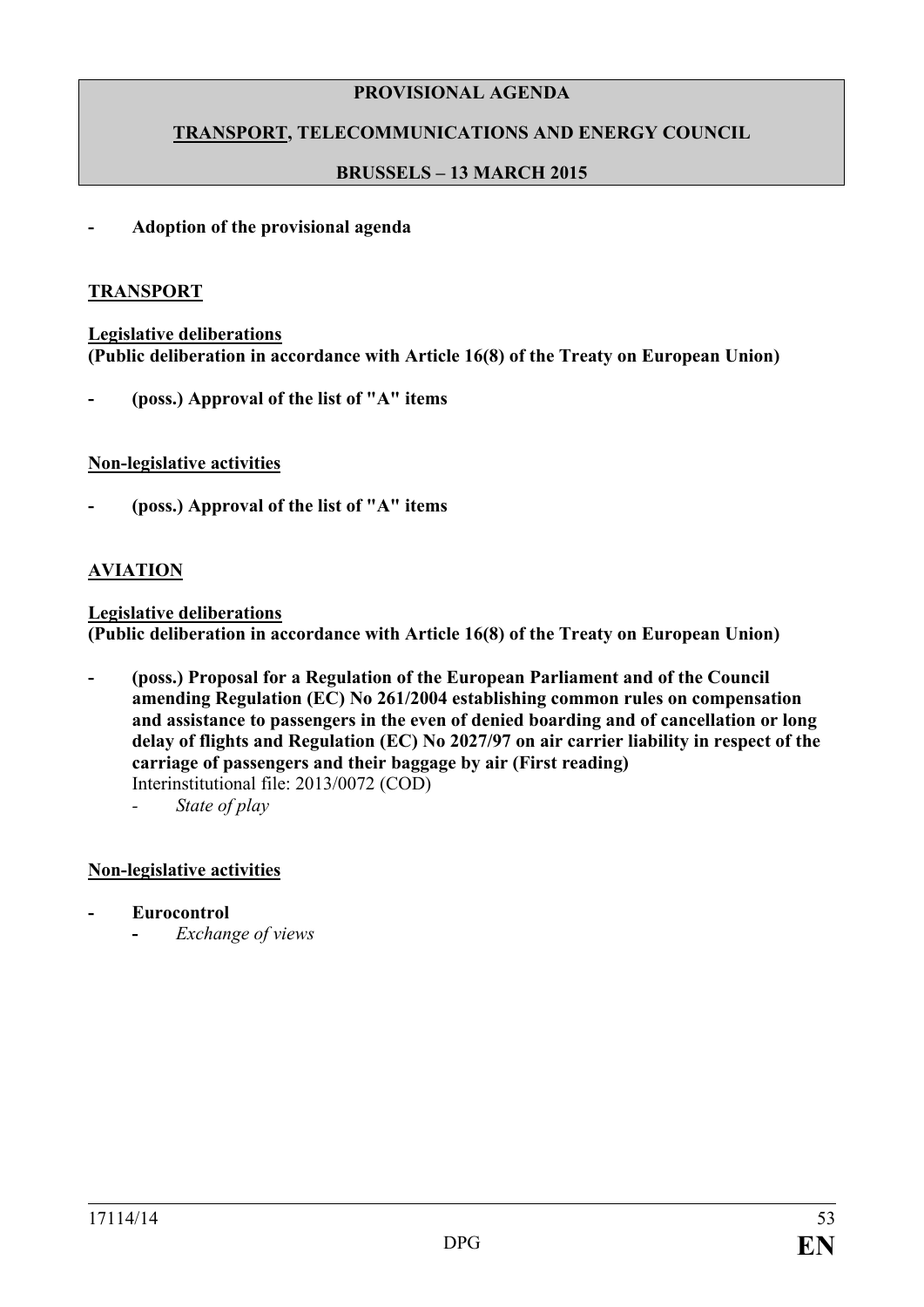# **LAND**

# **Legislative deliberations**

**(Public deliberation in accordance with Article 16(8) of the Treaty on European Union)**

- **- (poss.) Fourth Railway Package: Political pillar (First reading)**
	- **a) Proposal to amend Directive 2012/34 establishing a Single European Railway Area, as regards the opening of the market for domestic passenger transport services by rail and the governance of the railway infrastructure**  Interinstitutional file: 2013/0029 (COD)
	- **b) Proposal for a Regulation of the European Parliament and of the Council amending Regulation (EC) No 1370/2007 concerning the opening of the market for domestic passenger transport services by rail** Interinstitutional file: 2013/0028 (COD)
	- **-** *Policy debate*

# **HORIZONTAL**

# **Non-legislative activities**

- *-* (**poss.) Contribution to the EU competitiveness, growth and jobs through the development of transport infrastructure, in particular through the implementation of the trans-European transport network (TEN-T)**
	- *- Exchange of views*

### **Any other business**

*-* **Outcome of the High Level Conference on the opening of the aviation market to Remotely Piloted Aircraft Systems in a safe and sustainable manner (RPAS) (Riga, 5 and 6 March 2015)**

 $\overline{\phantom{a}}$  , and the set of the set of the set of the set of the set of the set of the set of the set of the set of the set of the set of the set of the set of the set of the set of the set of the set of the set of the s

**-** *Information from Presidency*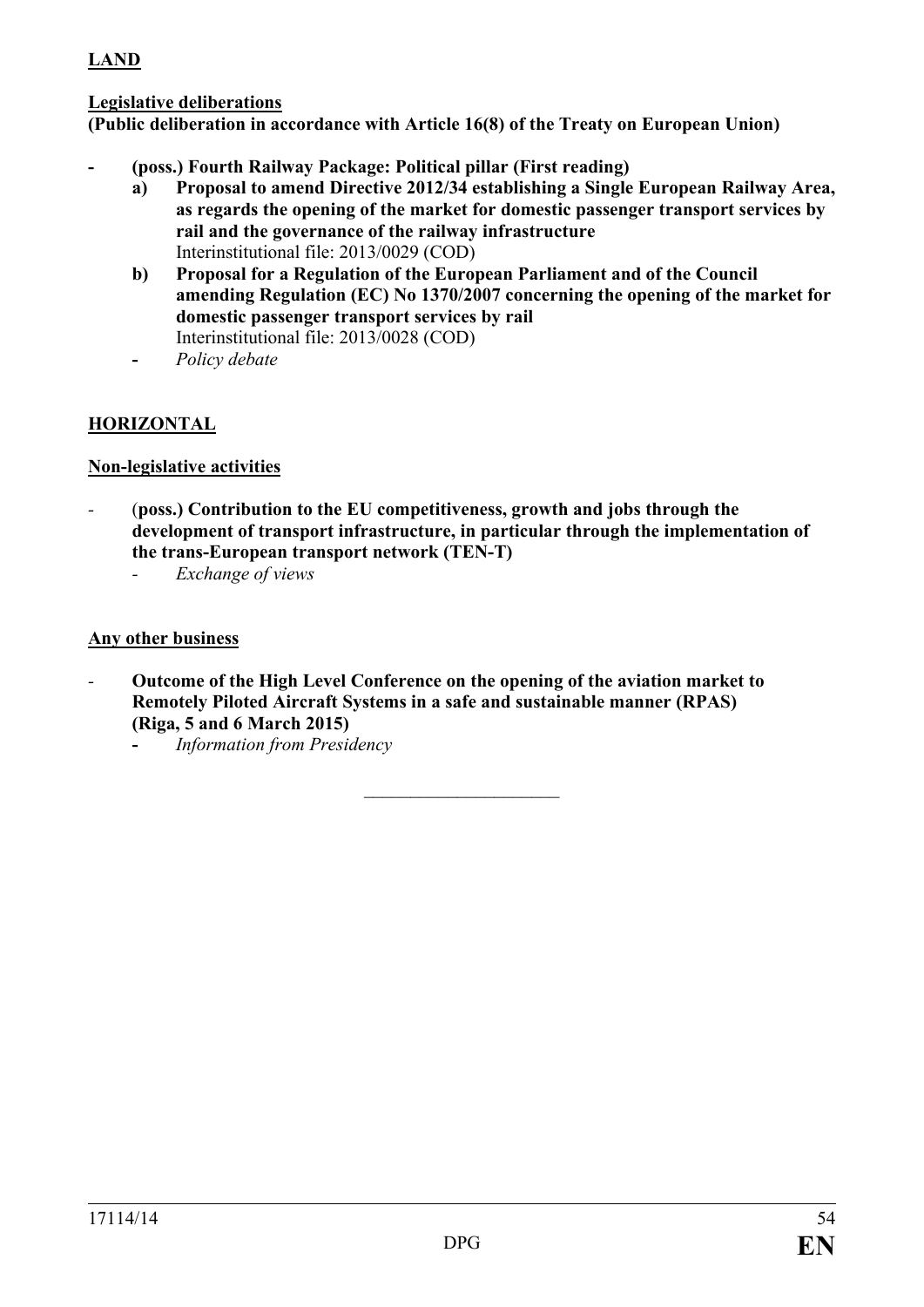# **TRANSPORT, TELECOMMUNICATIONS AND ENERGY COUNCIL**

# **LUXEMBOURG – 8 JUNE 2015**

**- Adoption of the provisional agenda**

#### **Legislative deliberations**

**(Public deliberation in accordance with Article 16(8) of the Treaty on European Union)**

- **- (poss.) Approval of the list of "A" items**
- **- (poss.) Security of gas supply - Review of Regulation 994/10 of the European Parliament and of the Council concerning measures to safeguard security of gas supply and repealing Council Directive 2004/64/EC**
	- *- Presentation by the Commission*
- **- Revision of the Directive 2010/30/EU of the European Parliament and of the Council on the indication by labelling and standard product information of the consumption of energy and other resources by energy-related products**
	- **-** *State of play*

### **Non-legislative activities**

- **- (poss.) Approval of the list of "A" items**
- **- (poss.) Implementation of the Energy Security Strategy** *- Policy debate*
- **- (poss.) Draft Council conclusions on Energy Union** *- Adoption*

### **Any other business**

- **- Current legislative proposal (Public deliberation in accordance with Article 16(8) of the Treaty on European Union)**
	- *●* **Proposal for a Directive of the European Parliament and of the Council amending Directive 98/70/EC relating to the quality of petrol and diesel fuels and amending Directive 2009/28/EC on the promotion of the use of energy from renewable sources (Second reading)**

Interinstitutional file: 2012/0288 (COD)

**-** *Information from the Presidency*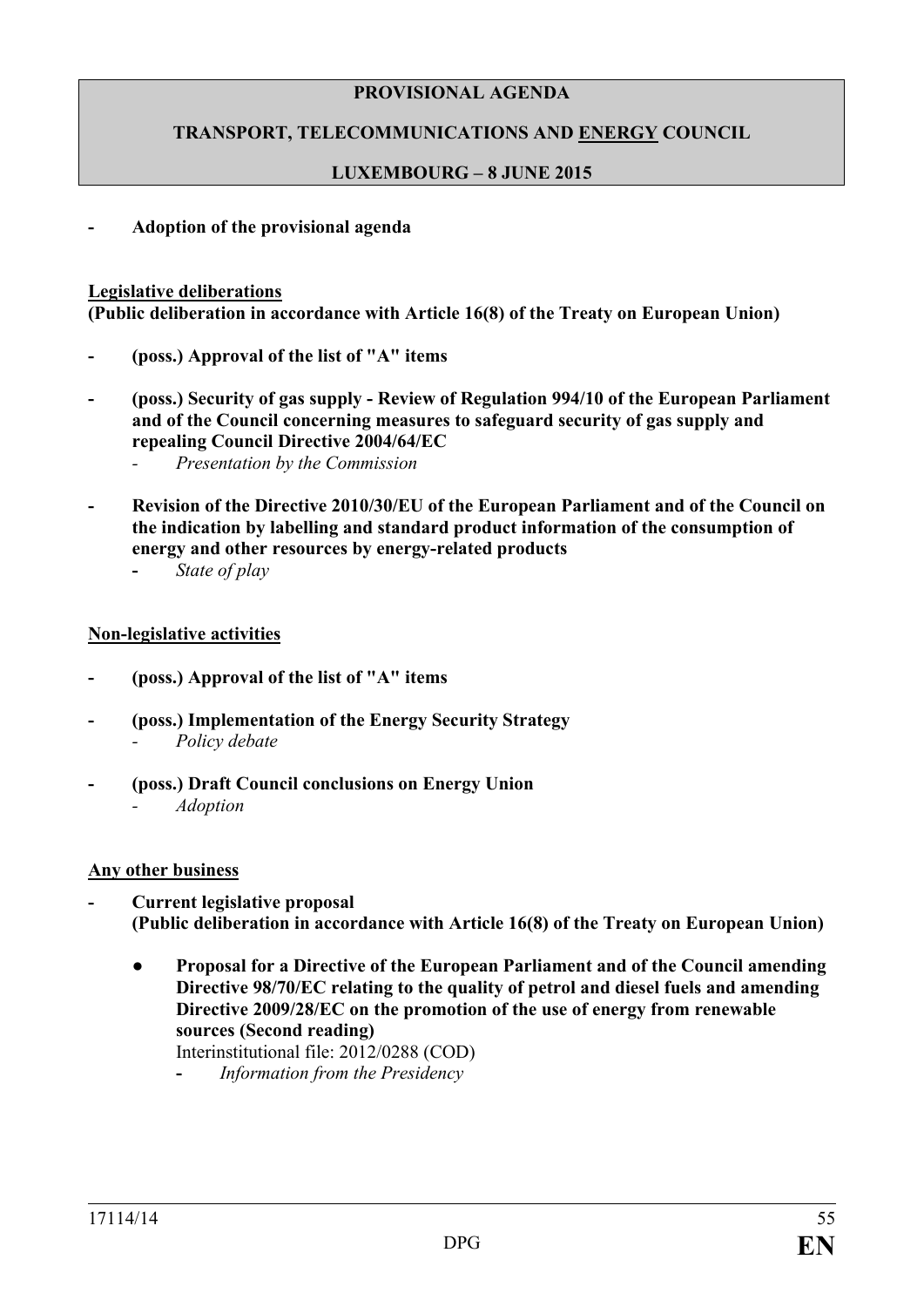# **- External energy relations**

*- Information from the Presidency and the Commission*

 $\overline{\phantom{a}}$  , which is a set of the set of the set of the set of the set of the set of the set of the set of the set of the set of the set of the set of the set of the set of the set of the set of the set of the set of th

- **- Work programme of the incoming Presidency**
	- *- Presentation by the Luxembourg delegation*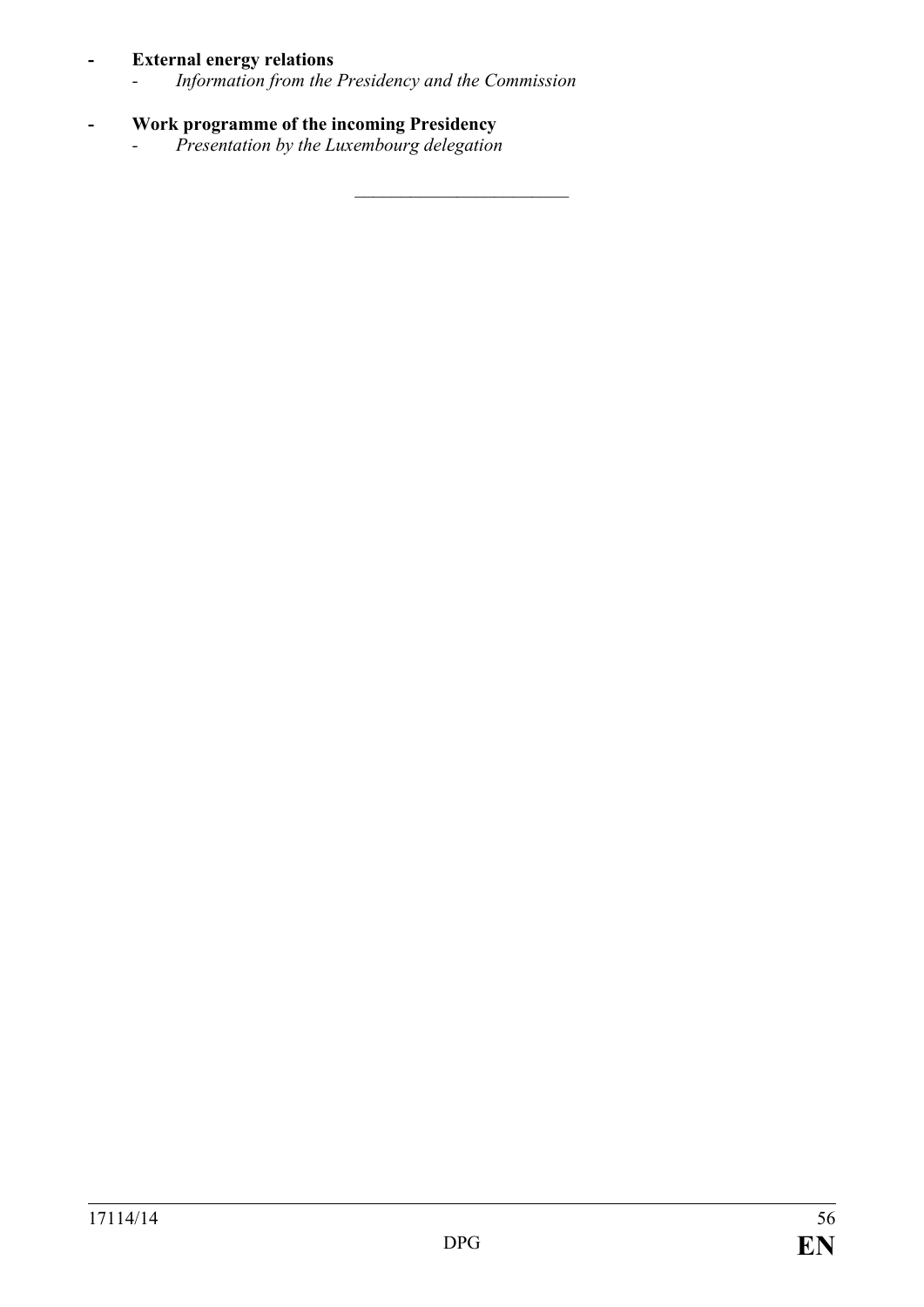# **TRANSPORT, TELECOMMUNICATIONS AND ENERGY COUNCIL**

# **LUXEMBOURG – 11 JUNE 2015**

### **- Adoption of the provisional agenda**

#### **Legislative deliberations**

**(Public deliberation in accordance with Article 16(8) of the Treaty on European Union)**

**- (poss.) Approval of the list of "A" items**

#### **Non-legislative activities**

**- (poss.) Approval of the list of "A" items**

### **AVIATION**

- **- (poss.) Proposal for a Regulation of the European Parliament and of the Council amending Regulation (EC) No 261/2004 establishing common rules on compensation and assistance to passengers in the even of denied boarding and of cancellation or long delay of flights and Regulation (EC) No 2027/97 on air carrier liability in respect of the carriage of passengers and their baggage by air (First reading)** Interinstitutional file: 2013/0072 (COD)
	- **-** *Progress report*

### **Non-legislative activities**

*-* **The opening of the aviation market to Remotely Piloted Aircraft Systems (RPAS)** *- Exchange of views*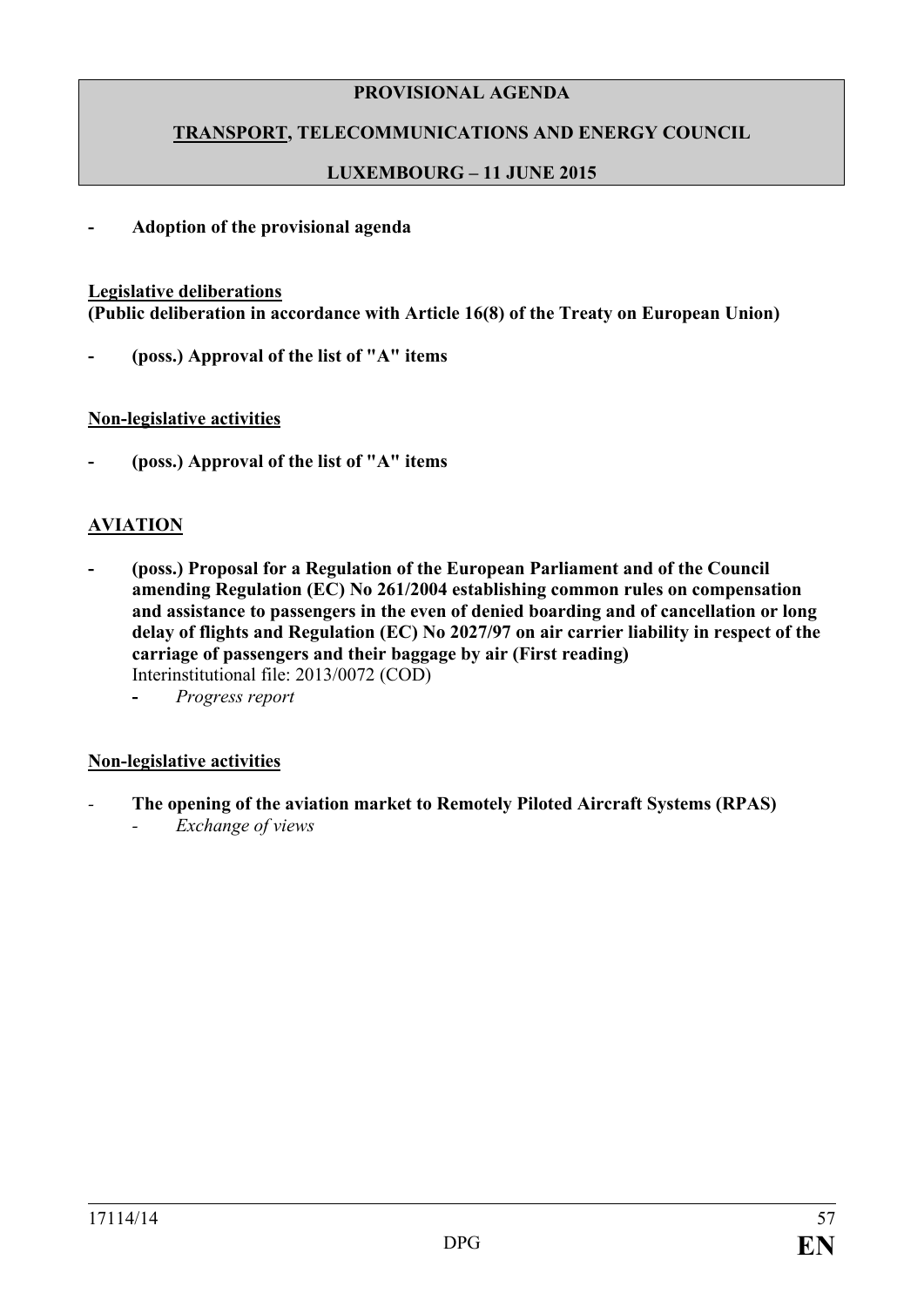# **LAND**

# **Legislative deliberations**

**(Public deliberation in accordance with Article 16(8) of the Treaty on European Union)**

- **- (poss.) Fourth Railway Package: Political pillar (First reading)**
	- **a) Proposal to amend Directive 2012/34 establishing a Single European Railway Area, as regards the opening of the market for domestic passenger transport services by rail and the governance of the railway infrastructure**  Interinstitutional file: 2013/0029 (COD)
	- **b) Proposal for a Regulation of the European Parliament and of the Council amending Regulation (EC) No 1370/2007 concerning the opening of the market for domestic passenger transport services by rail** Interinstitutional file: 2013/0028 (COD)
	- *- General approach*

# **Non-legislative activities**

- *-* **(poss.) Interim review of Road Safety policy orientations**
	- **-** *Exchange of views*

# **SHIPPING**

### **Legislative deliberations**

**(Public deliberation in accordance with Article 16(8) of the Treaty on European Union)**

- *-* **Proposal for a Directive of the European Parliament and of the Council laying down technical requirements for inland waterway vessels and repealing Directive 2006/87/EC of the European Parliament and of the Council** Interinstitutional file: 2013/0302 (COD)
	- *- Progress report / General approach*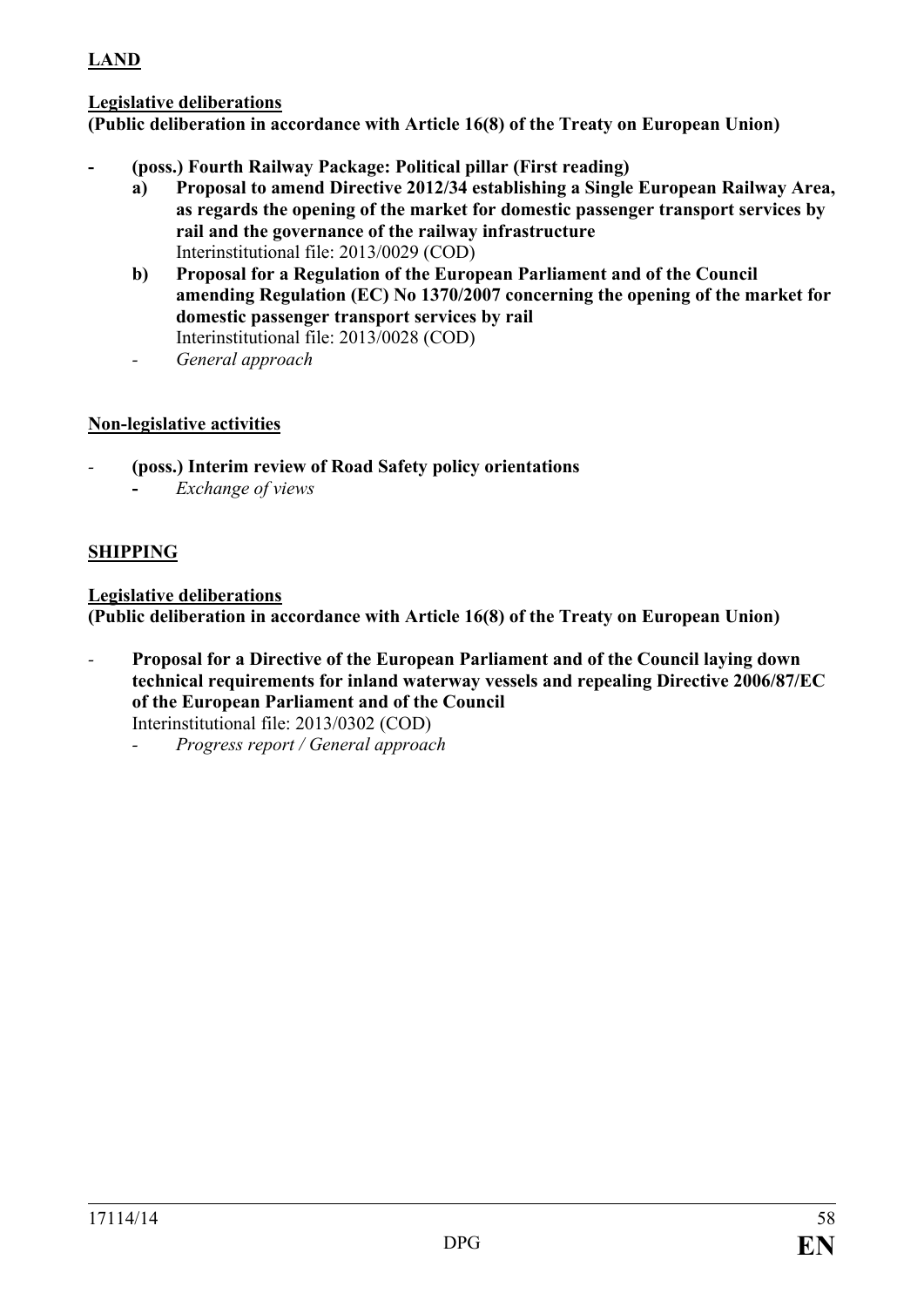**- Current legislative proposal**

**(Public deliberation in accordance with Article 16(8) of the Treaty on European Union)**

- **● Fourth Railway Package: Technical pillar (First reading)**
	- **a) Proposal for a Regulation of the European Parliament and of the Council on the European Union Agency for Railways and repealing Regulation (EC) No 881/2004**  Interinstitutional file: 2013/0014 (COD)
	- **b) Proposal for a Directive of the European Parliament and of the Council on the interoperability of the rail system within the European Union (Recast)**  Interinstitutional file: 2013/0015 (COD)
	- **c) Proposal for a Directive of the European Parliament and of the Council on railway safety (Recast)**
	- Interinstitutional file: 2013/0016 (COD)
	- *- Information from the Presidency*
- *-* **(poss.) Intelligent Transport Systems: contribution of the development of intelligent transport systems to the Digital Single Market and to the EU competitiveness, growth and jobs**

 $\overline{\phantom{a}}$  , which is a set of the set of the set of the set of the set of the set of the set of the set of the set of the set of the set of the set of the set of the set of the set of the set of the set of the set of th

- *- Information from the Commission*
- **- Work programme of the incoming Presidency**
	- *- Presentation by the Luxembourg delegation*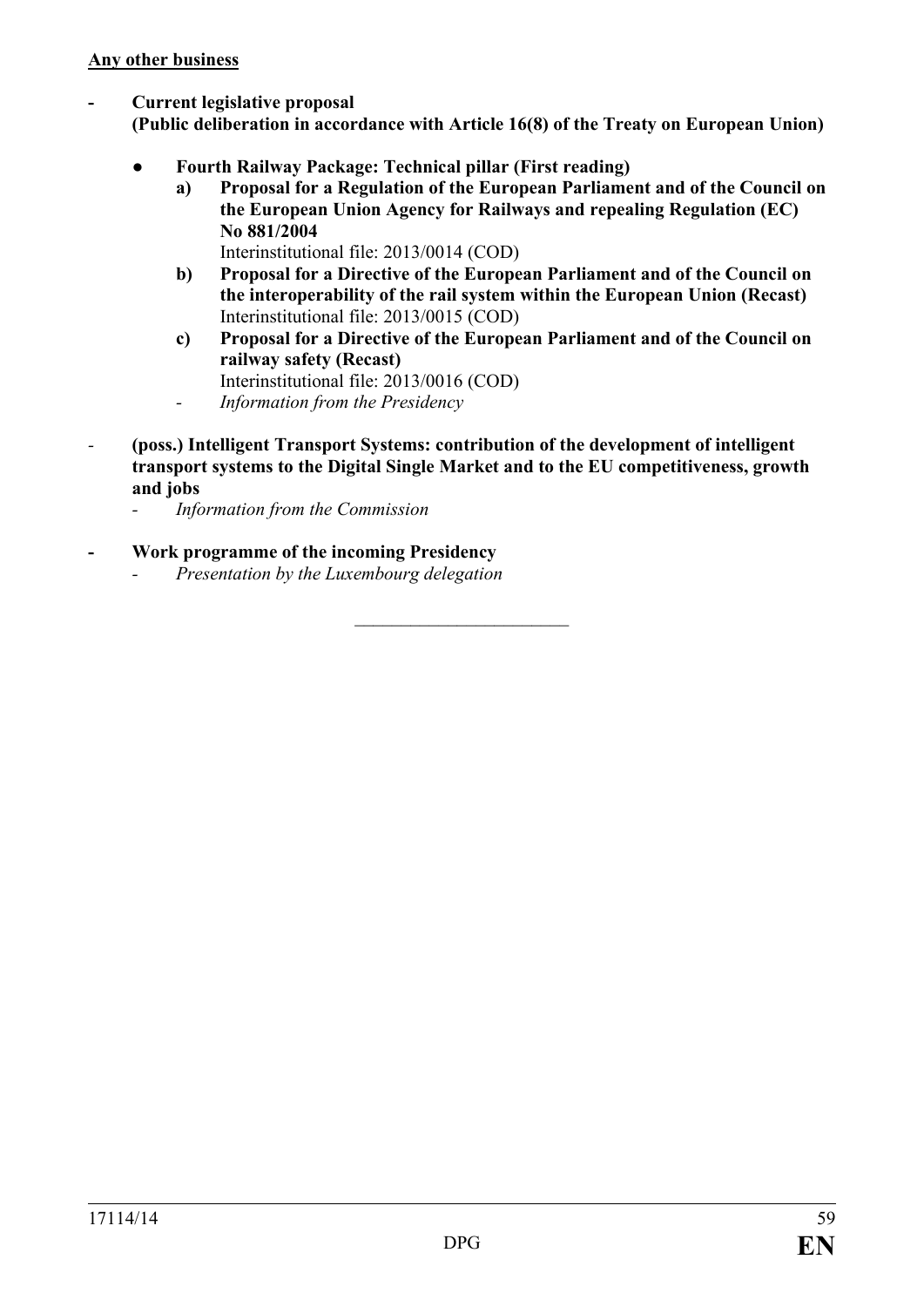# **TRANSPORT, TELECOMMUNICATIONS AND ENERGY COUNCIL**

# **LUXEMBOURG – 12 JUNE 2015**

**- Adoption of the provisional agenda**

#### **Legislative deliberations**

**(Public deliberation in accordance with Article 16(8) Treaty on European Union)**

- **- (poss.) Approval of the list of "A" items**
- **- Proposal for a Decision of the European Parliament and of the Council establishing a Programme on interoperability solutions for European Public administrations, businesses and citizens (ISA 2) (First reading)** Interinstitutional file: 2014/0185 (COD) *- General approach*
- **- (poss.) Proposal for a Regulation of the European Parliament and of the Council laying down measures concerning the European single market for electronic communications and to achieve a connected continent, and amending Directives 2002/20/EC, 2002/21/EC and 2002/22/EC and Regulations (EC) No 1211/2009 and (EU) No 531/2012 (First reading)** Interinstitutional file 2013/0309 (COD)
	- *- State of play*

### **Non-legislative activities**

- **- (poss.) Approval of the list of "A" items**
- **- Digital Single Market Strategy**
	- *- Presentation by the Commission*
	- *- Policy debate*
- **- (poss.) Internet governance**
	- *- Exchange of views*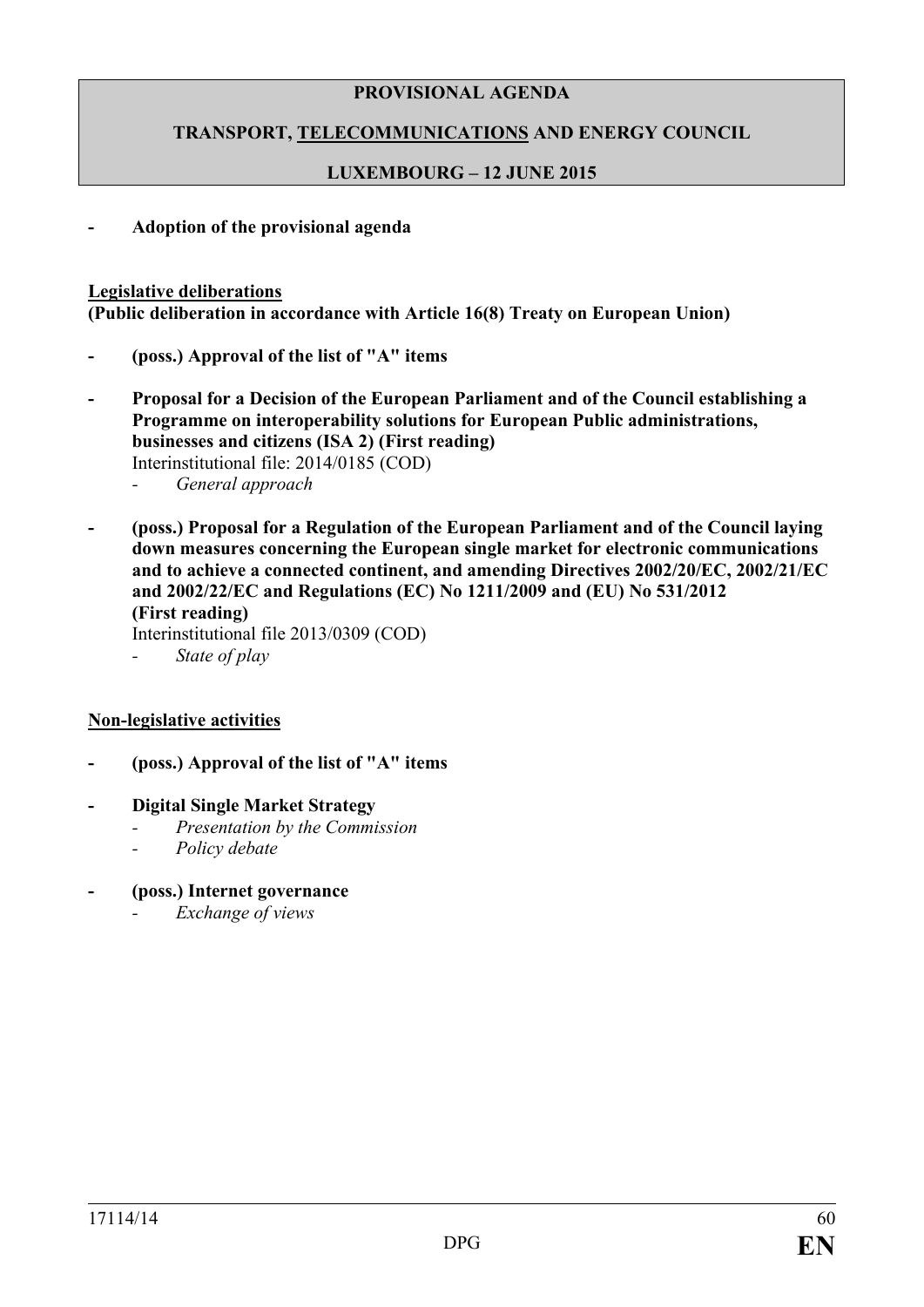### **Any other business**

- **- Current legislative proposals (Public deliberation in accordance with Article 16(8) of the Treaty on European Union)**
	- **a) Proposal for a Directive of the European Parliament and of the Council on the accessibility of public sector bodies websites (First reading)** Interinstitutional file: 2012/0340 (COD) *- Information from the Presidency*
	- **b) Proposal for a Directive of the European Parliament and of the Council concerning measures to ensure a high level of network and information security across the Union (First reading)**

Interinstitutional file: 2013/0027 (COD)

- *- Information from the Presidency*
- **- Work programme of the incoming Presidency**
	- *- Presentation by the Luxembourg delegation*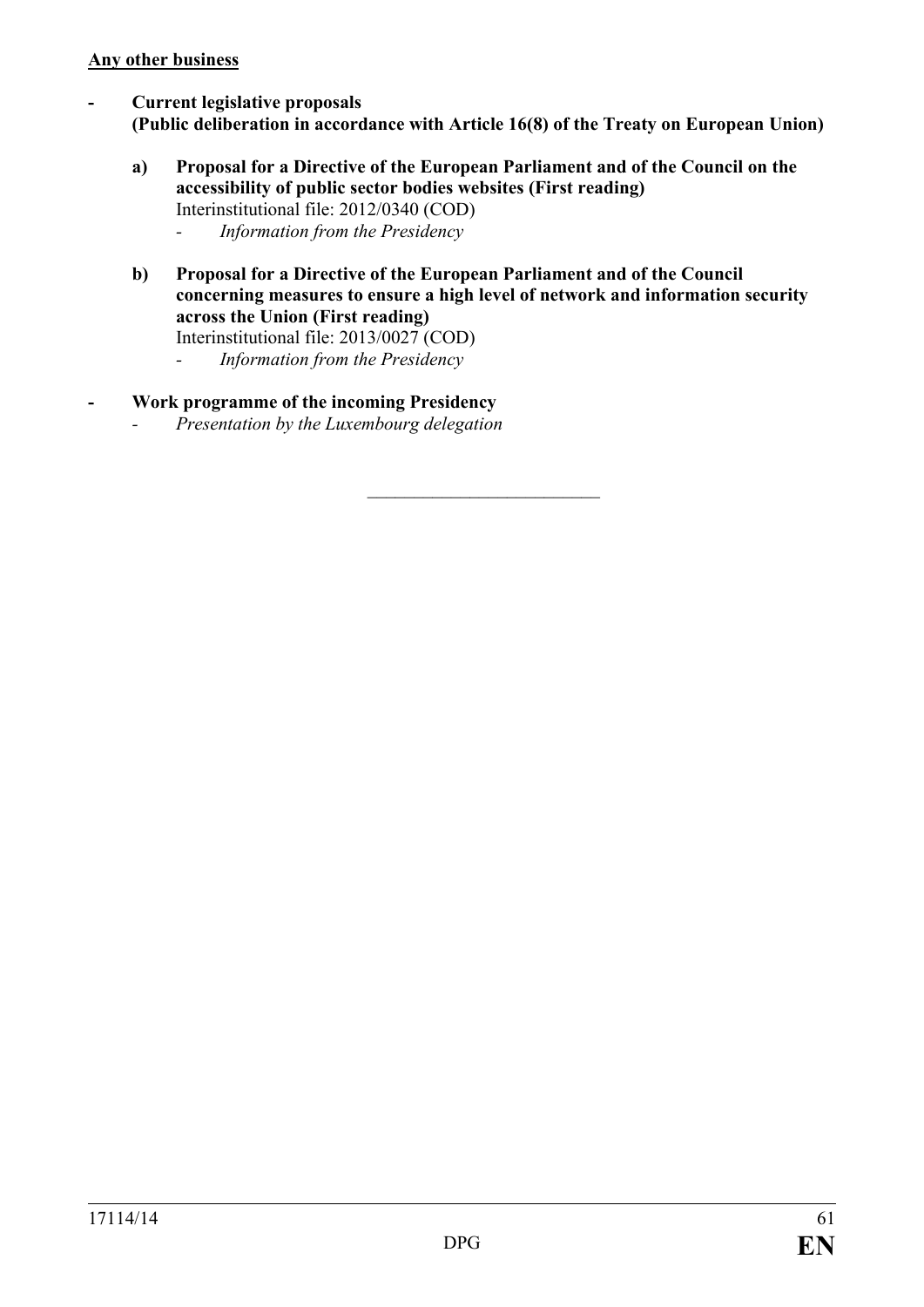# **AGRICULTURE AND FISHERIES COUNCIL**

# **BRUSSELS – 26 JANUARY 2015**

**- Adoption of the provisional agenda**

### **Legislative deliberations**

**(Public deliberation in accordance with Article 16(8) Treaty on European Union)**

**- (poss.) Approval of the list of "A" items**

# **Non-legislative activities**

- **- (poss.) Approval of the list of "A" items**
- **- Work Programme of the Presidency -** *Presentation by the Presidency* (Public debate in accordance with Article 8(2) of the Council's Rules of Procedure)

# **AGRICULTURE**

# SCA POINTS

- *-* **Russian ban for agriculture products: update**
	- *- Information from the Commission*

# **FISHERIES**

# **Legislative deliberations (Public deliberation in accordance with Article 16(8) Treaty on European Union)**

- **- Proposal for a Regulation of the European Parliament and the Council establishing a multiannual plan for the stocks of cod, herring and sprat in the Baltic Sea and the fisheries exploiting those stocks, amending Council Regulation (EC) No 2187/2005 and repealing Council Regulation (EC) No 1098/2007 (First reading)** Interinstitutional file: 2014/0185 (COD)
	- *- Presentation by the Commission*
	- *- Exchange of views*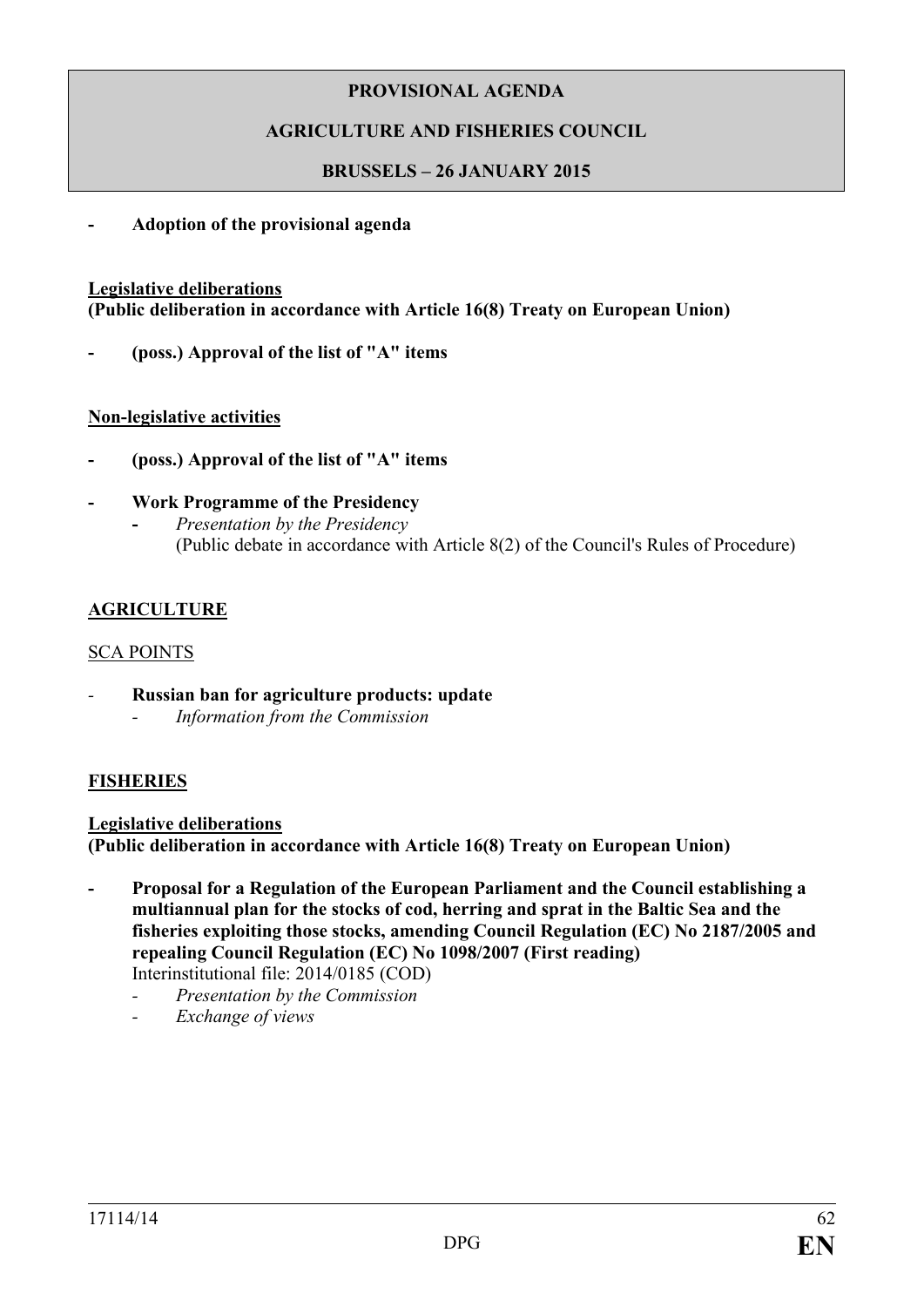# **Non-legislative activities**

- **- (poss.) Norway/Iceland/Faroe Islands**
	- **-** *State of play*

# **Any other business**

 $\frac{1}{2}$  ,  $\frac{1}{2}$  ,  $\frac{1}{2}$  ,  $\frac{1}{2}$  ,  $\frac{1}{2}$  ,  $\frac{1}{2}$  ,  $\frac{1}{2}$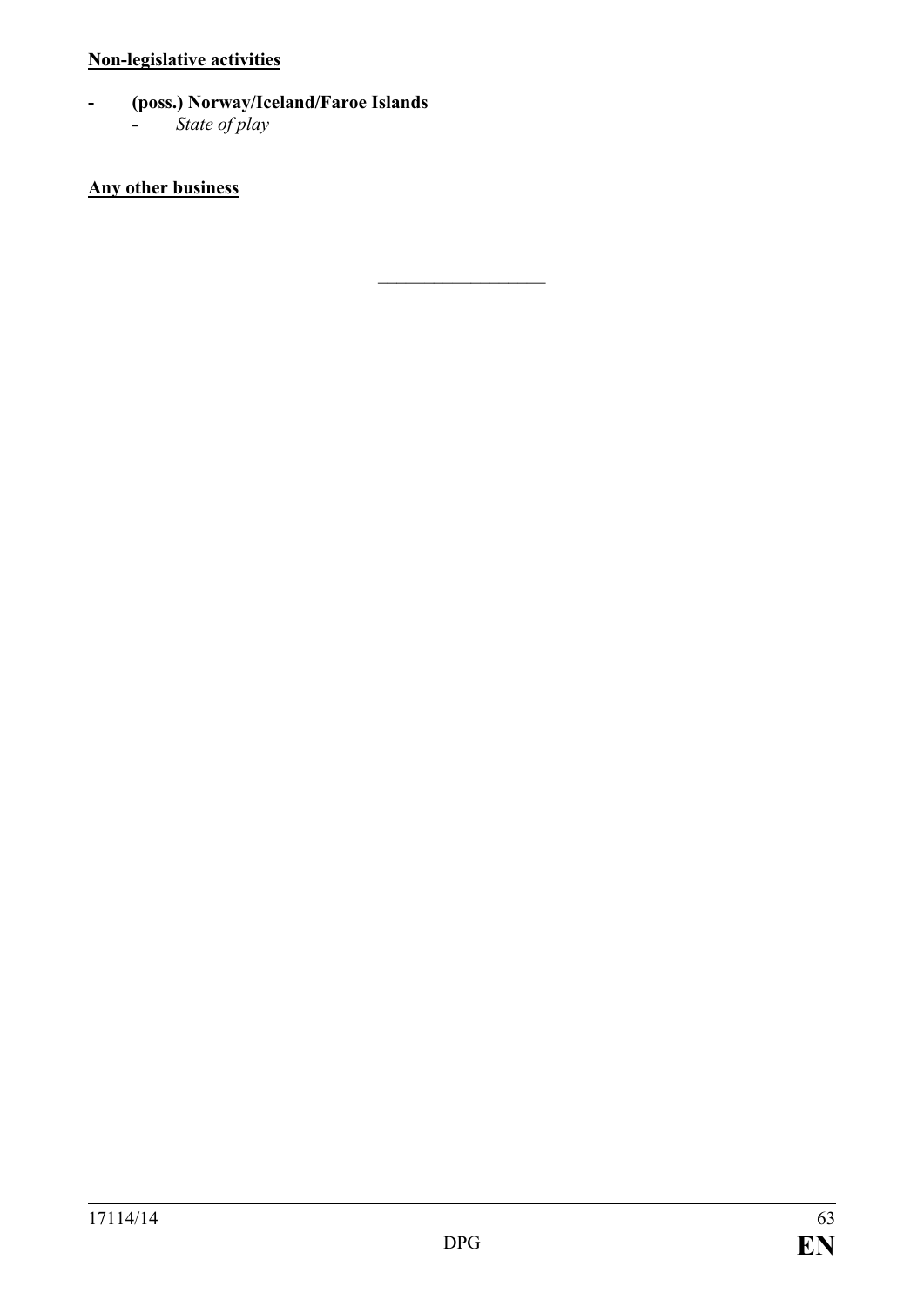# **AGRICULTURE AND FISHERIES COUNCIL**

#### **BRUSSELS – 16 MARCH 2015**

**- Adoption of the provisional agenda**

#### **Legislative deliberations**

**(Public deliberation in accordance with Article 16(8) Treaty on European Union)**

**- (poss.) Approval of the list of "A" items**

#### **Non-legislative activities**

**- (poss.) Approval of the list of "A" items**

### **AGRICULTURE**

#### **Legislative deliberations (Public deliberation in accordance with Article 16(8) Treaty on European Union)**

#### SCA POINTS

- **- (poss.) Proposal for a Regulation of the European Parliament and of the Council on organic production and labelling of organic products, amending Regulation (EU) No XXX/XXX of the European Parliament and of the Council [Official controls Regulation] and repealing Council Regulation (EC) No 834/2007 (First reading)** Interinstitutional file: 2014/0100 (COD)
	- *- Orientation debate*

### **Non-legislative activities**

#### SCA POINTS

- **- (poss.) International Agricultural Trade Issues -** *State of play*
- **- (poss.) Implementation of the Common Agricultural Policy: exchange of best practices** *- Exchange of views*
- **- (poss.) Simplification of the Common Agricultural Policy**
	- *- Exchange of views*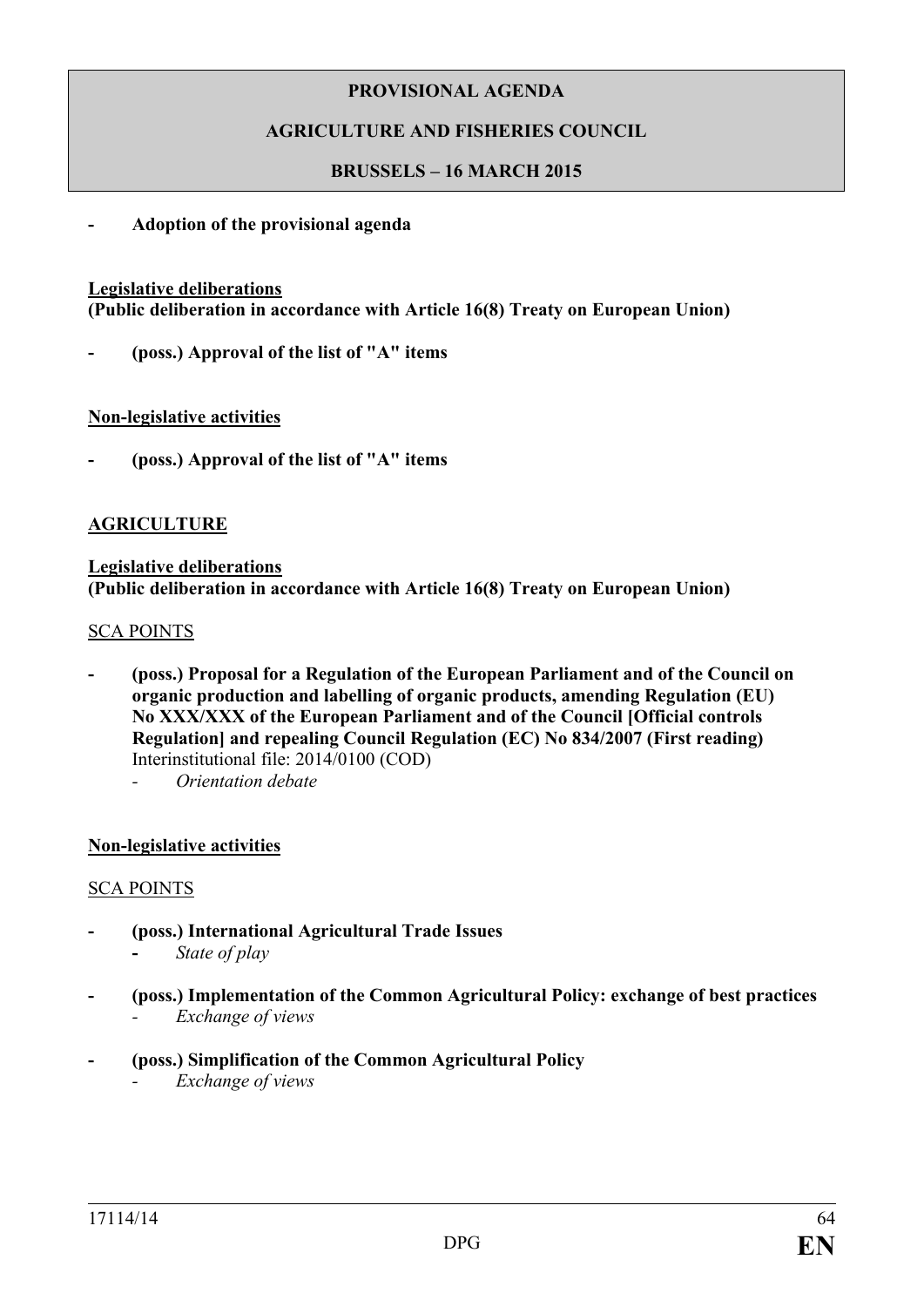### COREPER POINTS

- **- Draft Council conclusions on the Eleventh session of the United Nations Forum on Forests**
	- **-** *Adoption*

#### **Any other business**

- **- (poss.) Reports referred to in Article 26(5) of Regulation 1169/2011 on food information to consumers regarding the mandatory indication of the country of origin or place of provenance for certain types of meat, milk used as an ingredient in dairy products, unprocessed foods, single ingredients products and ingredients that represent more than 50% of a food**
	- *- Presentation by the Commission*
- **- (poss.) Report referred to in Article 30(7) of Regulation 1169/2011 on food information to consumers concerning the presence of trans fats in foods and in the overall diet of the Union population**

 $\overline{\phantom{a}}$  , which is a set of the set of the set of the set of the set of the set of the set of the set of the set of the set of the set of the set of the set of the set of the set of the set of the set of the set of th

*- Presentation by the Commission*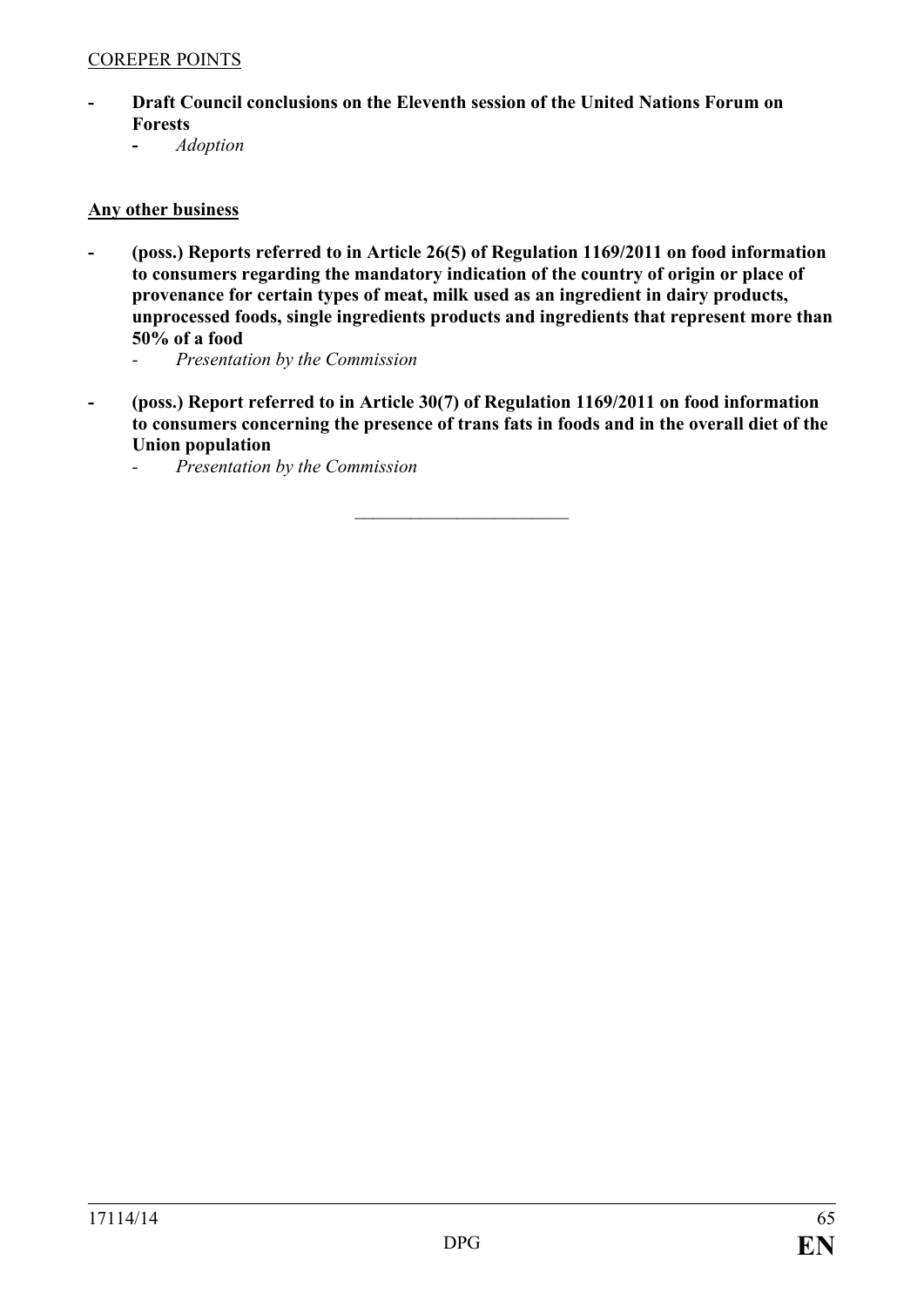# **AGRICULTURE AND FISHERIES COUNCIL**

# **LUXEMBOURG – 20 APRIL 2015**

### **- Adoption of the provisional agenda**

#### **Legislative deliberations**

**(Public deliberation in accordance with Article 16(8) Treaty on European Union)**

**- (poss.) Approval of the list of "A" items**

#### **Non-legislative activities**

**- (poss.) Approval of the list of "A" items**

### **AGRICULTURE**

#### **Legislative deliberations (Public deliberation in accordance with Article 16(8) Treaty on European Union)**

#### SCA POINTS

- **- (poss. ) Proposal for a Regulation of the European Parliament and of the Council on fixing, in respect of calendar year 2015, an adjustment rate for direct payments provided for in Regulation (EU) No 1306/2013 of the European Parliament and of the Council of 17 December 2013 on the financing, management and monitoring of the common agricultural policy and repealing Council Regulations (EEC) No 352/78, (EC) No 165/94, (EC) No 2799/98, (EC) No 814/2000, (EC) No 1290/2005 and (EC) No 485/2008 (First reading)**
	- *- General approach*

### COREPER POINTS

**- (poss.) Proposal for a Regulation of the European Parliament and of the Council on Animal Health (First reading)**

Interinstitutional file: 2013/0136 (COD)

*- Political agreement*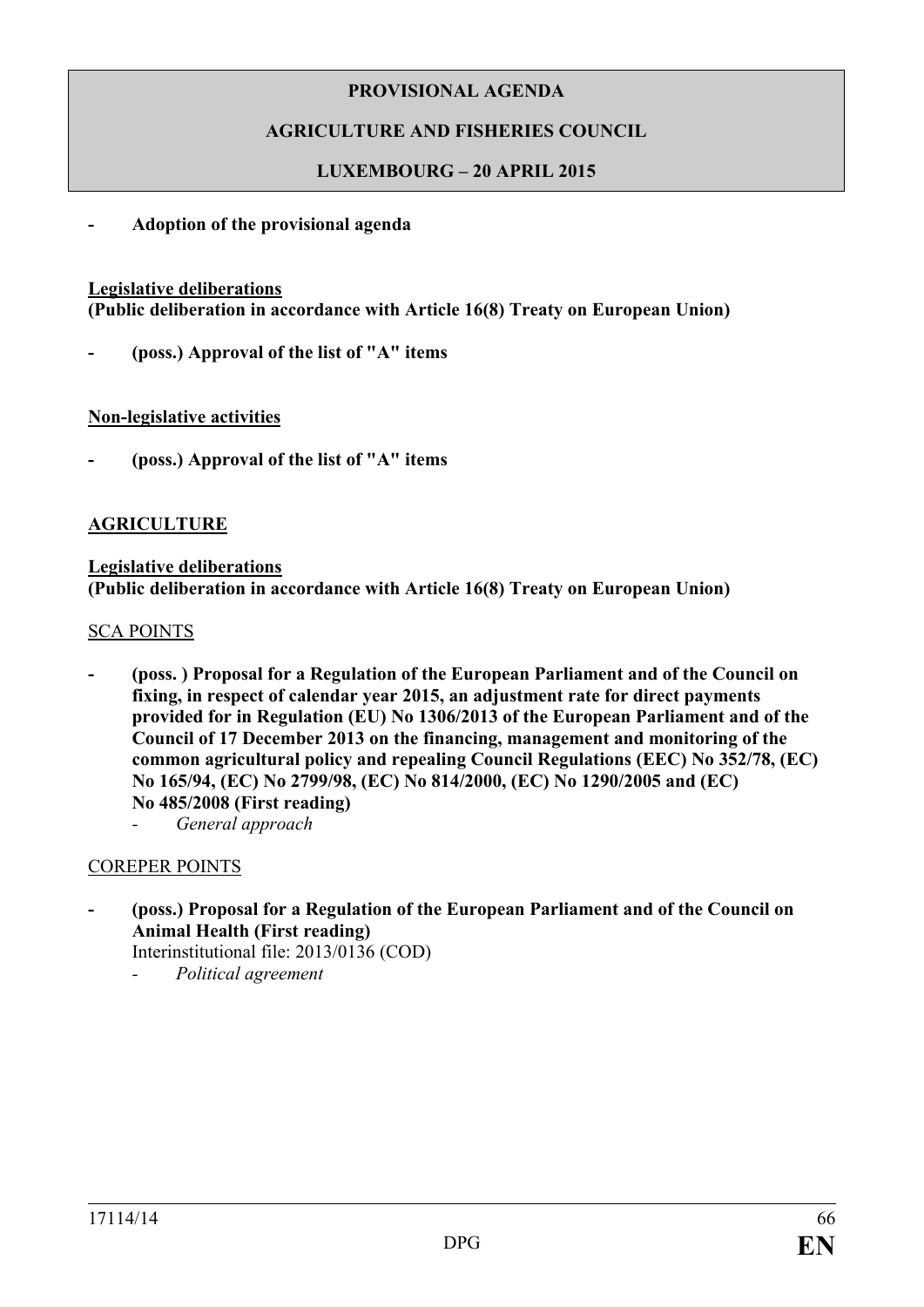### **Non-legislative activities**

### COREPER POINTS

- **- (poss.) Review of the decision-making process on GMOs**
	- *- Information from the Commission*

# **FISHERIES**

### **Legislative deliberations**

**(Public deliberation in accordance with Article 16(8) Treaty on European Union)**

- **- Proposal for a Regulation of the European Parliament and of the Council establishing a multiannual plan for the stocks of cod, herring and sprat in the Baltic Sea and the fisheries exploiting those stocks, amending Council Regulation (EC) No 2187/2005 and repealing Council Regulation (EC) No 1098/2007 (First reading)** Interinstitutional file: 2014/0285 (COD)
	- *- General approach*
- **- (poss.) Proposal for a Regulation of the European Parliament and of the Council replacing Council Regulation (EC) No 1006/2008 on fishing authorisations (First reading)**
	- *- Presentation by the Commission*
	- *- Exchange of views*
- **- (poss.) Proposal for a Regulation of the European Parliament and of the Council on a Union framework for the collection, management and use of data in the fisheries sector and support for scientific advice regarding the Common Fisheries Policy (First reading)**

 $\overline{\phantom{a}}$  , which is a set of the set of the set of the set of the set of the set of the set of the set of the set of the set of the set of the set of the set of the set of the set of the set of the set of the set of th

- **-** *Presentation by the Commission*
- *- Exchange of views*

### **Any other business**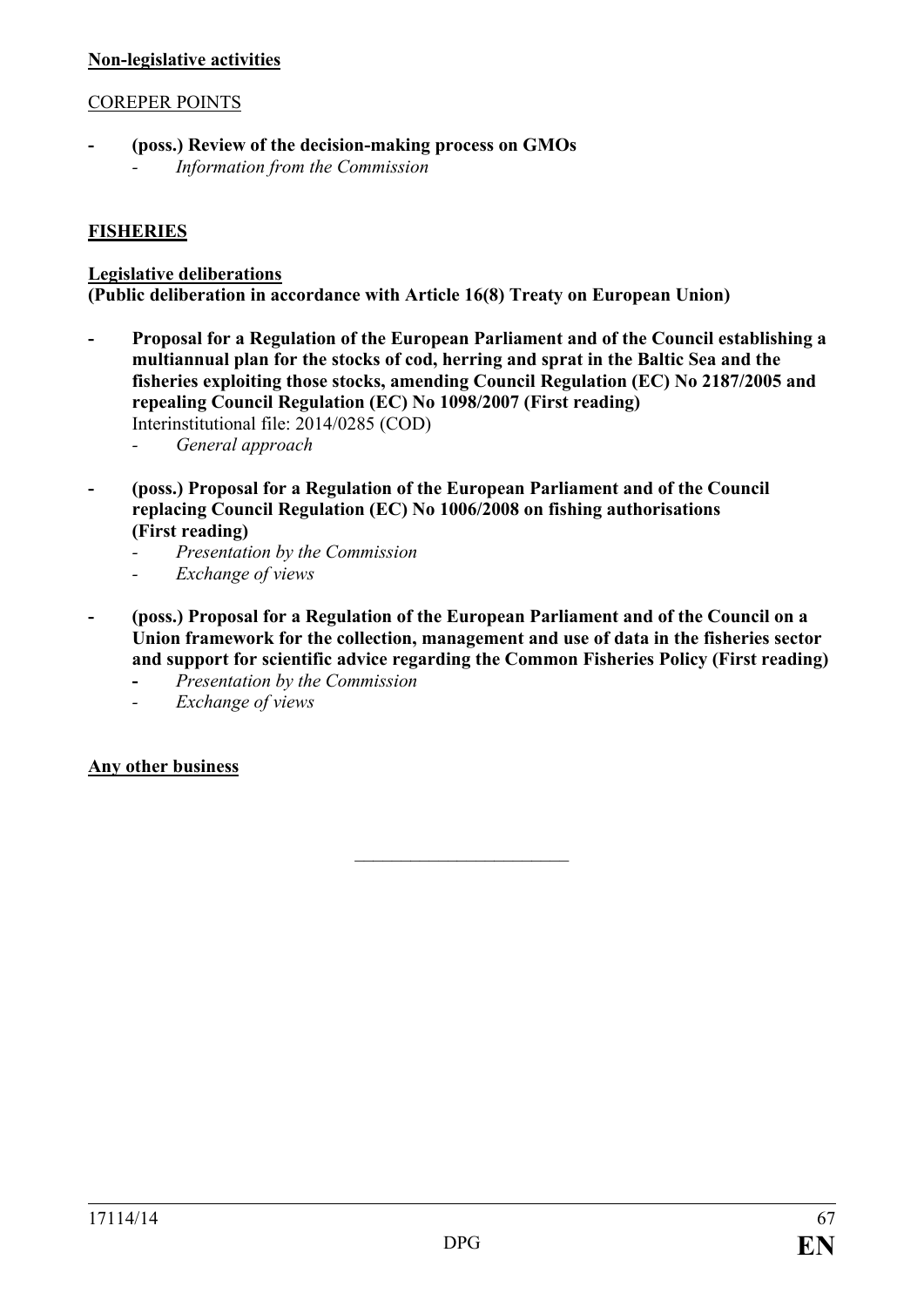# **AGRICULTURE AND FISHERIES COUNCIL**

### **BRUSSELS –** *(poss***.) 11 MAY 2015**

**- Adoption of the provisional agenda**

#### **Legislative deliberations**

**(Public deliberation in accordance with Article 16(8) Treaty on European Union)**

**- (poss.) Approval of the list of "A" items**

#### **Non-legislative activities**

**- (poss.) Approval of the list of "A" items**

### **AGRICULTURE**

#### SCA POINTS

**Legislative deliberations (Public deliberation in accordance with Article 16(8) Treaty on European Union)**

- **- (poss.) Proposal for a Regulation of the European Parliament and of the Council on organic production and labelling of organic products, amending Regulation (EU) No XXX/XXX of the European Parliament and of the Council [Official controls Regulation] and repealing Council Regulation (EC) No 834/2007 (First reading)** Interinstitutional file: 2014/0100 (COD)
	- *- General approach*

### **Non-legislative activities**

- *-* **(poss.) Draft Council conclusions on the Simplification of the Common Agricultural Policy**
	- *- Adoption*

#### **Any other business**

- **- (poss.) Climate and energy framework 2030: agricultural aspects**
	- *- Information from the Commission*

 $\overline{\phantom{a}}$  , which is a set of the set of the set of the set of the set of the set of the set of the set of the set of the set of the set of the set of the set of the set of the set of the set of the set of the set of th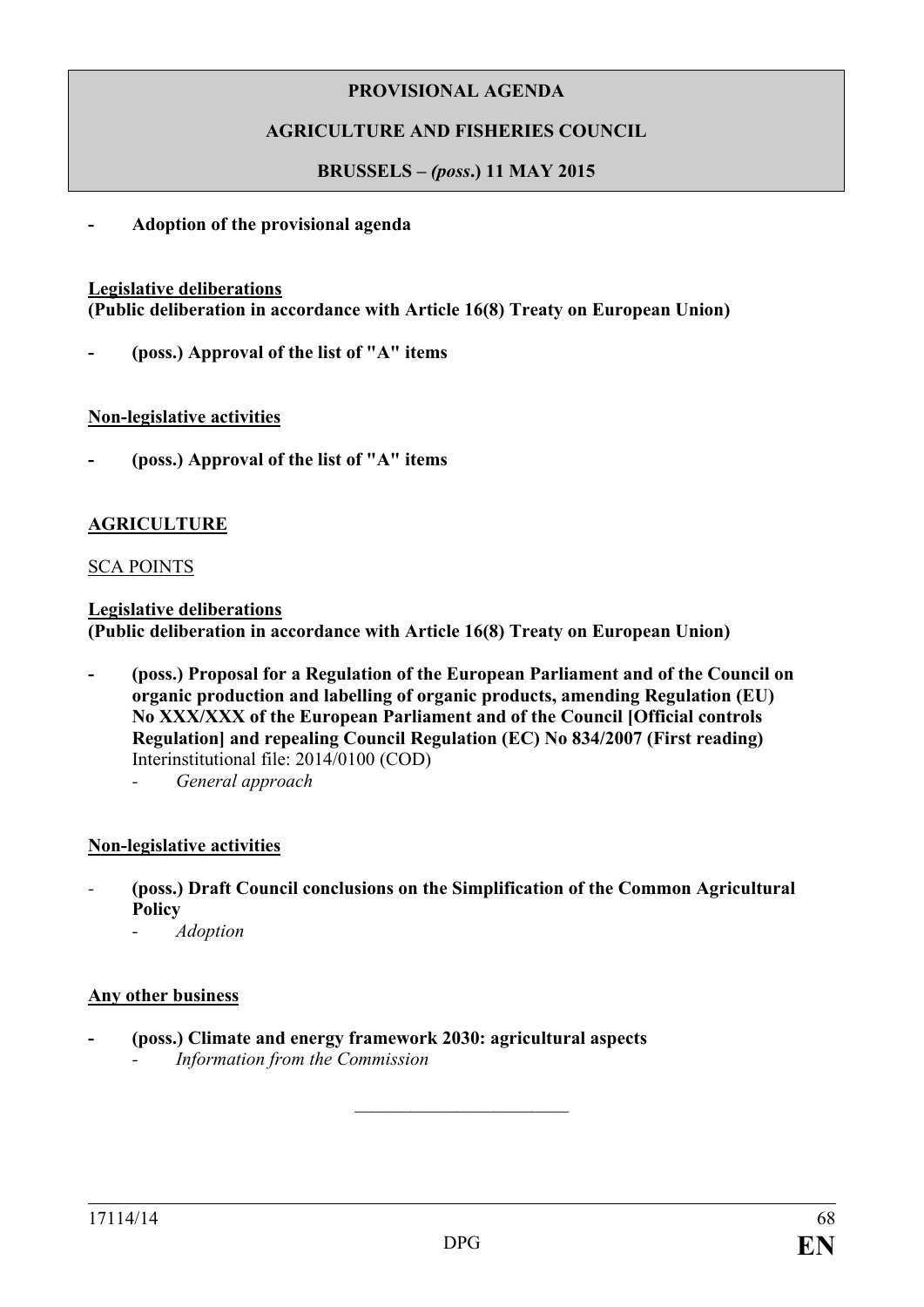# **AGRICULTURE AND FISHERIES COUNCIL**

# **LUXEMBOURG – 16 JUNE 2015**

**- Adoption of the provisional agenda**

#### **Legislative deliberations**

**(Public deliberation in accordance with Article 16(8) Treaty on European Union)**

**- (poss.) Approval of the list of "A" items**

#### **Non-legislative activities**

**- (poss.) Approval of the list of "A" items**

# **AGRICULTURE**

#### COREPER POINTS

**Legislative deliberations (Public deliberation in accordance with Article 16(8) Treaty on European Union)**

- **- (poss.) Proposal for a Regulation of the European Parliament and of the Council on the zootechnical and genealogical conditions for trade in and imports into the Union of breeding animals and their germinal products (First reading)** Interinstitutional file: 2014/0032 (COD) **and (poss.) Proposal for a Directive of the European Parliament and of the Council amending Directives 89/608/EEC, 90/425/EEC and 91/496/EEC as regards references to zootechnical legislation (First reading)** Interinstitutional file: 2014/0033 (COD)
	- *- Progress report*
- **- (poss.) Proposal for a Regulation of the European Parliament and of the Council on veterinary medicinal products (First reading)**

Interinstitutional file: 2014/0257 (COD)

*- State of play*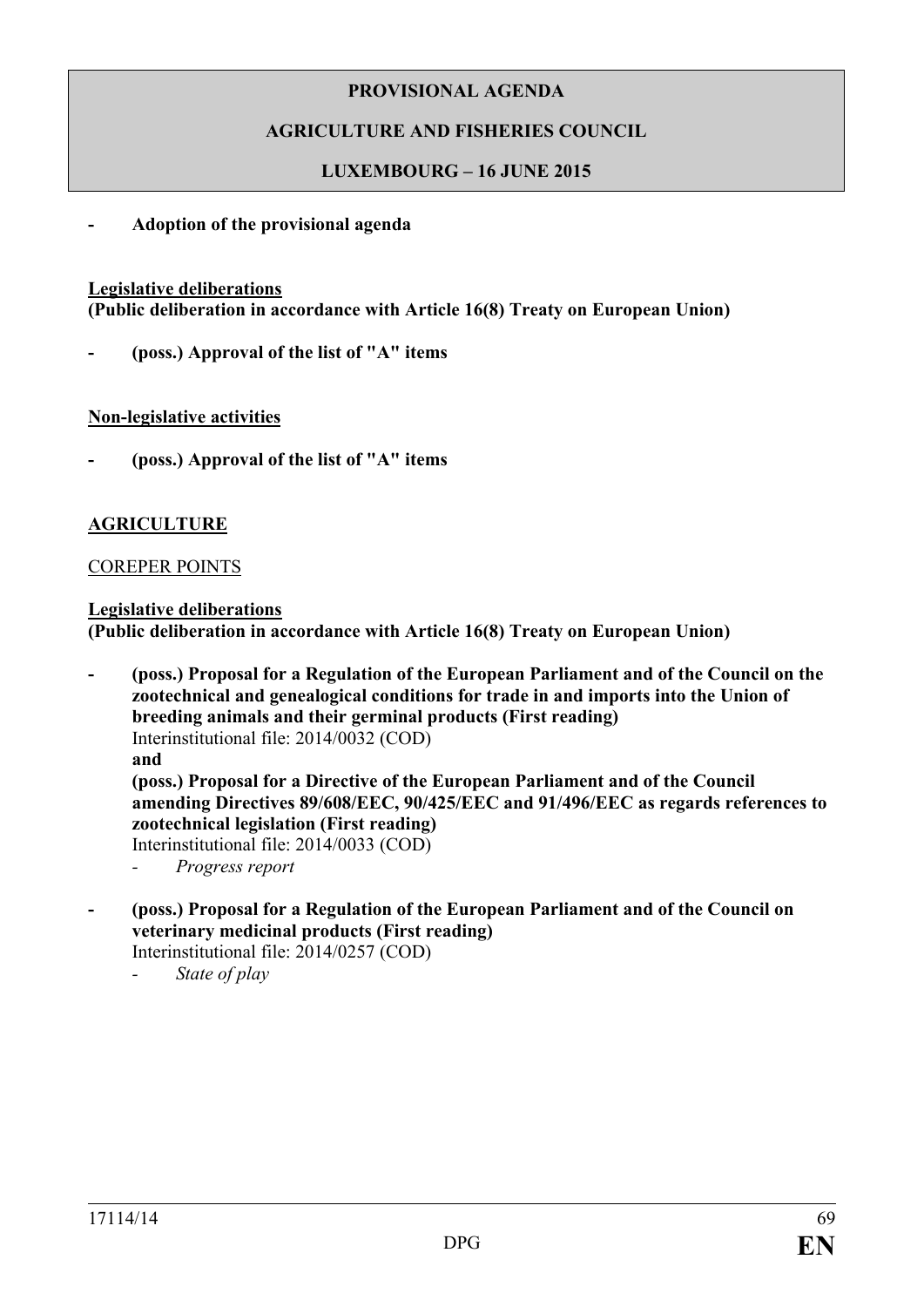**- (poss.) Proposal for a Regulation of the European Parliament and of the Council on the manufacture, placing on the market and use of medicated feed and repealing Council Directive 90/167/EEC (First reading)**

Interinstitutional file: 2014/0255 (COD)

- *- State of play*
- **- (poss.) Proposal for a Regulation of the European Parliament and of the Council on protective measures against pests of plants (First reading)** Interinstitutional file: 2013/0141 (COD)
	- **-** *State of play*

# **Non-legislative activities**

- **- (poss.) Council Decision establishing a new Declaration of competences by the European Union in respect of matters covered by the Constitution of the FAO**
	- New internal arrangements regarding the exercise of membership rights by the EU **and its Member States in the FAO**
		- = *Adoption*

# **FISHERIES**

# **Non-legislative activities**

- **- (poss.) Communication from the Commission on fishing opportunities for 2016**
	- **-** *Presentation by the Commission*
	- **-** *Exchange of views*

### **Any other business**

- **- Current legislative proposal (Public deliberation in accordance with Article 16(8) Treaty on European Union)**
	- **● (poss.) Proposal for a Regulation of the European Parliament and of the Council on official controls and other official activities performed to ensure the application of food and feed law, rules on animal health and welfare, plant health, plant reproductive material, plant protection products and amending Regulations (EC) No 999/2001, 1829/2003, 1831/2003, 1/2005, 396/2005, 834/2007, 1099/2009, 1069/2009, 1107/2009, Regulations (EU) No 1151/2012, [….]/2013 [Office of Publications, please insert number of Regulation laying down provisions for the management of expenditure relating to the food chain, animal health and animal welfare, and relating to plant health and plant reproductive material], and Directives 98/58/EC, 1999/74/EC, 2007/43/EC, 2008/119/EC, 2008/120/EC and 2009/128/EC (Official controls Regulation) (First reading)** Interinstitutional file: 2013/0140 (COD)

*\_\_\_\_\_\_\_\_\_\_\_\_\_\_\_\_\_\_\_\_\_*

**<sup>-</sup>** *Information from the Presidency*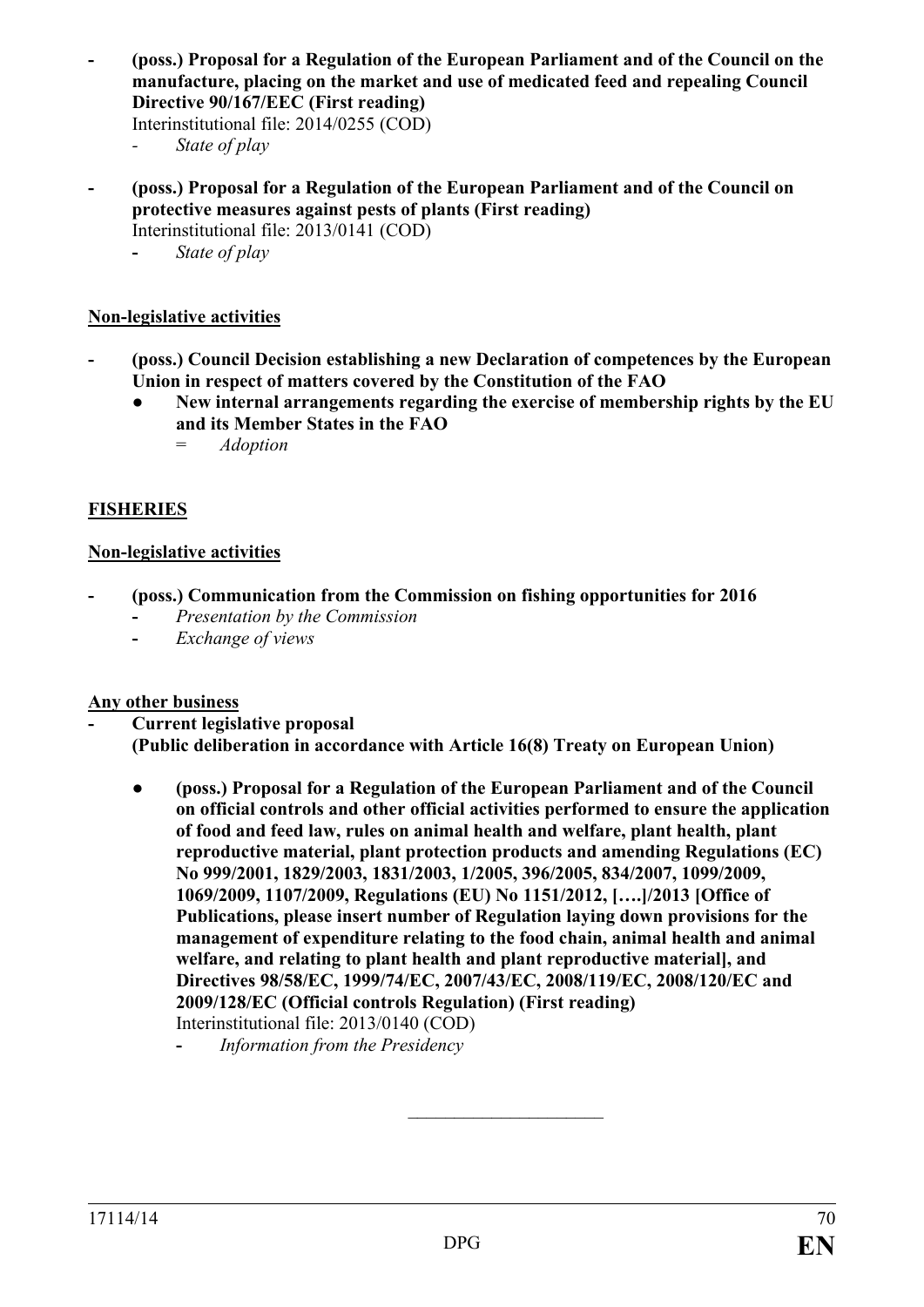# **ENVIRONMENT COUNCIL**

#### **BRUSSELS – 6 MARCH 2015**

**- Adoption of the provisional agenda**

#### **Legislative deliberations**

**(Public deliberation in accordance with Article 16(8) of the Treaty on European Union)**

**- (poss.) Approval of the list of "A" items**

#### **Non-legislative activities**

- **- (poss.) Approval of the list of "A" items**
- **- Greening the European Semester**
	- **a) Communication from the Commission on the "Annual Growth Survey 2015"**
	- **b) Europe 2020 strategy mid-term review**
	- *- Presentation by the Commission*
	- *- Exchange of views*
- **- The road to the UNFCCC Conference of the Parties in Paris**
	- *- Exchange of views*
	- *- Adoption of the submission of EU and Member States Intended National Determined Contributions*
- **- The global post 2015 agenda: taking stock of negotiations and looking ahead**
	- *- Exchange of views*

### **Any other business**

- **- State of the Environment Report**
	- *- Presentation by the Commission*
- **- (poss.) Climate and Energy 2030 package**
	- *- Information from the Commission*

 $\overline{\phantom{a}}$  , which is a set of the set of the set of the set of the set of the set of the set of the set of the set of the set of the set of the set of the set of the set of the set of the set of the set of the set of th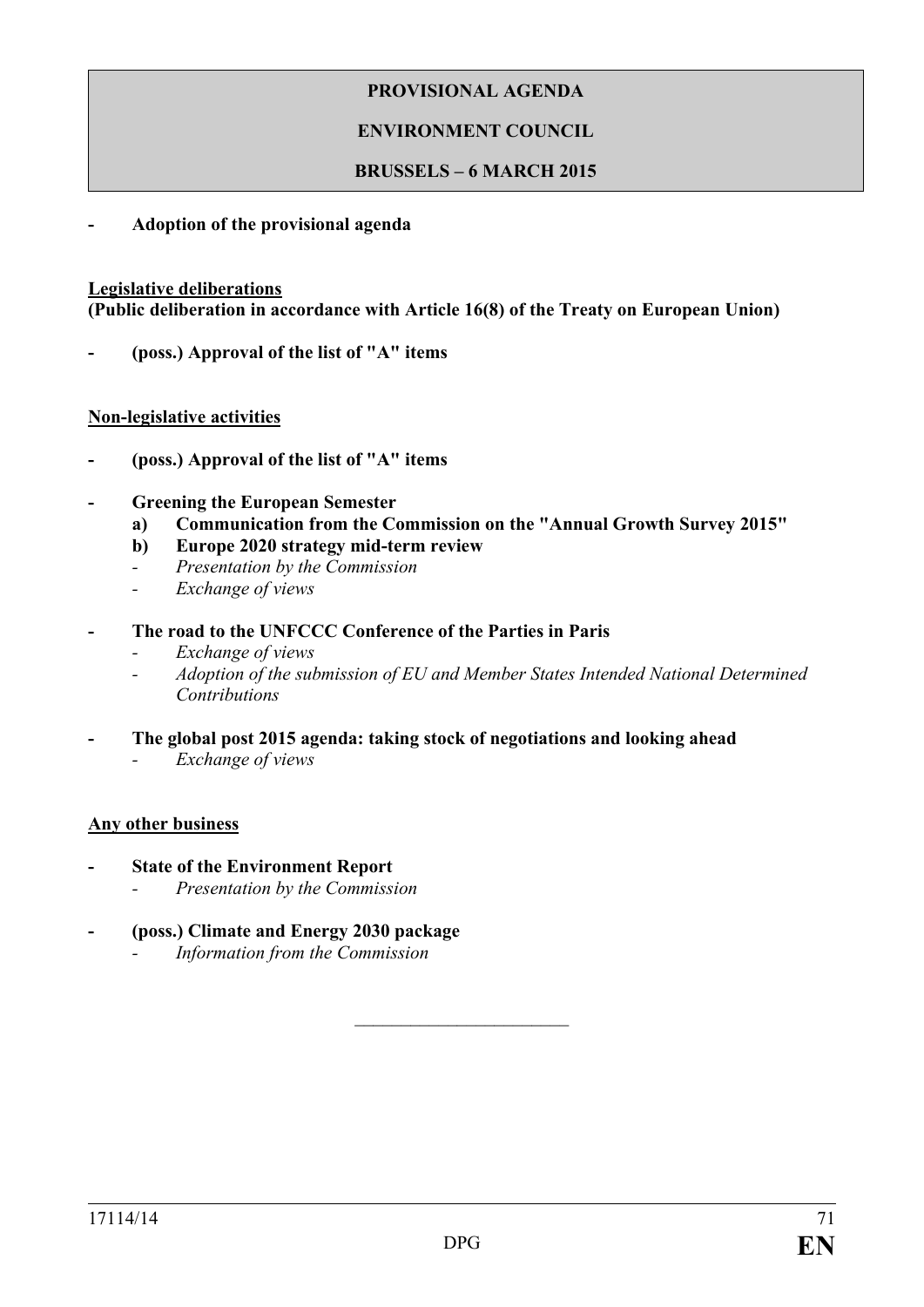# **ENVIRONMENT COUNCIL**

### **LUXEMBOURG – 15 JUNE 2015**

**- Adoption of the provisional agenda**

#### **Legislative deliberations**

**(Public deliberation in accordance with Article 16(8) of the Treaty on European Union)**

- **- (poss.) Approval of the list of "A" items**
- **- Proposal for a Decision of the European Parliament and of the Council concerning the establishment and operation of a market stability reserve for the Union greenhouse gas emission trading scheme and amending Directive 2003/87/EC** 
	- Interinstitutional file: 2014/0011 (COD)
	- **-** *Political agreement*
- **-** (**poss.) Proposal for a Directive of the European Parliament and of the Council on the limitation of emissions of certain pollutants into the air from medium combustion plants (First reading)**

Interinstitutional file: 2013/0442 (COD)

**-** *Political agreement*

### **Non-legislative activities**

- **- (poss.) Approval of the list of "A" items**
- **- (poss.) Review of the decision-making process on GMOs** *- Information from the Commission*

### **Any other business**

- **- (poss.) Climate and Energy 2030 package**
	- *- Information from the Commission*
- **- Work programme of the incoming Presidency**
	- *- Presentation by the Luxembourg delegation*

 $\overline{\phantom{a}}$  , which is a set of the set of the set of the set of the set of the set of the set of the set of the set of the set of the set of the set of the set of the set of the set of the set of the set of the set of th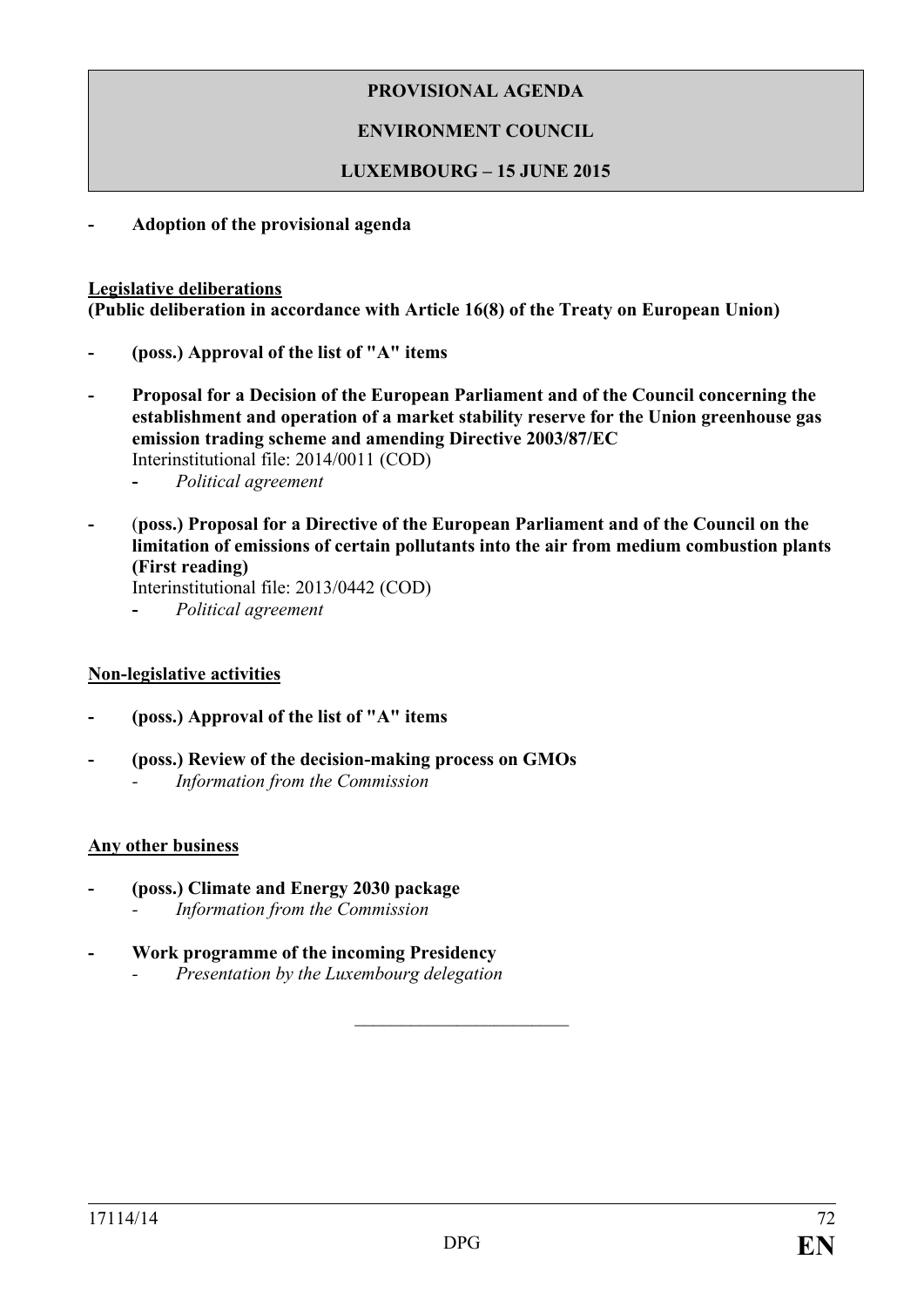## **PROVISIONAL AGENDA**

## **EDUCATION, YOUTH, CULTURE AND SPORTS**

### **BRUSSELS – 18 MAY 2015**

### **- Adoption of the provisional agenda**

### **EDUCATION**

**Legislative deliberations (Public deliberation in accordance with Article 16(8) of the Treaty on European Union)**

**- (poss.) Approval of the list of "A" items** 

### **Non-legislative activities**

- **- (poss.) Approval of the list of "A" items**
- **- Draft 2015 Joint Report of the Council and the Commission on the implementation of the strategic framework for European cooperation in education and training (ET 2020), including the priority areas for cooperation during the third cycle: 2015-2017** *- Adoption*
	-
- **- Draft Council conclusions on the role of early childhood education and primary education in fostering creativity, innovation and digital skills**
	- *- Adoption*
- **- Transparency and recognition of skills and qualifications for mobility and employability: way forward for EU policies**
	- *- Policy debate* (Public debate in accordance with Article 8(2) of the Council's Rules of Procedure)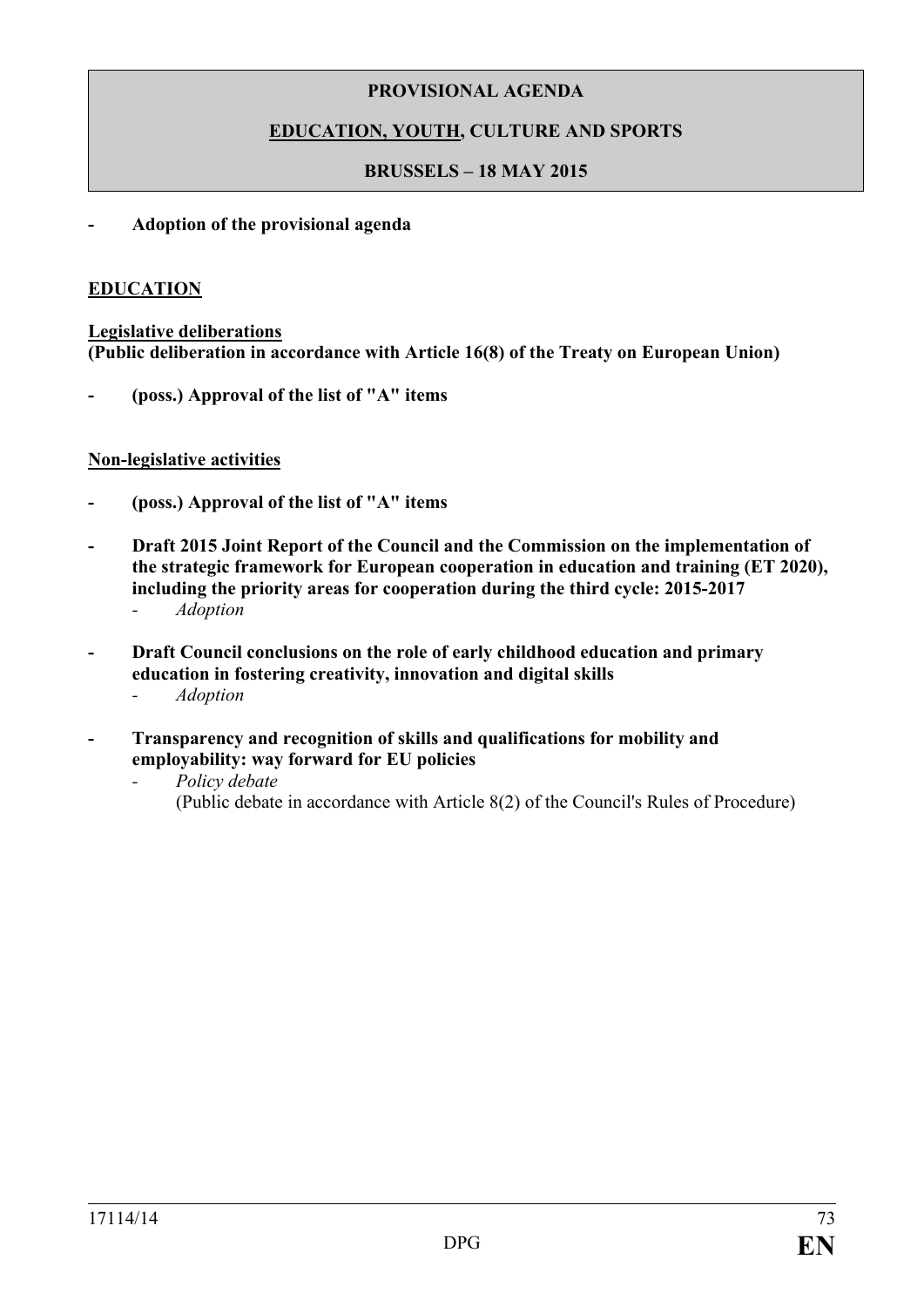# **YOUTH**

### **Non-legislative activities**

- **- Draft Council conclusions on enhancing cross-sectorial policy cooperation to effectively address the socio-economic challenges of young people**
	- *- Adoption*
- **- Draft Council conclusions on further advancing the contribution of the youth sector to the reviewed Europe 2020 Strategy objectives**
	- *- Adoption*
- **- Empowering young people for political participation in the democratic life of Europe** *- Policy debate*

 $\overline{\phantom{a}}$  , and the set of the set of the set of the set of the set of the set of the set of the set of the set of the set of the set of the set of the set of the set of the set of the set of the set of the set of the s

(Public debate in accordance with Article 8(2) of the Council's Rules of Procedure)

### **Any other business**

- **- Work programme of the incoming Presidency**
	- *- Presentation by the Luxembourg delegation*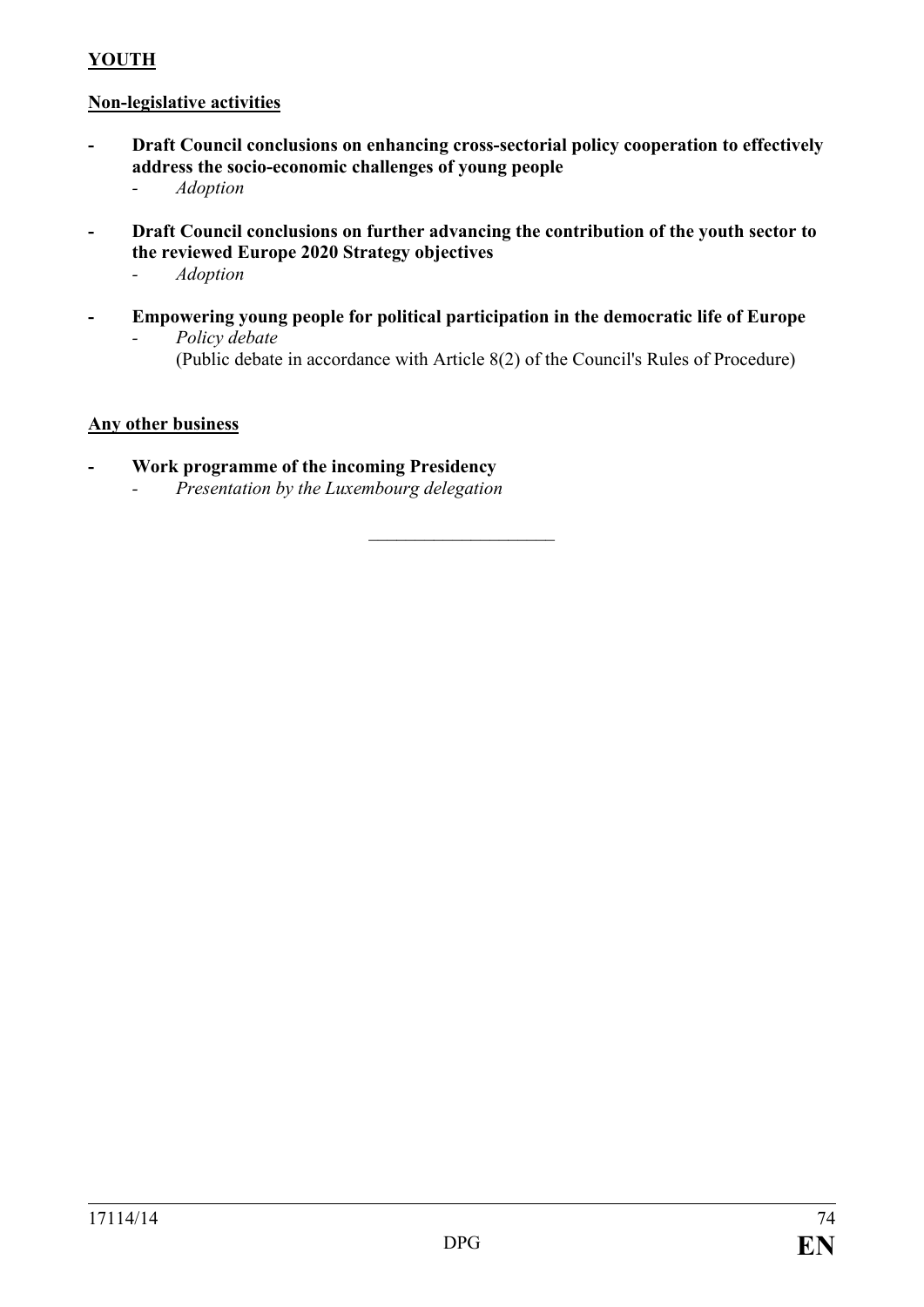### **PROVISIONAL AGENDA**

## **EDUCATION, YOUTH, CULTURE AND SPORT**

### **BRUSSELS – 19 MAY 2015**

#### **- Adoption of the provisional agenda**

#### **Legislative deliberations**

**(Public deliberation in accordance with Article 16(8) of the Treaty on European Union)**

**- (poss.) Approval of the list of "A" items** 

#### **Non-legislative activities**

**- (poss.) Approval of the list of "A" items**

### **CULTURE / AUDIOVISUAL**

#### **Non-legislative activities**

- **- Draft Council conclusions on cultural and creative cross-overs to stimulate innovation, economic sustainability and social inclusion**
	- *- Adoption*
- **- Recommendation for a Council Decision designating the European Capital of Culture for the year 2019 in Italy and Bulgaria**
	- **-** *Adoption*
- **- (poss.) The follow-up of the outcome of the mid-term review of the Europe 2020 strategy from the cultural and creative sectors' perspective** 
	- *- Policy debate* (Public debate in accordance with Article 8(2) of the Council's Rules of Procedure)
- **- The Digital Single Market Strategy and Future of European Audiovisual Policy**
	- **a) (poss.) Second report on the application of the Audiovisual Media Services Directive**
	- **b) Reflecting on the future regulatory framework for the provision of audiovisual services in the "converged" media landscape**
	- *- Presentation by the Commission*
	- *- Policy debate* (Public debate in accordance with Article 8(2) of the Council's Rules of Procedure)